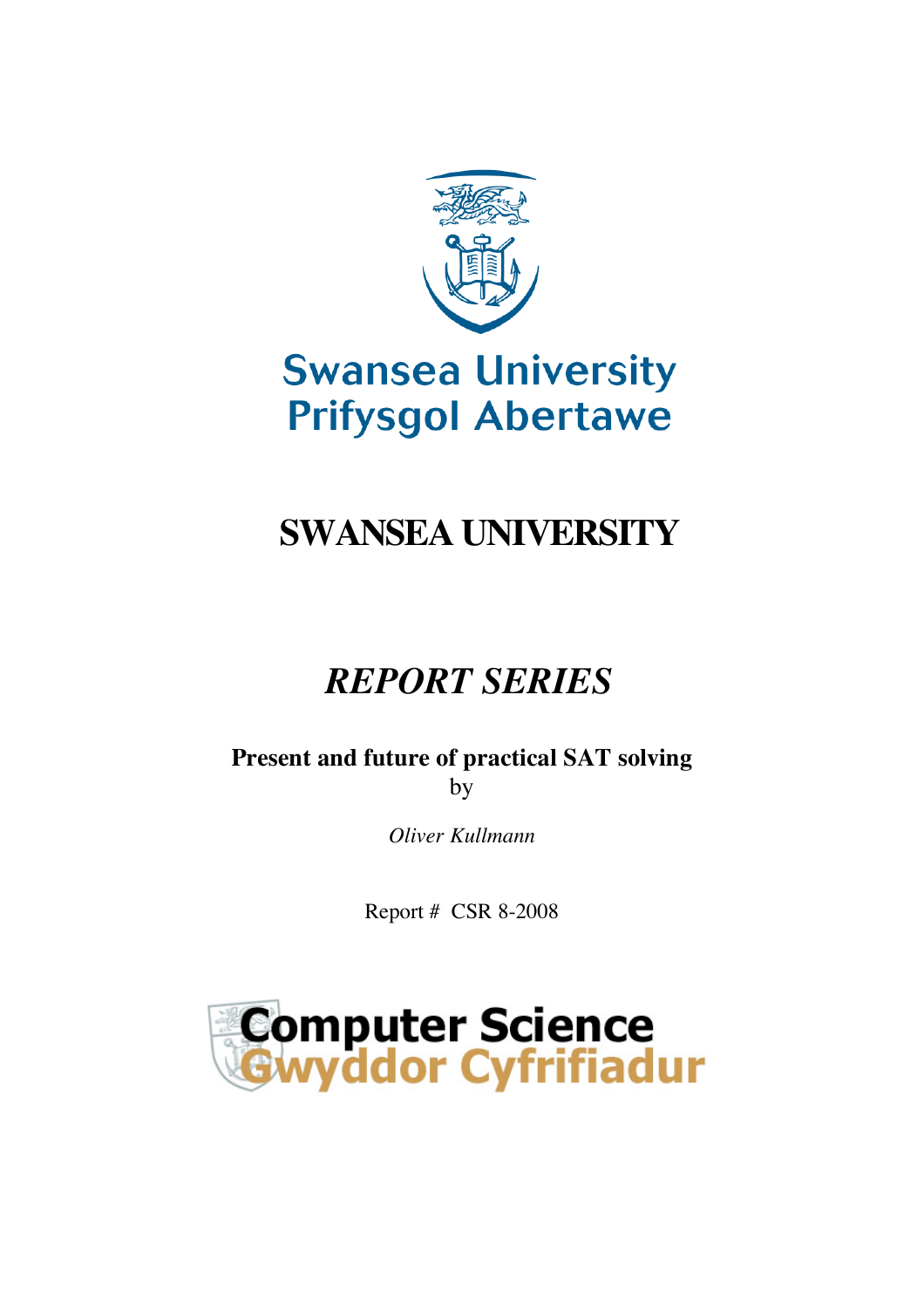# Present and future of practical SAT solving

Oliver Kullmann<sup>∗</sup>

Computer Science Department Swansea University Swansea, SA2 8PP, UK

email: O.Kullmann@Swansea.ac.uk http://cs.swan.ac.uk/~csoliver

April 19, 2008

#### Abstract

We review current SAT solving, concentrating on the two paradigms of conflict-driven and look-ahead solvers, and with a view towards the unification of these two paradigms. A general "modern" scheme for DPLL algorithms is presented, which allows natural representations for "modern" solvers of these two types.

## 1 Introduction

The number as well as the breadth of applications of SAT solving, like verification of hardware and software or solving difficult concrete combinatorial problem instances, has steadily increased over the last 10 years. Two main paradigms for backtracking solvers have emerged, the "conflict-driven solver" and the "look-ahead solver", the former better suited for verification problems, the latter better for difficult problems. Both paradigms now have reached some form of plateau, and the purpose of this article is to present these two different plateaus (kind of "fixed points"), and to discuss several ideas towards possible combinations of these two approaches, to overcome the current relative stagnation (regarding the core algorithms). We focus on "practical" algorithms which "work" (at least reasonably often), as represented by the SAT conference and the SAT competition.<sup>1)</sup>

Two basic approaches for SAT solving in general can be identified: Local search (for satisfying assignments), and backtracking. Local search has still a stronghold for satisfiable random formulas, and in recent years the theoretically very interesting "survey propagation" algorithm was developed, but outside the domain of (satisfiable) random formulas local search lost influence, and in this article we will not consider it (unquestionably there is a lot of potential, but it needs further development). Steady improvements of look-ahead backtracking solvers are noticeable, but the strongest development took place w.r.t. conflict-driven backtracking solvers, and accordingly we will put emphasise in this article on the notion of "clause learning".

<sup>∗</sup>Partially supported by EPSRC Grant GR/S58393/01

<sup>&</sup>lt;sup>1)</sup>This report will appear as  $[18]$ .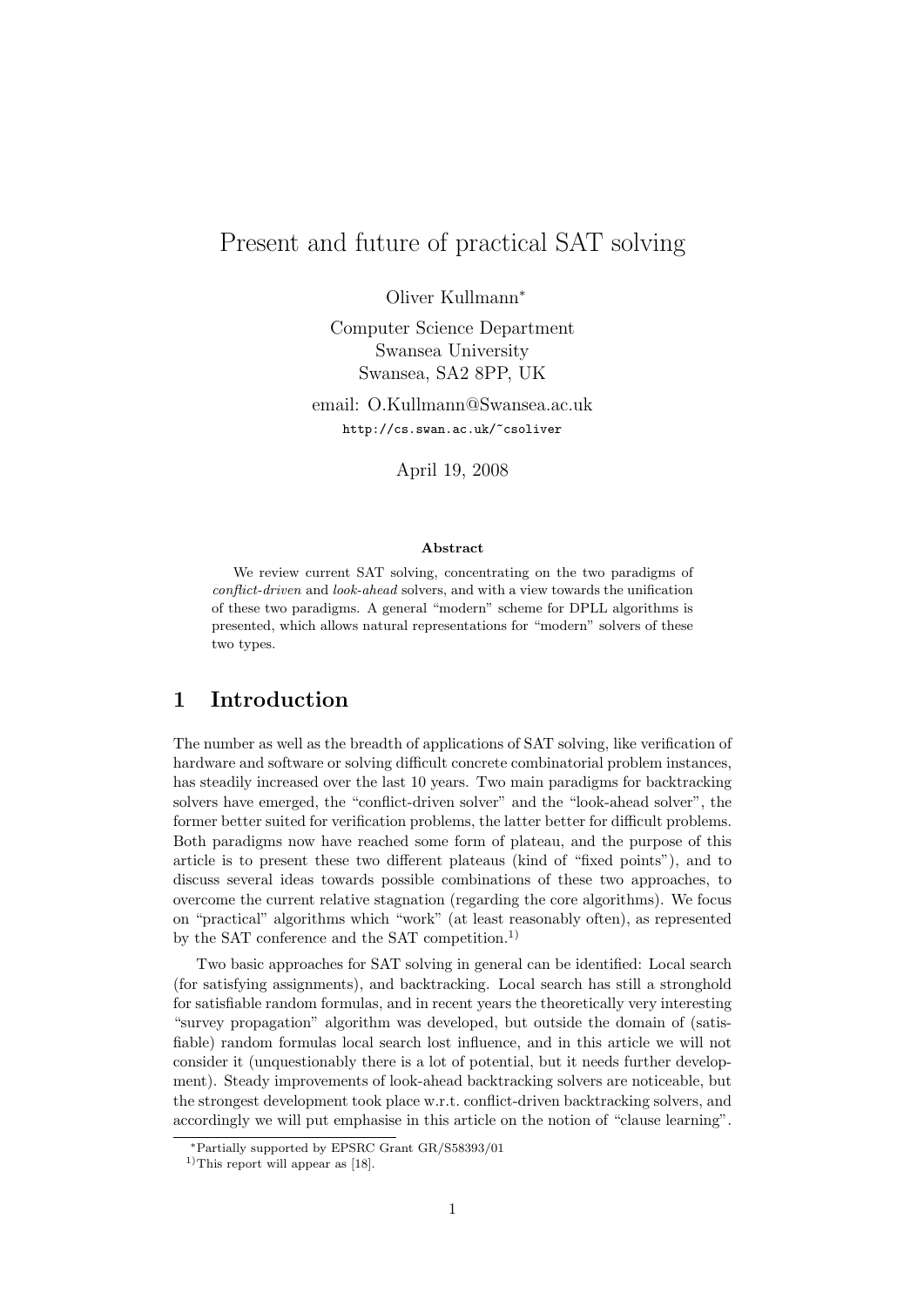Motivated by the success of SAT, extensions of SAT (like pseudo-boolean formulas, quantified boolean formulas or "SAT modulo theory") become increasingly popular, but yet no clear pattern emerged here. For the whole area there are many beliefs, many observations, but no proofs; nevertheless it seems that the subjects of this article are mature enough that a more systematic treatment might be possible.

Yet, in SAT no "theoretical idea" had impact on the "practice" of SAT solving: Although there have been many attempts, they never went far enough, and we do not understand the practical applications. I believe

- practice needs a dedicated effort, much more details and care in some areas, and more looseness in other areas,
- but there is much more to discover than the current "trivial" solvers!

So in this article I want somehow to present the "practical world" — hopefully we can learn from their observations and ideas. The observable stagnation regarding the core algorithms can be overcome in my opinion by unifying yet separate development lines:

- 1. The three main paradigms for SAT solving, "conflict-driven", "look-ahead" and "local search" should be combined (in a new, intelligent way).
- 2. SAT (with its focus on global structure) and CSP (with its focus on local structure) need to be unified. Here with "global structure" I allude at the fact that SAT problems in CNF representation come "chopped into little pieces", and the solution process considers statistical properties arising from pieces potentially belonging to very different parts of the problem instance. In contrast, traditionally the field of constraint satisfaction studies extensively "intelligent" problem representations, but at the cost of more global (and less predictable) structures.

In this article we focus on look-ahead versus conflict-driven (both are resolutionbased, and thus closer together), trying to bring out the (quite different) underlying ideas, and to discuss how potentially those two approaches could be brought together (and what (considerable) problems have to be overcome for such a unification).2) An outline of this article follows:

- 1. Conjunctive normal forms seem to be at the heart of "SAT", and they are discussed in Section 2.
- 2. An overview on polynomial time methods which seem relatively close to "practice" is given in Section 3.
- 3. The gist of this article is given by the new general scheme  $\mathfrak{G}$  for DPLLalgorithm presented in Subsection 4.1, unifying the look-ahead and the conflictdriven paradigms, which is then specialised to yield a general look-ahead scheme la in Subsection 5.1, and a general conflict-driven scheme cd in Subsection 6.1.3.

<sup>2)</sup>The new OKsolver, tentatively called "OKsolver2009" and developed in the framework of the OKlibrary (http://www.ok-sat-library.org), an open-source library for generalised SAT solving (embracing CSP), aims at unifying all three paradigms.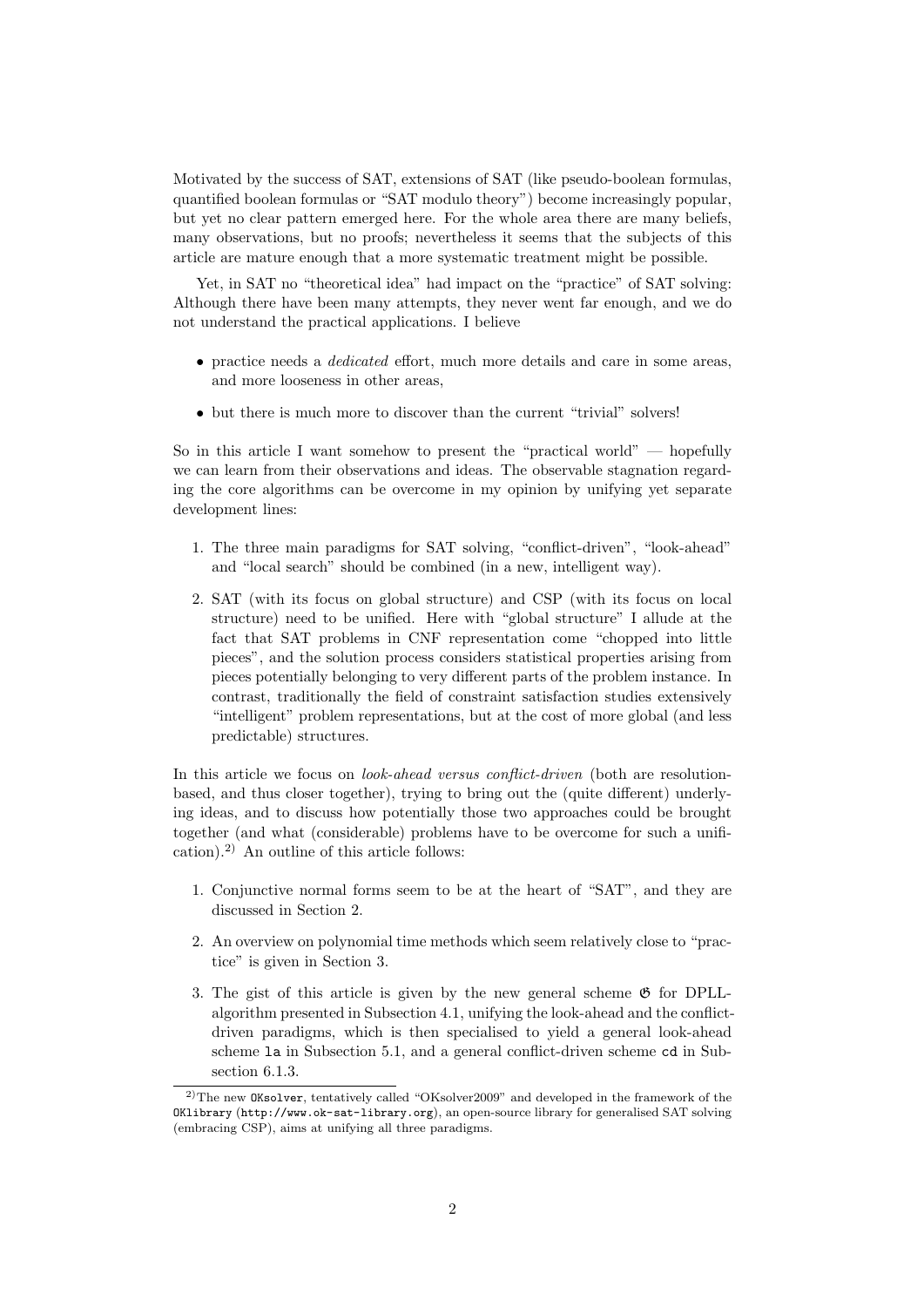- 4. DPLL in general is discussed in Section 4, while look-ahead solvers are presented in Section 5, and the main features of conflict-driven solvers are the subject of Section 6.
- 5. Approaches for understanding and extending clause-learning are outlined in Section 7.
- 6. Finally some conclusions are drawn in Section 8.

Now before going into more details, I will try to "outline in a nutshell" fundamental concepts and ideas. The basic notion for a backtracking solver (of any kind) is that of a "partial assignment"  $\varphi$ , fixing some variables to values determined previously (according to the current path in the search tree from the root to the current node), while leaving other variables open, either to be decided later, or to be fixed by reasoning, or left open since they do not play a role. Since it as at the core of (current) SAT solving, in this article we concentrate on problems represented by conjunctive normal forms, or, more combinatorially, represented by "clause-sets", where each clause C can be seen as a negated partial assignment  $\varphi$ , a constraint forbidding all (total) assignments which extend  $\varphi$ . We will represent this via  $C = C_{\varphi}$  in Subsection 2.2.2. Furthermore we only consider backtracking approaches, due to its current dominance for practical applications.

The two basic paradigms for backtracking SAT solvers (also "DPLL solvers") are "look-ahead" and "conflict-driven". The look-ahead paradigm, based on stronger polynomial-time reductions and stronger heuristics, is similar to CSP solvers using appropriate constraint propagators, only that here now the emphasise is on the use of partial assignments. Look-ahead solvers are easily parallelisable, and thus might become more important again in the future, at this time however conflict-driven solvers are in the foreground. Again, the basic approach is known from constraint programming, based on "clause-learning", which is no-good learning of clauses  $C_{\varphi}$ for the current path  $\varphi$ , but using several mechanisms to strengthen the learning effort (this is easier in this setting, since the problem representation (via CNF) is just what is need to represent the no-goods).

Conflict-driven solvers are derived from DPLL-solvers, however it seems appropriate to describe their behaviour no longer in the usual tree-based (recursive) fashion, but as a simple iterative approach (more similar to dynamic programming, as put by David Mitchell). The basic idea is for a problem instance  $P$  to guess a satisfying partial assignment  $\varphi$ , guided by only the most basic look-ahead, namely unit-clause propagation, and once a contradiction was realised, then this "conflict" is analysed for its "real causes", and added via clause-learning to the clause database. The whole solution process then might completely re-start from scratch again (but using the modified problem instance  $P'$ , including now the learned clauses), though in practice only a part of the current path is undone, just to the point where the freshly learned information has obvious consequences.

SAT solving based on DPLL-approaches is close to the resolution calculus, and from the early beginnings by Martin Davis and Hilary Putnam these connections have been exploited. Resolution is just the logical consequence relation restricted to the clause language and only two premises — it is easy to see that then the conclusion is either trivial or the (unique) "resolvent" of the two parent clauses. Now a "resolution-based" solver (as common in ATP at the level of first-order logic) starts with the premises, and tries to derive the empty clause from it, while a DPLL-solver in effect reverts this process: The goal becomes the input clause-set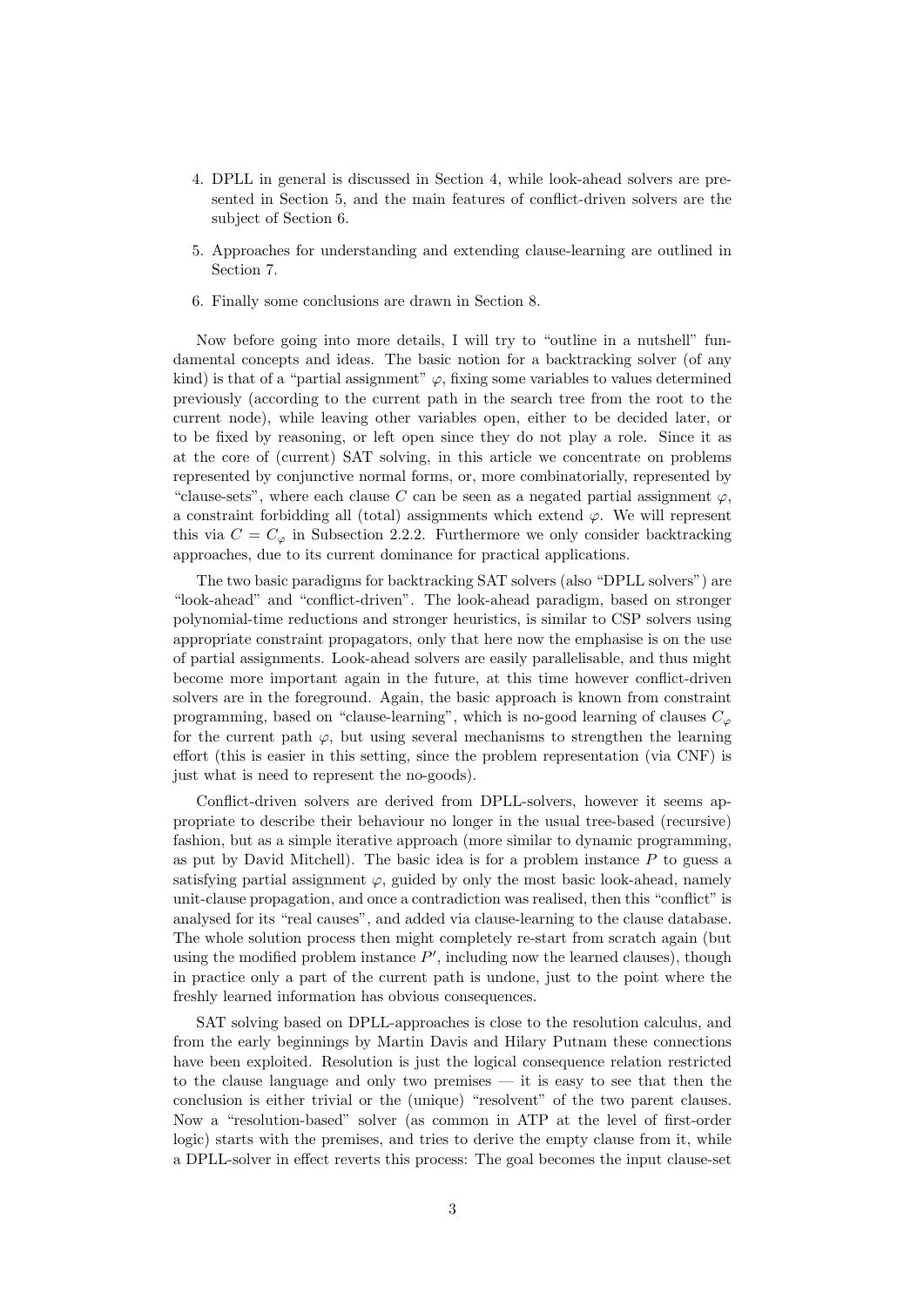F (the root of the tree), for which backtracking seeks to find the premises from which  $F$  can be shown unsatisfiable. Conflict-driven solvers can be understood as breaking the tree-like structure, and so in a sense they combine the resolution-based approaches with the backtracking approaches. A classic references for the resolution calculus is [45], while a recent overview on proof systems is [41]. The earliest paper on the connection of backtracking (in the form of decision trees) and resolution is [35], while a fuller account, also applicable to more general problem representations, can be found in [26].

# 2 Conjunctive normal forms

One peculiar aspect of "SAT solving" is the focus on a very specific form of constraint satisfaction problems:

- only boolean variables are considered;
- only (disjunctive) clauses are allowed as constraints (but involving arbitrarily many variables).

In other words, only boolean CNF's are considered for core SAT solving, and recent extensions build on top of this. Due to the tight coupling of this representation with the algorithms and data structures, the role of (boolean) CNF's goes far beyond sheer problem representation, and seems actually to a certain degree essential for the success of SAT solving for applications. In this section we will discuss the various aspects of "boolean CNF's" and their role for SAT solving.

In this article we put the emphasise on boolean clause-sets, since they (seem) to embody the "secret" of SAT, but it is natural to ask to what extend the special properties of boolean clause-sets can be generalised to CSP's (with unrestricted constraint scopes). A natural settings is given by "signed CNF", which allow for non-boolean variables v with domains  $D_v$ , and where literals are of the form " $v \notin S$ " for some "sign"  $S \subseteq D_v$ ; this is the most general form of clause-sets (as CNFs) where literals contain only a single variable, and many logical properties can be generalised (for a recent entry point to the literature see [1]). However for the more combinatorial properties of boolean clause-sets, signed clause-sets seem a vast generalisation, and the notion of "clause-sets with non-boolean variables" should better be reserved in my opinion to clauses containing only literals of the form " $v \neq \varepsilon$ " for  $\varepsilon \in D_v$ ; such "sets of no-goods" are thoroughly studied in [27].

## 2.1 Clause-sets and partial assignments

The theoretical foundations of SAT are best framed as follows:

- We have variables with boolean domain  $\{0, 1\}$ ; the set of all variables is  $\mathcal{V}A$ .
- From variables we build positive literals and negative literals, stating that the variables must become true resp. false. Identifying positive literals with variables, and denoting negative literals with underlying variable  $v$  by  $\tilde{w}$ , we obtain the set  $\mathcal{LIT} = \mathcal{VA} \cup \mathcal{VA}$  of all literals, where now complementation becomes an involution (a self-inverse bijection) of  $\mathcal{LIT}$  onto itself. The underlying variable of literal x is denoted by  $var(x)$ .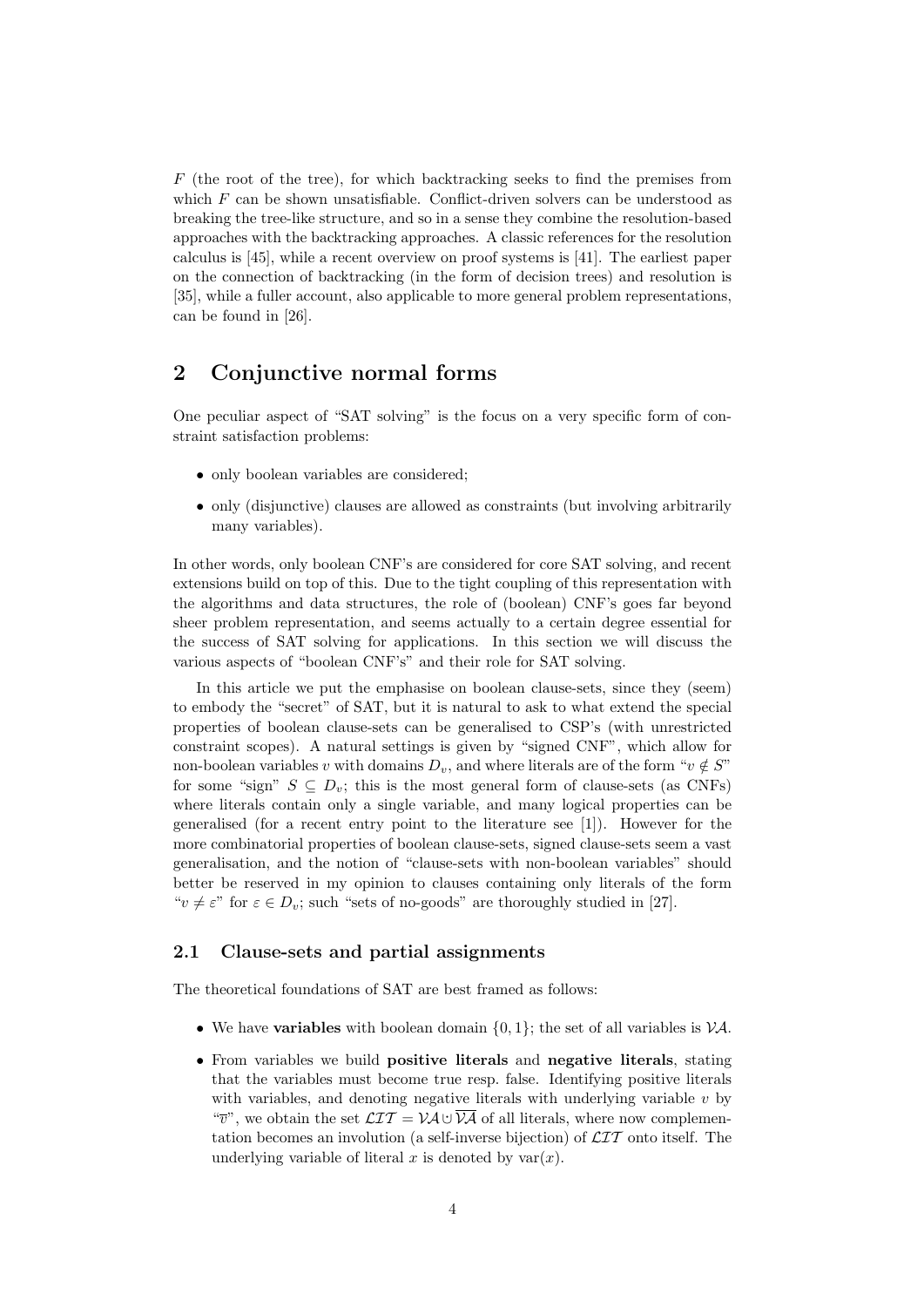- Two literals  $x, y$  clash if they have the same underlying variable, but different "polarities" (or "signs"), that is, iff  $x = \overline{y}$ .
- Clauses are finite and clash-free sets of literals, understood as disjunctions; the set of all clauses is denoted by  $CL$ . A special clause is the empty clause  $\bot := \emptyset \in \mathcal{CL}$ , and  $\text{var}(C) := \{\text{var}(x) : x \in C\}$  for  $C \in \mathcal{CL}$ .
- Clause-sets are finite sets of clauses, understood as conjunctions; the set of all clause-sets is denoted by  $\mathcal{CLS}$ . A special clause-set is the empty clause-set  $\top := \emptyset \in \mathcal{CLS}$ , and  $var(F) := \bigcup_{C \in F} var(C)$  for  $F \in \mathcal{CLS}$ .
- A partial assignment is a map  $\varphi: V \to \{0,1\}$  for some finite set  $V \subseteq V\mathcal{A}$ of variables, the set of all partial assignments is  $PASS$ , and we use  $var(\varphi) :=$ V.  $\varphi(x)$  for literals x is defined (in the obvious way) if  $var(x) \in var(\varphi)$ ; a term  $\langle x_1 \rightarrow \varepsilon_1, \ldots, x_m \rightarrow \varepsilon_m \rangle$  for literals  $x_i$  (with different underlying variables) and  $\varepsilon_i \in \{0,1\}$  denotes the partial assignment  $\varphi$  with var $(\varphi)$  =  $var({x_1, \ldots, x_m})$  and  $\varphi(x_i) = \varepsilon_i$ .
- The most important operation for SAT is the operation

$$
*:\mathcal{P\!ASS}\times\mathcal{CLS}\rightarrow\mathcal{CLS}
$$

of partial assignments on clause-sets, called "application", where  $\varphi * F$  for  $\varphi \in PASS$  and  $F \in \mathcal{CL}$  is obtained from F by removing all satisfied clauses (those  $C \in F$  containing  $x \in C$  with  $\varphi(x) = 1$ ), and removing all falsified literals (i.e., literals x with  $\varphi(x) = 0$ ) from the remaining clauses.

• Finally the set  $\mathcal{SAT}$  of satisfiable clause-sets is defined as the set of  $F \in$ CLS such that there exists  $\varphi \in PASS$  with  $\varphi * F = \top$ , while  $USAT :=$  $\mathcal{CLS} \setminus \mathcal{SAT}$  denotes the set of unsatisfiable clause-sets.

Several special properties of this setting need to be pointed out:

- 1. A fundamental fact, justifying the use of partial assignments, is that if a partial assignment  $\varphi$  satisfies a clause-set F then every **extension** of  $\varphi$  also satisfies  $F$  (this is just guaranteed by the process of applying partial assignments), where an "extension" of  $\varphi$  is just a partial assignment  $\psi$  with  $\varphi \subseteq \psi$  (using the definition of partial assignments as maps, that is, as sets of ordered pairs).
- 2. Every clause is falsifiable, and thus the property that a partial assignment  $\varphi$ satisfies a clause-set F, i.e.,  $\varphi * F = \top$ , is equivalent to the property that every extension  $\psi \supseteq \varphi$  of  $\varphi$  can be further extended to satisfy F. But that  $\varphi$  falsifies F, i.e.,  $\bot \in \varphi * F$ , says much less (it's trivial to falsify, but hard to satisfy) and is in general only the final visible expression (during the search process) of unsatisfiability, for example  $F$  might be unsatisfiable right away. To obtain more symmetric conditions, one could say that  $\varphi$  "allows satisfaction" of F if  $\varphi * F$  is satisfiable, that is, there exists an extension of  $\varphi$  which satisfies F, while  $\varphi$  "disallows satisfaction" of F if  $\varphi * F$  is unsatisfiable. Then one could characterise look-ahead solvers as solvers which try to give good indications that the current partial assignment (under construction) allows satisfaction, while conflict-driven solvers could be characterised as solvers trying to find better and better reasons that the current partial assignment disallows satisfaction.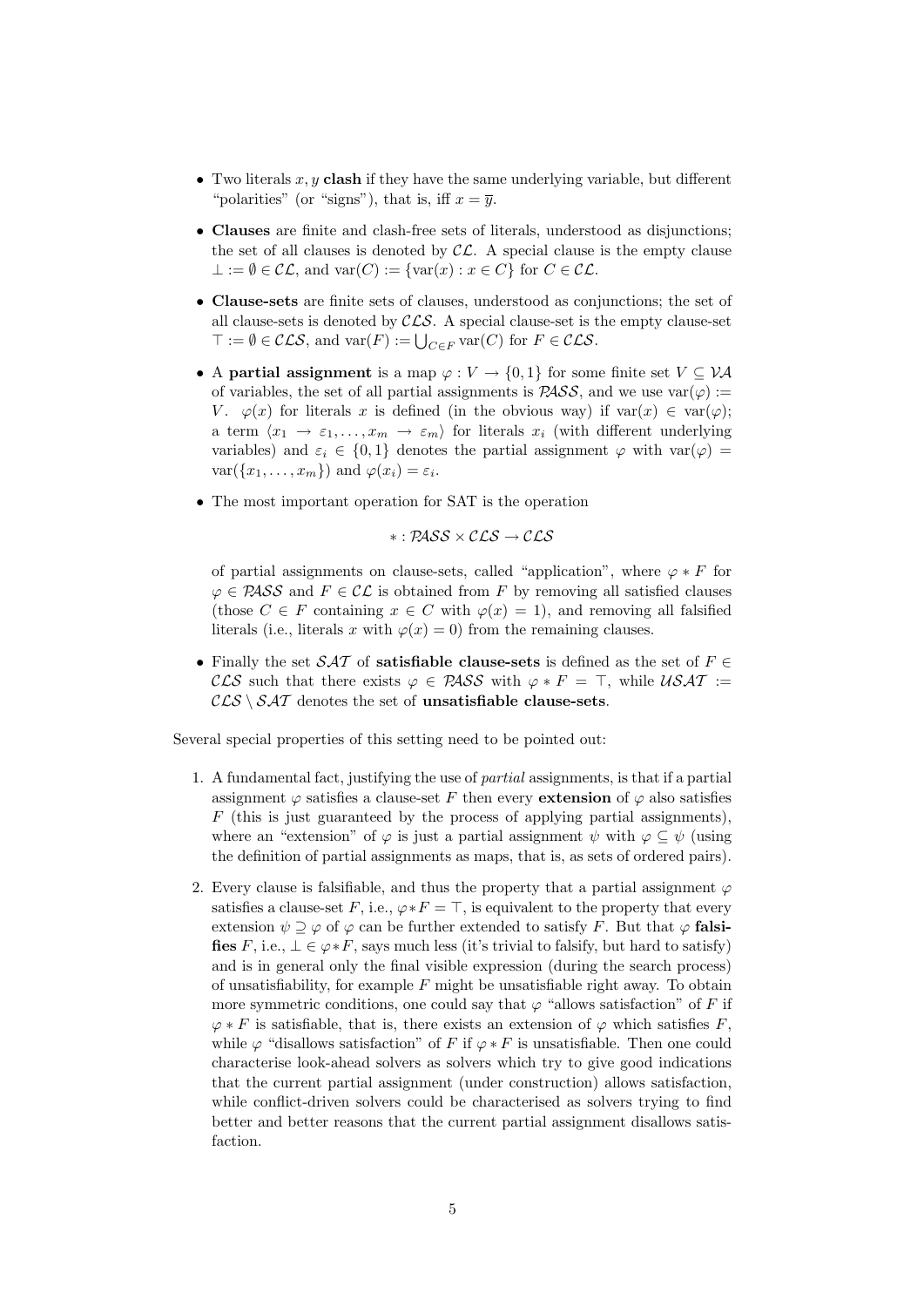3. If a variable v is set to a value  $\varepsilon$ , then we can apply the partial assignment  $\langle v \rangle \rightarrow \varepsilon$  to a clause-set F and obtain a new clause-set  $\langle v \rangle \rightarrow \varepsilon$  \* F which does not contain the variable anymore. This allows us to replace iterated application of partial assignments as in  $\psi * (\varphi * F)$  by a single application of the **composition**  $\psi \circ \varphi$  of both partial assignments via  $\psi * (\varphi * F) = (\psi \circ \varphi) * F$ , where the construction of the composition is obvious for variables v where  $\psi, \varphi$ do not clash, while in case of a clash only  $\varphi$  is relevant, since after application of  $\varphi$  the variable v has been eliminated and the value of  $\psi$  on v doesn't matter.

Theoretically clause-sets are a convenient framework — are they also used in practice ? Let us consider the corresponding conditions:

- Associativity of disjunction and conjunction is always implemented (typically by using lists to represent clauses and clause-sets).
- Commutativity:
	- Commutativity of disjunction (in a clause) may be implemented by ordering the literals in a clause. Often this is not done, but it seems not very relevant.
	- Commutativity of conjunction is never implemented, and especially for industrial benchmarks the order of clauses is quite important (successful conflict-driven solvers employ a lot of "dirty tricks").
- Input-clauses containing clashes are removed, and are also never introduced.
- Idempotency:
	- Literals are not repeated in clauses, achieved by preprocessing the input, while maintenance is basically trivial (for the type of solvers considered, where resolution operations are restricted to the preprocessing phase).
	- However repeated clauses are only removed during pre-processing (if at all, and then applying the stronger reduction of subsumption-elimination (see Subsection 3.4.1)), while they may be created during solving.

#### To summarise:

- 1. "Clauses in practice" can be adequately understood as we defined them.
- 2. "Clause-sets in practice" are actually lists of clauses (order is important, and the effort of removing duplicated clauses is too high).

The notion of literals, clause and clause-sets install several normalisation conditions when regarding literals, clauses and clause-sets as boolean functions (or constraints):

- Literals are never constant true or constant false.
- A clause is never constant true, while ⊥ is the unique clause which is constant false.
- The unique clause-set which is constant true is  $\top$ .
- Exactly the unsatisfiable clause-sets are constant false. The clause-sets which are falsified by every partial assignment are those containing ⊥, which is reduced to the unique form  $\{\perp\}$  by reduction  $r_0$  (see Subsection 3.1).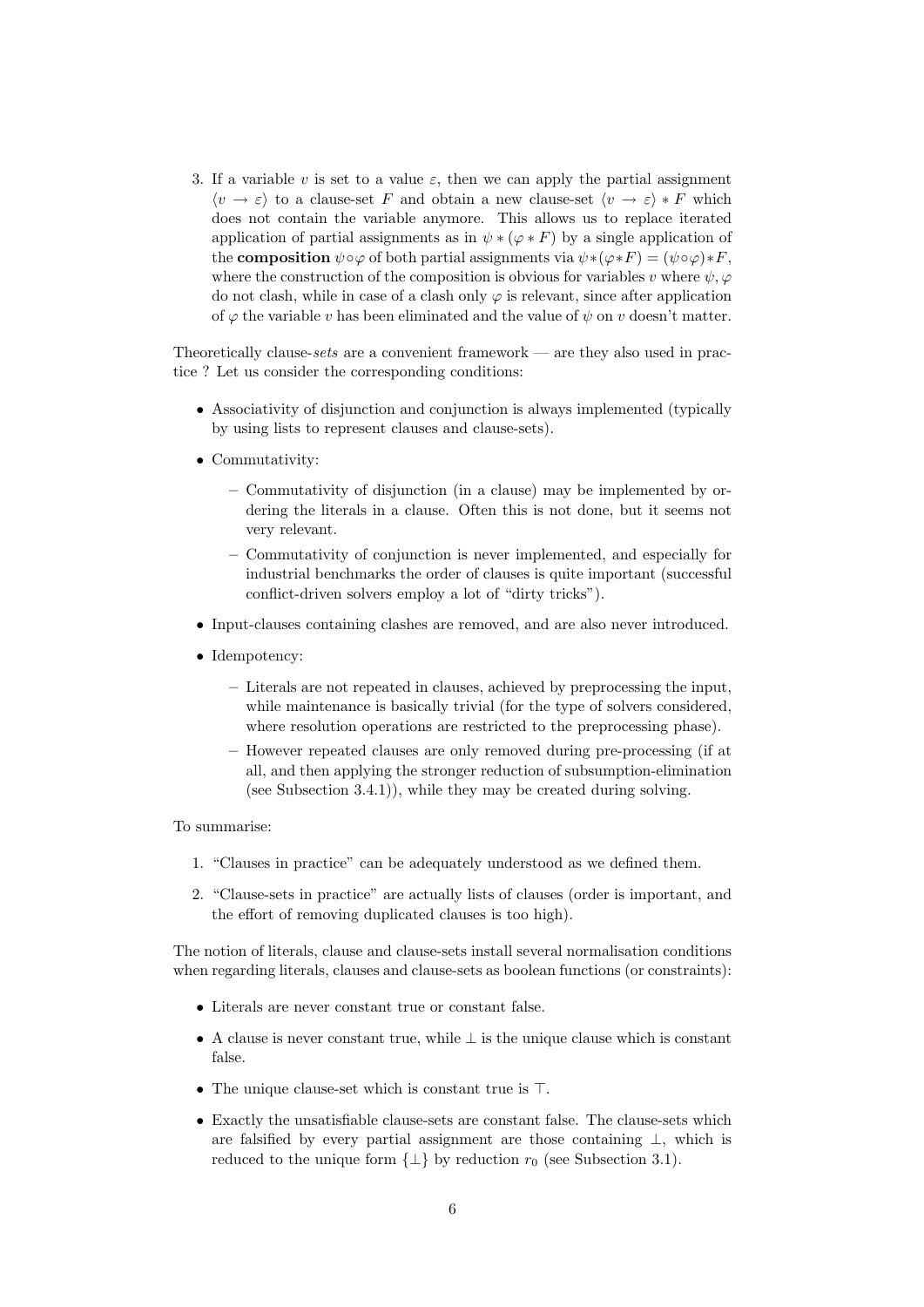## 2.2 Properties

Partial assignments and boolean clause-sets have many special properties, compared to the situation for constraint satisfaction, and in this subsection the properties which seem most outstanding for practical SAT solving are discussed:

- 1. If we have a unit-clause  $\{x\} \in F$ , then the assignment  $\langle x \to 1 \rangle$  is enforced, and this process of "unit-clause elimination" is considered in Subsection 2.2.1 (while unit-clause propagation is the subject of Subsection 3.1.1).
- 2. The close relation between clauses and partial assignment, the basis for clauselearning, is considered in Subsection 2.2.2.
- 3. The input-problem doesn't need to be given in a special form, but we can apply the logic of clause-sets and partial assignments under very general conditions which are discussed in Subsection 2.2.3.

## 2.2.1 Unit-clause elimination

Arguably the most important aspect of clauses for SAT solving is:

Once all literals are falsified except of one, then the remaining variable gets an enforced value.

This is based on three properties of clauses and literals:

- 1. falsification of clauses only by giving every variable the wrong value;
- 2. easy satisfaction of a clause by giving just one variable not the wrong value;
- 3. since there are only two values, there is no choice for a right value.

The first two properties are still maintained by generalised clauses, allowing nonboolean variables v with domain  $D_v$  and literals " $v \neq \varepsilon$ " for some  $\varepsilon \in D_v$ , but the third property requires boolean variables, and thus the strong form of unit-clause elimination is characteristic for boolean clause-sets. Repeated elimination of unitclauses is called "unit-clause propagation", and this most basic process for SAT solving is considered in more details in Subsection 3.1.1).

### 2.2.2 Correspondence between clauses and partial assignments

At least second in importance to unit-clause elimination is the 1-1 correspondence between clauses and partial assignments:

For every partial assignment  $\varphi$  there is exactly one clause  $C_{\varphi}$ , such that the falsifying assignments for  $C_{\varphi}$  are exactly the extensions of  $\varphi$ .

And conversely, for every clause C there is exactly one partial assignment  $\varphi_C$  such that the clauses falsified by  $\varphi_C$  are exactly the sub-clauses of C.

Obviously  $C_{\varphi}$  consists exactly of the literals falsified by  $\varphi$ , while  $\varphi_C$  sets exactly the literals in  $C$  to false, and these two formations are inverse to each other: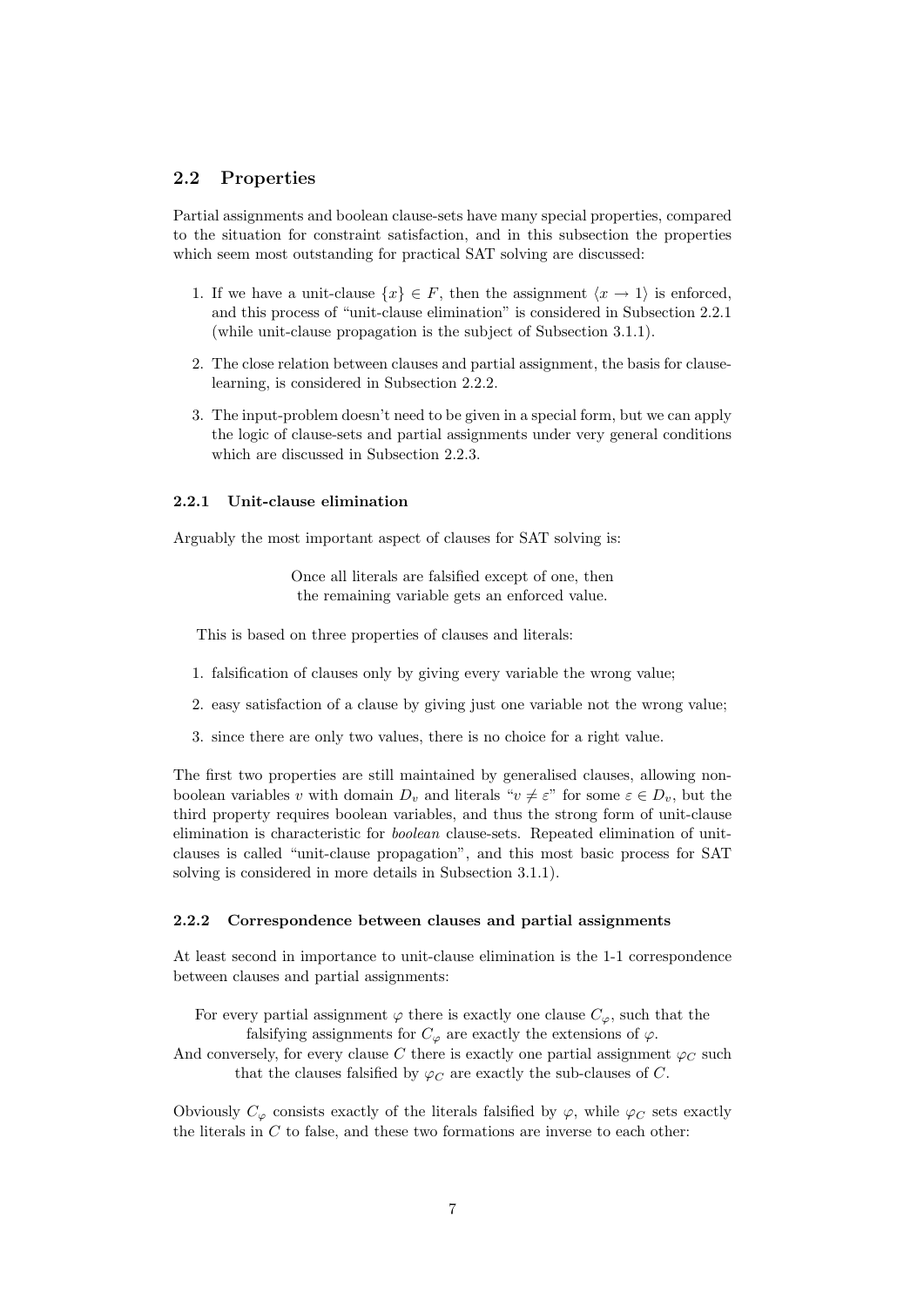- 1. This correspondence establishes the close relation between the search trees of backtracking algorithms and resolution refutations, as further explained in Subsection 7.1.
- 2. Clauses  $C_{\varphi}$  for falsifying assignments  $\varphi$  are also called "no-goods", and are the essence of "learning" as explored in Subsection 6.1.

#### 2.2.3 An axiomatic approach

A generalisation of "satisfiability" by allowing arbitrary problem representation, on which partial assignments "operate", has been introduced and studied in [26]. The key observation here is, when considering only partial assignments, where assigned variables get a unique value<sup>3</sup>, then a sequence  $\psi * (\varphi * F)$  of applications of partial assignments can be elegantly represented by a unique application of the composition  $(\psi \circ \varphi) * F$ , and the essence of basic satisfiability considerations can be captured by a simple algebraic framework, where problem instances are left unspecified, and only via the application of partial assignments can we "query" them. Clauses and resolution then appear as a meta-structure on top of the given domain of problem instances. In Subsection 7.3 we will use this theory, which allows generalised resolution "modulo oracles", for a "compressed" form of learning.

## 2.3 Data structures

Especially the handling of variables can be somewhat complicated from a software engineering point of view, when maximal generality is the goal, however from the purely algorithmic point of view there are no real complications involved:

- Variables are often implemented as unsigned positive integers; literals are then signed integers (other than zero). If variables are not already positive integers themselves, then they need to be associated with an index, so that we can establish constant time access to properties of variables.
- An alternative is to implement variables and literals by pointers to associated data structures with relevant meta-data (like occurrence numbers etc.).
- In any case variables and literals need to be light-weight objects which can be easily copied (note the difference between a literal and a literal-occurrence: given n variables, there are  $2n$  literals, while the number of literal-occurrences is the sum of the clause-lengths).

Regarding the implementation of clauses and clause-sets, the basic decision is whether to use "lazy" or "eager" data structures; this is further discussed in Subsection 4.2, and here it suffices to say that conflict-driven solvers are lazy (avoiding to do much work at each node, since they might backtrack soon anyway), while look-ahead solvers are more eager (since the look-ahead at each node needs better support):

1. In the lazy case it is sufficient to implement clauses as vectors (fixed after reading the input).

<sup>3)</sup>while multivalued assignments can allow a set of values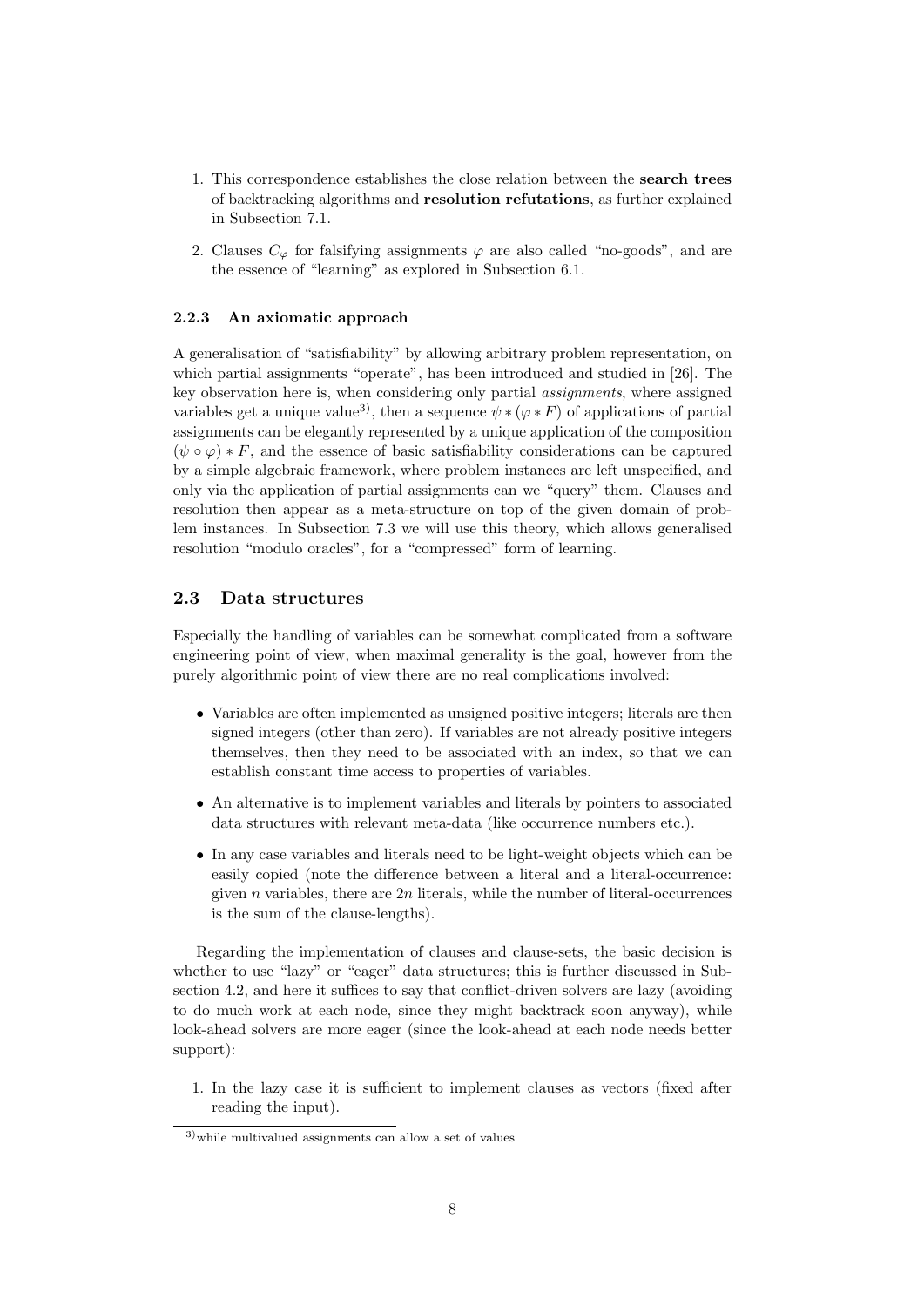- 2. While for the eager case clauses are dynamically changed, and are implemented as doubly-linked lists of literal-occurrences.
- 3. The list of all clauses is not of great importance (one should avoid to run through all clauses), but clauses are accessed through the "clause-literal graph" discussed below.
- 4. In the eager as well as the lazy case, clauses must enable quick access to associated statistical data.

Clause-sets are

- generalisations of hypergraphs (adding signs to vertices), as well as
- special cases of hypergraphs (with literals as vertices).

Hypergraphs can be represented by bipartite graphs. For clause-sets we obtain the bipartite clause-literal graph, which is of fundamental importance:

- the nodes are the literals on one side, and the clauses on the other side;
- edges indicate membership of literals in clauses.

The clause-variable graph, connecting now clauses with variables, is also called "incidence graph". Using the standard adjacency-list representation of digraphs and representing graphs by symmetric digraphs, we obtain a basic implementation of clause-sets through the representation of the clause-literal graph, allowing quick access to the literal-occurrences in a clause as well as to the clauses in which a literal occurs. This representation can be considered as fundamental for the lazy as well as for the eager approach, where the former saves certain elements, while the latter adds further structure. Some remarks on the clause-literal graph:

- 1. More correct is to speak of a 3-partite graph, where the clause-literal graph is augmented with an additional layer for variables.
- 2. Literal-occurrence correspond to edges between clauses and literals.
- 3. I consider the graph and hypergraph concepts as a good conceptual framework, however it is used only implicitly by solver implementations.<sup>4)</sup>
- 4. The technique of "watched literals" together with the "lazy datastructure" for clause-sets can be considered as removing certain (directed) edges from literals to clauses in the clause-literal graph: From a clause we can still reach all contained literals, but a clause is reachable only from two "watched" literal occurrences in each clause, which are updated if necessary; see Subsection 3.1.1.

Finally, for partial assignments two complementary structures are used:

- For search purposes, partial assignments are treated as stacks of assignments (moving down and up the search tree).
- Via an additional global vector of assignments we can check in constant time, whether a variable is assigned, and which value it has.

<sup>&</sup>lt;sup>4)</sup>The upcoming OKlibrary will give direct support for using these graph-theoretic abstractions.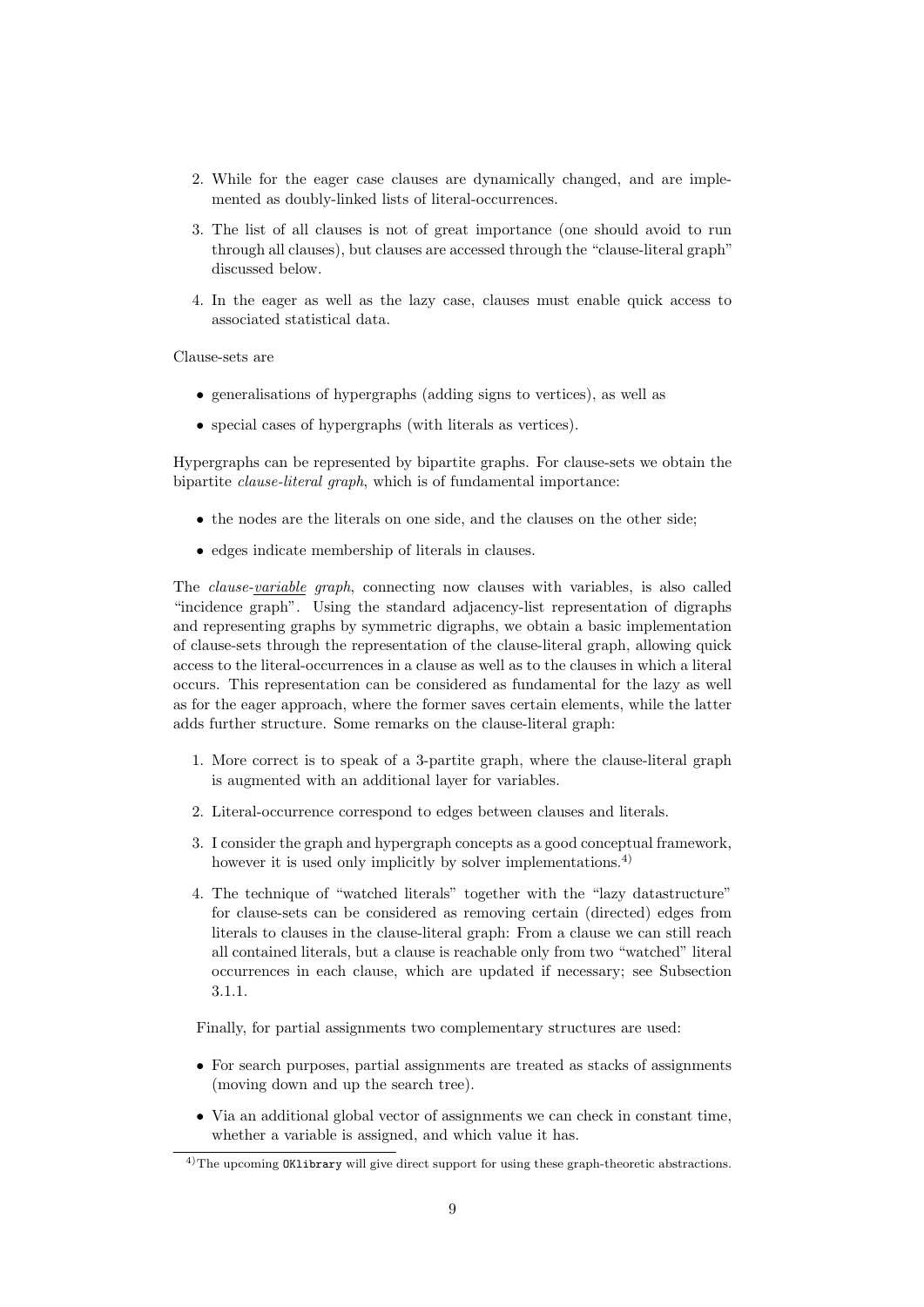Local search typically works only with "total" assignments (i.e., with partial assignments  $\varphi$  with var $(\varphi) = \text{var}(F)$ , where F is the input clause-set), while for the algorithms considered in this paper partial assignments are fundamental, and then the efficient implementation of the application of partial assignments is of utmost importance (needing additional data structures). Copying is perhaps the most fundamental enemy of efficiency, and the application of partial assignments is (in non-parallel computations) performed in-place; more on this and the two fundamental approaches, "eager" and "lazy", can be found in Subsection 4.2.

## 2.4 Transformations

Let us close this section by some remarks on how to translate other problems into boolean CNFs. First there is the somewhat surprising fact that boolean transformations are surprisingly efficient. There are several important extensions of clauses, like

- 1. cardinality clauses, e.g.,  $v_1 + v_2 + v_3 \leq k$ ;
- 2. more generally pseudo-boolean clauses, allowing constant coefficients;
- 3. crisp CSP.

For all these cases, direct translation (avoiding sophistication) into boolean CNFs is an efficient way to deal with them (at this time), if a reasonable amount of "logical reasoning" is required by the problem. Boolean CNFs seem to be supported by superiorly efficient data structures — every deviation from this ideal is punished by a big loss in efficiency, which can be compensated only in special situations. But there is another important advantage by using a boolean translation: Not only do we get efficient data structures for free,

but the "atomisation" of information achieved by using boolean variables can be inherently more efficient for backtracking algorithms (with exponential speed-ups) than the original information representation.

This important point was raised in [38]: Chopping up a problem into boolean pieces in general increases the search space, but this richer space allows also for more efficient re-combinations.

# 3 Reductions: poly-time methods

The purpose of this section is to introduce the main reductions used in SAT solving:

- 1. Unit clause propagation and generalisations are considered in Subsection 3.1.
- 2. Basic methods directly based on resolution are considered in Subsection 3.2.
- 3. Some basic comparisons between different notions of "local consistency" are given in Subsection 3.3.
- 4. Less common reductions are surveyed in Subsection 3.4.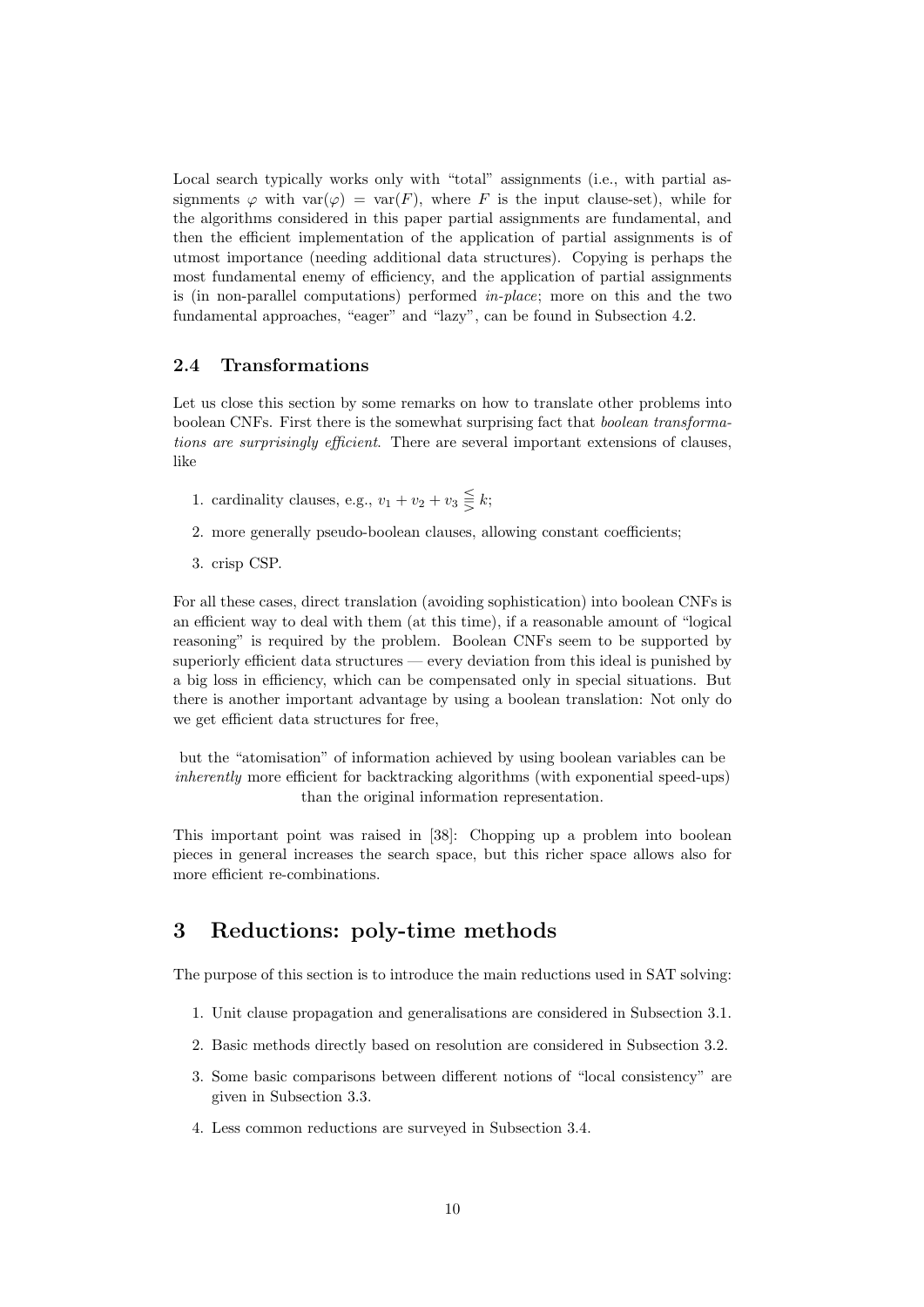A reduction here is simply a map  $r : \mathcal{CLS} \rightarrow \mathcal{CLS}$  such that  $r(F)$  is satisfiabilityequivalent to  $F$ , and we consider here only polynomial-time computable  $r$ . Now one can study classes  $C \subseteq CLS$  such that r is already sufficient to decide satisfiability for  $F \in \mathcal{C}$ , however this point of view in isolation is not very useful for SAT solving (at least not for practical SAT solving), as discussed in Subsection 3.5.

## 3.1 Generalised unit-clause propagation

We define hierarchies  $r_k, r'_k : \mathcal{CLS} \to \mathcal{CLS}$  of poly-time reductions for  $k \in \mathbb{N}_0$  as follows:

1.  $r_0 = r'_0$  detects the empty clause, and otherwise does nothing:

$$
r_0(F) := \begin{cases} {\{\perp\}} & \text{if } \perp \in F \\ F & \text{otherwise} \end{cases}.
$$

2.  $r_{k+1}$  reduces F to  $r_{k+1}(\langle x \to 1 \rangle * F)$  in case  $r_k$  yields an inconsistency for  $\langle x \to 0 \rangle * F$  for some literal x:

$$
r_{k+1}(F) := \begin{cases} r_{k+1}(\langle x \to 1 \rangle * F) & \text{for literals } x \text{ with } r_k(\langle x \to 0 \rangle * F) = {\perp} \\ F & \text{otherwise} \end{cases}.
$$

 $r^{\prime}_{k+1}$  also notices when a satisfying assignment was found:

$$
r'_{k+1}(F) := \begin{cases} r'_{k+1}(\langle x \to 1 \rangle * F) & \text{for literals } x \text{ with } r'_k(\langle x \to 0 \rangle * F) = \{\bot\} \\ \top & \text{for literals } x \text{ with } r'_k(\langle x \to 1 \rangle * F) = \top \\ F & \text{otherwise} \end{cases}.
$$

Main properties:

- Though the definition of  $r_k, r'_k$  is non-deterministic, these reductions yields unique results (are confluent).
- There always exists partial assignments  $\varphi, \varphi'$  such that  $r_k(F) = \varphi * F$  resp.  $r'_{k}(F) = \varphi' * F$ ; here  $\varphi$  is a forced (or "necessary") assignment.
- By applying  $r_0, r_1, \ldots, r_{n(F)}$  (where  $n(F) := |\text{var}(F)|$  is the number of variables) until either an inconsistency is found or at the end we know that  $F$  is satisfiable, we obtain a SAT decision algorithm which *quasi-automatises tree* resolution, and which is the (real) essence of Stalmarck's solver. Obviously it is preferable to use the reductions  $r'_{k}$ , which for k large enough (at most  $k = n(F)$ ) will also find a satisfying assignment if F is satisfiable. See [19] for a thorough treatment of the reductions  $r_k, r'_k$ <sup>5</sup>
- In [26] the treatment of  $r_k, r'_k$  is extended to axiomatically given systems of problem instances with non-boolean variables (compare Subsection 2.2.3 in this article).

<sup>&</sup>lt;sup>5)</sup>Using the hierarchy  $G_k(\mathcal{U}, \mathcal{S})$  from [19] (with oracles  $\mathcal{U} \subseteq \mathcal{USAT}$  for unsatisfiability and  $S \subseteq \mathcal{SAT}$  for satisfiability) we have  $r'_{k}(F) = {\perp} \Leftrightarrow F \in G_{k}^{0}(\mathcal{U}_{0}, \mathcal{S}_{0})$  and  $r'_{k}(F) = \top \Leftrightarrow F \in$  $G_k^1(\mathcal{U}_0, \mathcal{S}_0)$ , where  $\mathcal{U}_0$  is the basic oracle for unsatisfiability, just recognising the empty clause, and  $\mathcal{S}_0$  is the basic oracle for satisfiability, just recognising the empty clause-set.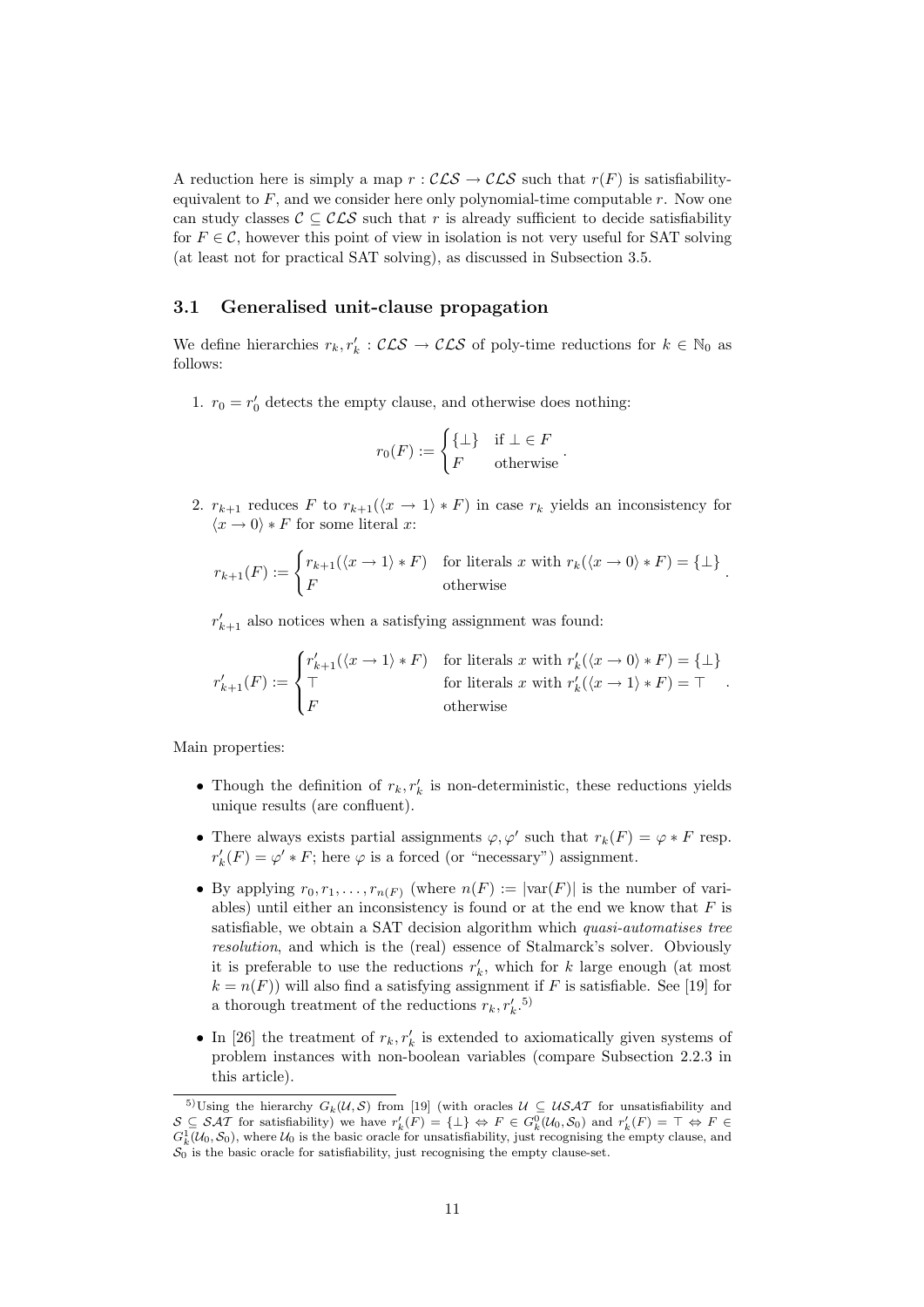The fundamental open question is how efficiently  $r_k$  can be computed for general k:

- 1.  $r_1$  is just unit-clause-propagation, and we will see in Subsection 3.1.1 that  $r_1$ can be computed in linear time, that is, in  $O(\ell(F))$  where  $\ell(F) := \sum_{C \in F} |C|$ is the number of literal occurrences in  $F$ .
- 2. We obtain that  $r_k$  can be computed in time  $O(n(F)^{2(k-1)} \cdot \ell(F))$  for  $k \geq 1$ .
- 3. Thus already for  $r_2$  in general we obtain only a cubic-time algorithm. Can we do better ? And what about general  $k$  ?

The reductions  $r'_{k}$  can be naturally strengthened via the use of (weak) autarky reduction (see Subsection 3.4.3; a similar early approach is [5]):

$$
r_{k+1}^*(F) := \begin{cases} r_{k+1}^*(\langle x \to 1 \rangle * F) & \text{for literals } x \text{ with } r_k^*(\langle x \to 0 \rangle * F) = \{\bot\} \\ r_{k+1}^*(r_k^*(\langle x \to 1 \rangle * F)) & \text{for } x \text{ with } r_k^*(\langle x \to 1 \rangle * F) \subseteq F \\ F & \text{otherwise} \end{cases}.
$$

Conflict-driven solvers only use  $r_1$ , while look-ahead solvers employ  $r_k$  for " $k \approx 2$ ": The  $OKsolver-2002$  (see [24]) uses exactly  $r_2^*$  (apparently as the only solver at each node), while "modern" look-ahead solvers exclude "unpromising" variables from  $r_2$ (thus go below  $k = 2$ ), while employing  $r_3$  for "promising" variables (see Subsection 5.2); the march-solvers also employ certain aspects of weak autarky reduction.

#### 3.1.1 Unit-clause propagation

The special case  $r_1$  is unit-clause propagation (UCP). UCP of central importance for backtracking solvers, and for efficiency reasons support for UCP needs to be integrated into the main data structure. The basic algorithm for UCP is the linear time algorithm, best understood as operating on the clause-literal graph (recall Subsection 2.3), which is represented by an adjacency list:

- a given unit clause  $\{x\}$  is "propagated" by removing the literal occurrences of literal  $\bar{x}$  (the graph representation yields quick access from a literal to its occurrences, and allows to remove edges efficiently), and it is checked whether this removal creates a new unit-clause (which by the graph representation is a constant-time operation);
- as soon as a new unit-clause is created it is pushed on the buffer (typically a queue or a stack), used for the unit-clauses waiting to be propagated;
- a partial assignment with constant time access keeps track of the assignments, discarding multiple occurrences of the same unit clause, and detecting contradictory unit clauses.

Note that for "lazy UCP", which only needs to obtain the assignments resulting from the unit-clause propagation (used by conflict-driven solvers or in the lookahead of look-ahead solvers) and not the resulting clause-set, we do not need to consider satisfied clauses. For faster UCP (achieving a better constant factor) the main problem is to make the propagation process more efficient, so that with less work we can detected (relevant) new unit-clauses. A first step is not to remove the occurrences of  $\bar{x}$  but just to decrement counters for the clause-lengths, and if this counter reaches 1 then the clause is inspected for the new unit-clause. This is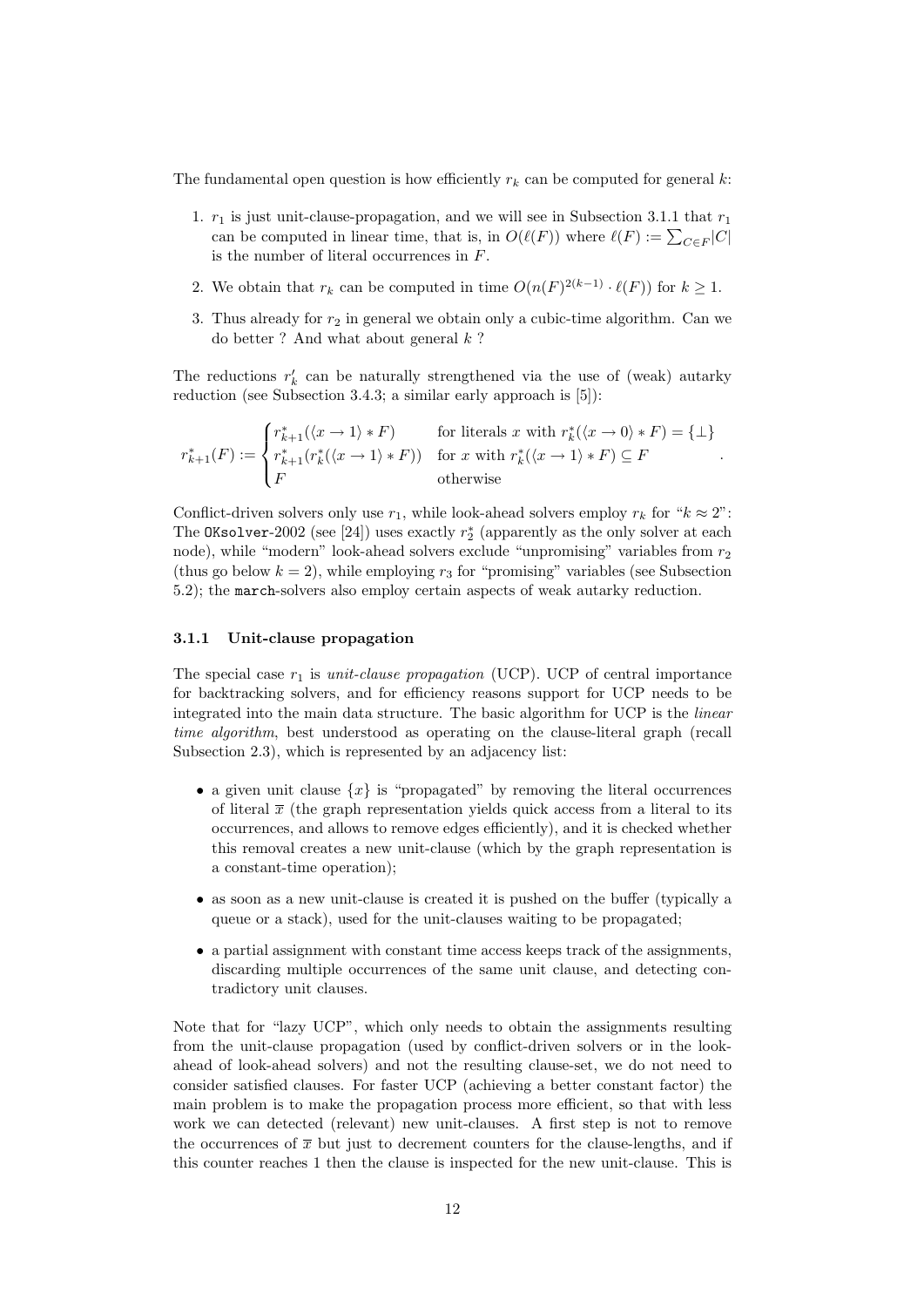driven further by watched literals: We do not need to know the precise (current) length of all clauses, but we need only to be alerted if possibly we have less than 2 literals in a clause. So we can thin out the clause-literal graph by using only two literal-neighbours of a clause, and updating these neighbours (the watched literals) if one of them disappears. All these methods are only relevant for lazy UCP, which is also for look-ahead solvers of great importance due to the time spent during the look-ahead.

#### 3.1.2 Failed literals and extensions

Reduction by  $r_2$  is called "(full) failed literal reduction". It is not used by conflictdriven solvers, but essential for look-ahead solvers. Failed literal reduction relies on the efficient implementation of UCP, and, as already mentioned, the central question here is: How much can we do better than by just following the definition ?! (Better than just checking for all assignments to variables, whether UCP yields a conflict, and repeating this process if a reduction was found.) The current "front" of research (for look-ahead solver) considers weakenings and strengthenings of  $r_2$ (trying only "promising" variables, and locally learning binary clauses encoding the inferred unit-clauses). See Subsection 5.2 for more information.

### 3.2 Resolution based reductions

Given two clauses C, D clashing in exactly one literal  $x \in C \wedge \overline{x} \in D$ , the resolvent is

$$
C \diamond D := (C \setminus \{x\}) \cup (D \setminus \{\overline{x}\}).
$$

Given two clauses C, D and a clause R, the relation  $\{C, D\} \models R$ , that is,  $C \wedge D$ logically implies  $R$ , is equivalent to the following:

- Either C and D are resolvable (clash in exactly one literal), and then  $C \diamond D \subseteq$ R,
- or  $C$  and  $D$  are not resolvable (clash in zero or at least two literals), and then we have  $C \subseteq R$  or  $D \subseteq R$ .

Thus on the clause level, syntax and semantics coincide! Resolution calculi organise the iterated application of the resolution operation until either the empty clause has been derived, and thus the clause-set is unsatisfiable, or it is established that this is not possible (and thus the clause-set must be satisfiable). Resolution in its various forms, especially tree-like resolution, where the search process can be (relatively) efficiently inverted (starting with the goal), is the central tool for SAT. Via the correspondence between clauses and partial assignments, every backtracking solver is constructing a resolution refutation of its input (see Subsection 7.1). Additional resolution power (moving from tree resolution to full resolution) is gained by "clause learning", and is discussed further in Subsection 6.1 and Section 7. Via the following methods, the resolution operation can be involved in a more direct way:

Adding resolvents Just adding arbitrary resolvents is highly inefficient (except of some special cases). So only short resolvents are added (of length at most 3), and this only during preprocessing.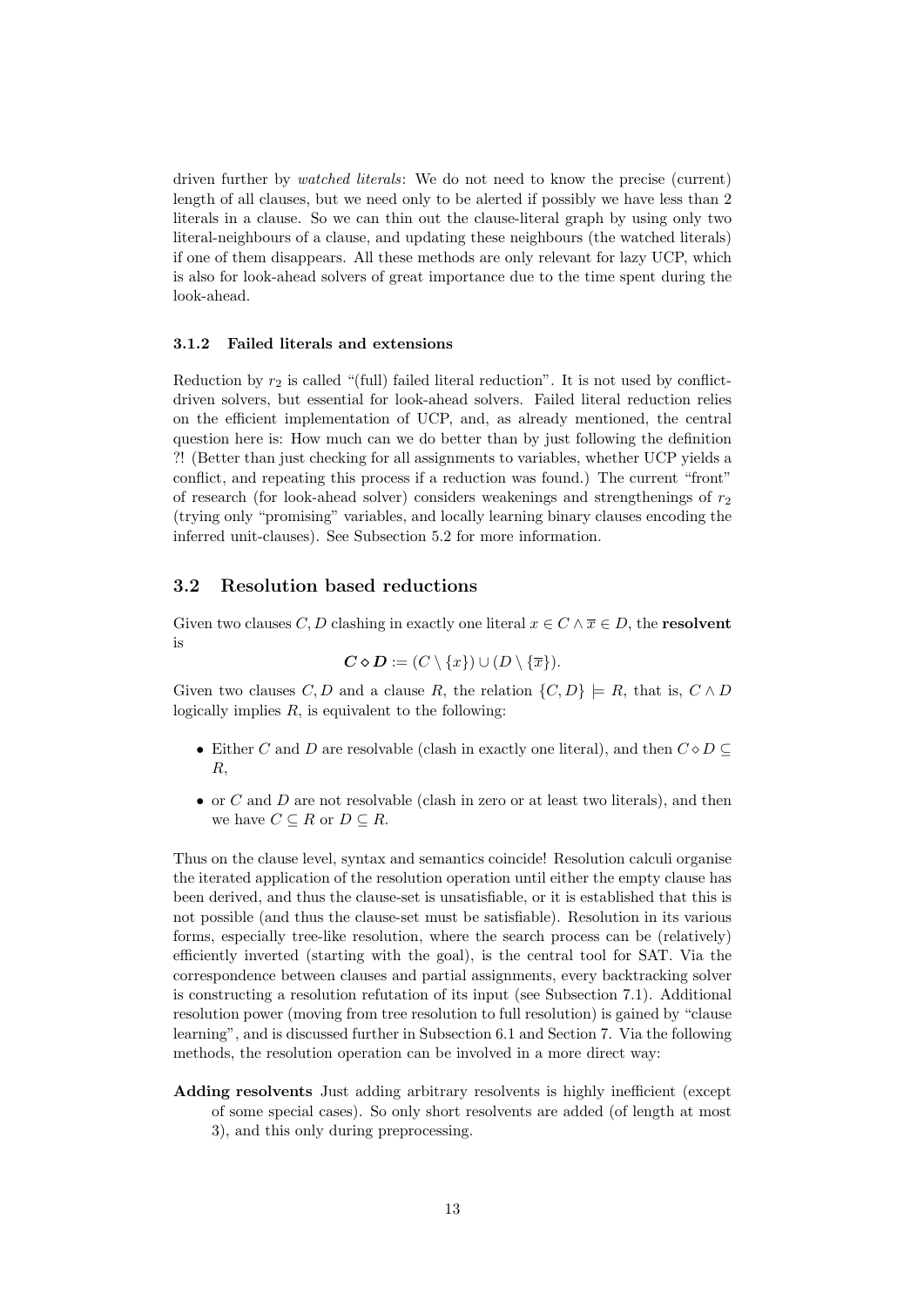DP-reductions The DP-operator (also referred to as "variable elimination") is

 $DP_v(F) := \{ C \diamond D : C, D \in F \wedge C \cap \overline{D} = \{ v \} \} \cup \{ C \in F : v \notin \text{var}(F) \}.$ 

 $DP<sub>v</sub>(F)$  is sat-equivalent to F, more precisely,  $DP<sub>v</sub>(F)$  is equivalent to the quantified boolean formula ( $\exists v \in \{0,1\} : F$ ), and variable v is eliminated by applying  $DP<sub>v</sub>$ . So by applying  $DP$  until all variables are removed we can decide SAT, but in general this is very inefficient (requiring exponential space). Thus DP is only applied (during preprocessing) in "good cases" (typically when size is not increased).

A general problem here (and elsewhere) regarding reductions is:

To remove or to add clauses ? That is, simplifying the formula or adding inference power ?

Regarding resolvents, they are typically added.

## 3.3 Comparison with local consistency notions for CSP's

UCP is the natural mechanism for extending a partial assignment by the obvious inferences. In the language of constraint satisfaction problems, UCP establishes node-consistency (while hyper-arc consistency for clause-sets is trivially fulfilled). More generally, for  $k \geq 1$  call a clause-set F  $r_k$ -reduced if  $r_k(F) = F$  holds (so  $r_1$ reduced is the same as node-consistency). How is this consistency notion related to strong k-consistency for  $k \geq 1$  and clause-sets F (i.e., for every partial assignment  $\varphi$  using strictly less than k variables and fulfilling  $\bot \notin \varphi * F$  and for every variable v there is an extension  $\varphi'$  of  $\varphi$  with  $var(\varphi') = var(\varphi) \cup \{v\}$ , such that  $\bot \notin \varphi' * F$ ? Call a clause-set F closed under k-bounded resolution if for all resolvable  $C, D \in F$ with  $|C \diamond D| \leq k$  we have  $C \diamond D \in F$ . Now it is easy to see that  $F \in \mathcal{CLS}$  is strongly k-consistent for  $k \geq 1$  if and only if F is closed under  $(k-1)$ -bounded resolution. So the question is, how is being  $r_k$ -reduced related to being closed under  $k'$ -bounded resolution:

- 1.  $r_1$  is sufficient to show unsatisfiability of all Horn clause-sets, while for every  $k$ there exists an unsatisfiable Horn clause-set which is closed under k-bounded resolution but  $\perp \notin F$ , simply due to the incapability of bounded resolution to handle large clauses.
- 2. Via small strengthenings of "bounded resolution" however, as discussed in [26], we obtain versions of "k-resolution" which properly generalise  $r_k$  for  $k \geq 2$ .

So in a sense by an adequate repair of the notion of strong  $(k + 1)$ -consistency we obtain a consistency notion which is considerably stronger than being  $r_k$ -reduced, however the price is an explosion in memory consumption. One should note here the different contexts for "strong k-consistency" and " $r_k$ -reduced":

• Algorithms for establishing strong  $k$ -consistency exploit that constraints as sets of (satisfying) tuples allow to remove arbitrary tuples (which have been found inconsistent), which is not possible with such simple "atomic constraints" as clauses.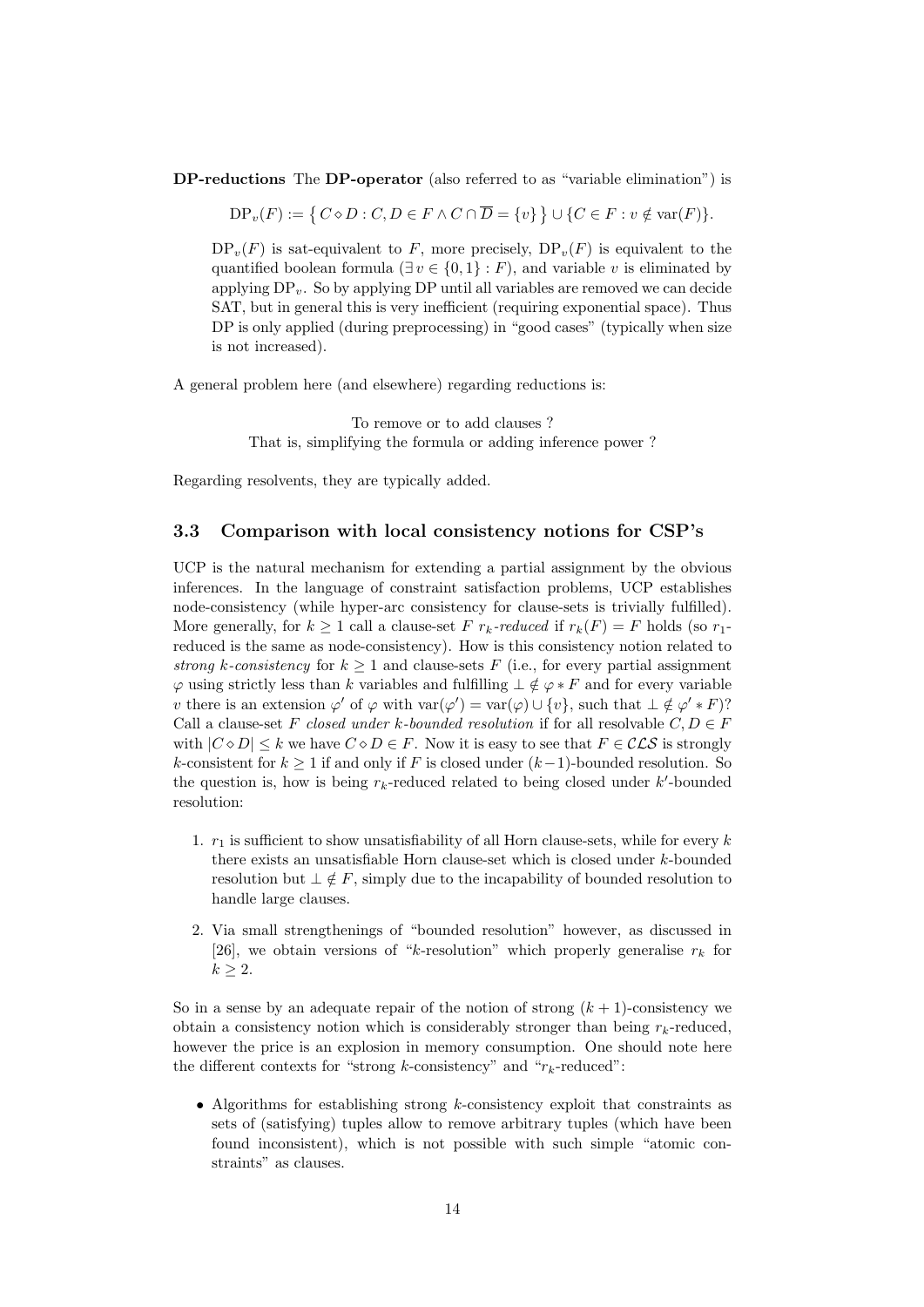• On the other hand,  $r_k$ -reduction exploits application of partial assignments by applying enforced assignments, which is supported due to the simplicity of clauses, while constraints typically only handle assignments which cover all their variables.

## 3.4 Other reductions

### 3.4.1 Subsumption

Removing subsumed clauses is quite costly, and so mostly done only during preprocessing. See [46] for subsumption elimination also during search, which currently seems to be worth the effort only for harder problems like QBF. This is true for many somewhat more complicated algorithms:

SAT is too easy (currently) for them.

#### 3.4.2 Equivalences

- Equivalences  $a \leftrightarrow b$  often are detected (for conflict-driven solvers only during preprocessing), and substituted.
- In general, clauses which correspond to linear equations over  $\mathbb{Z}_2$  are sometimes (partially) detected, and some elementary reasoning on them is performed; see [14] for an overview. Most recently however, these facilities seem to be getting removed from "practical SAT solving".

### 3.4.3 Autarkies

A partial assignment  $\varphi$  is an *autarky* for a clause-set F if every clause of F touched by  $\varphi$  is satisfied by  $\varphi$ :

- 1. The empty assignment is always an autarky.
- 2. Every satisfying assignment is an autarky.
- 3. Composition of two autarkies is again an autarky.
- 4. Autarkies can be applied satisfiability-equivalently, and thus we have autarky reduction.
- 5. A simplest case of autarky reduction is elimination of pure literals.
- 6. Since clause-sets contract multiple clauses there is also the concept of a weak autarky for a clause-set F, a partial assignment  $\varphi$  such that  $\varphi * F \subseteq F$ . Every autarky is a weak autarky, but not vice versa. Also application of weak autarkies yields satisfiable equivalent (sub-)clause-sets.

Autarkies emerged in a natural way from improved exponential upper bounds on SAT decision ([39, 31, 32, 20]), while the accruing theory of autarkies ([22, 25, 23, 28, 27]) focuses on polynomial-time SAT decision classes on the one hand (embedding matching theory, linear programming and combinatorial reasoning into the (generalised) satisfiability world), and on the other hand on the structure of lean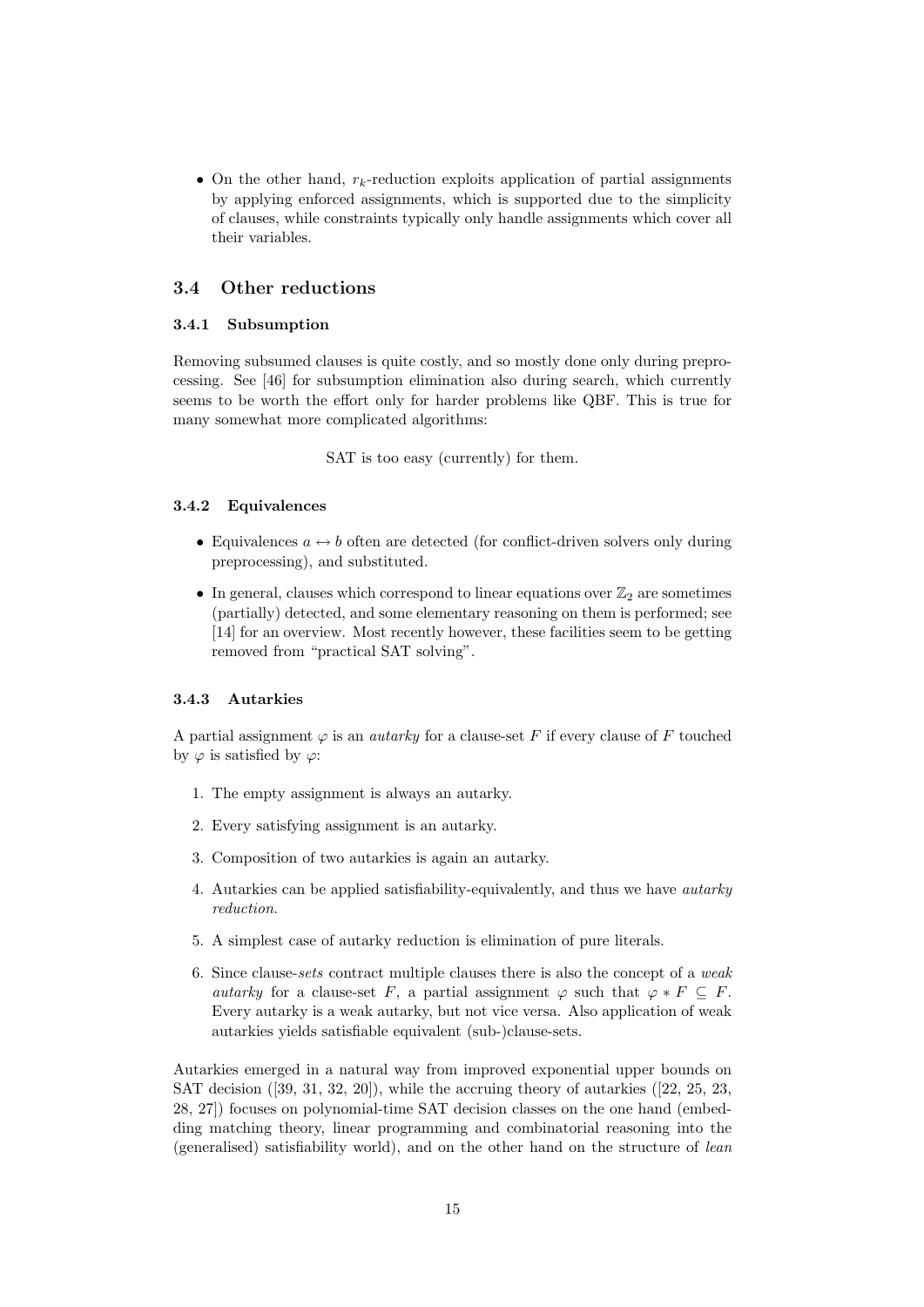clause-sets which are reduced w.r.t. autarky reduction. Via the notion of an autarky system we obtain also generalisations of the notion of minimally unsatisfiable clause-sets, parameterised by special notions of autarkies. In Subsection 3.1 we have already seen initial examples of the use of autarkies in SAT solvers; and see [33] for applications of the fundamental duality between autarkies and resolution. At this time the practical applications seem to be marginal, however I expect this to change within the next 5 years (perhaps especially regarding QBF).

#### 3.4.4 Blocked clauses

The concept of a blocked clause was introduced in [20], with a forerunner in [40], and allows to add to or delete from  $F \in \mathcal{CLS}$  a special type of clauses called "blocked":

- Clause C is **blocked** for F if there is some  $v \in \text{var}(C)$  such that addition resp. removal of C does not change the outcome of applying  $DP<sub>v</sub>$  (so one could speak of "inverted DP-reduction").
- Blocked clauses can be added / removed satisfiability-equivalently.
- Addition of blocked clauses containing possibly new variables covers Extended Resolution; so in principle this is very powerful, but we have no guidelines when to perform such an addition.
- Addition of blocked clauses without new variables still goes beyond resolution, as shown in [21], and could be interesting for SAT solvers (the obtained additional inferred assignments are applied directly in [40] for special cases).
- Elimination of blocked clauses was implemented (1sat; see [43]), and can help solving some special classes very quickly where all other solvers fail.

### 3.5 Poly-time classes

Poly-time SAT-decidable classes can play a role for SAT solving as target classes:

The heuristics aims at bringing the clause-set closer to the class, and finally the special algorithm is applied.

However, in practice poly-time classes play yet no role for SAT:

- 1. They do not occur (on their own!).
- 2. They do not provide good guidance for the heuristics.

The essential lesson to be learned here seems to me:

#### Algorithms are more important than classes!

Solvers are algorithm-driven, that is, algorithms are applied also "when they are not applicable", and they are only good, if they are better "than they should be". (And algorithms need a lot of attention and care; they have their own rights, and are not just "attachments" to classes.) For some examples, let us examine the 3 main Schaefer classes: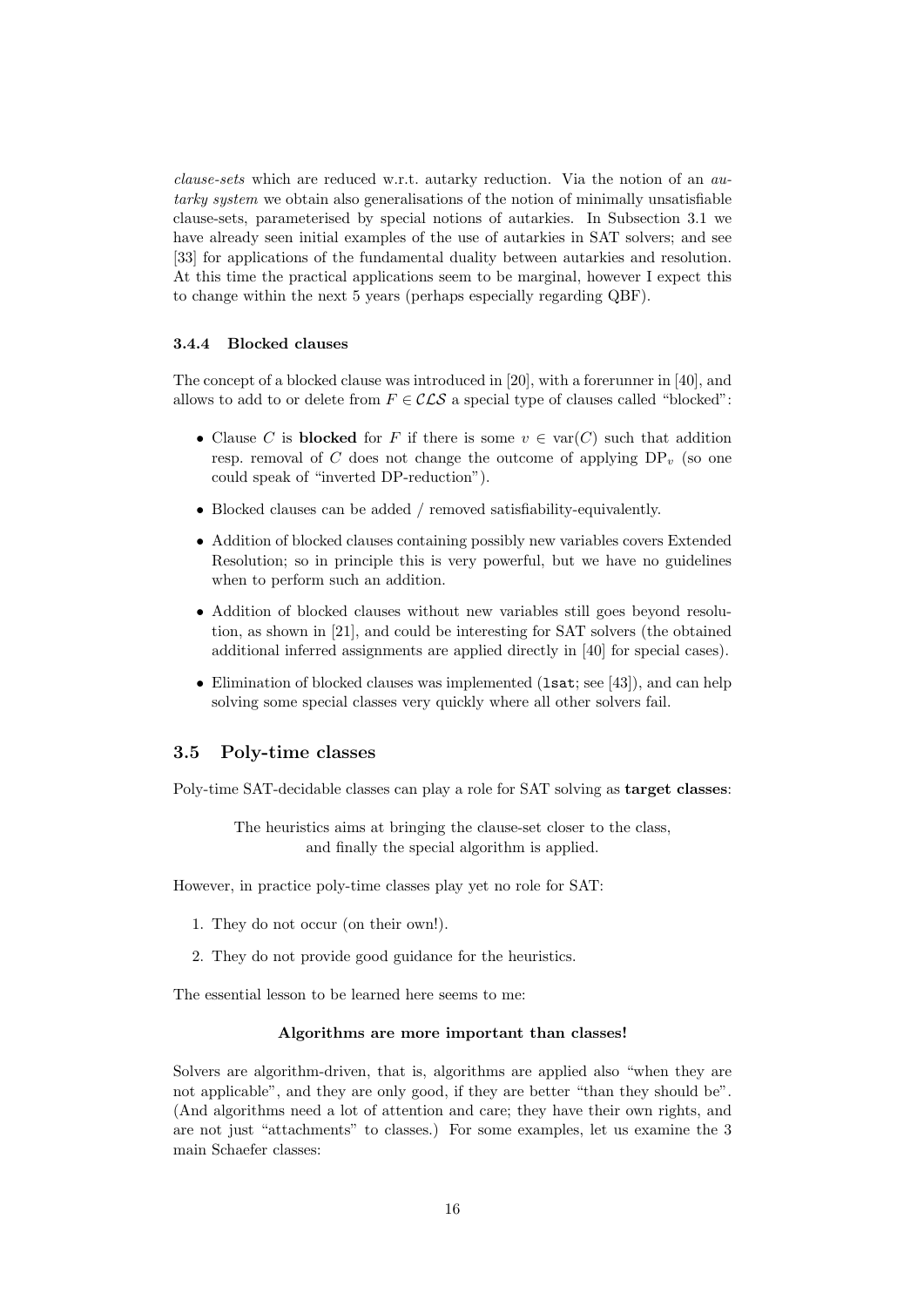- 2-CNF Unsatisfiable instances are handled by failed literal elimination, while satisfiable instances are handled by simple autarky reduction. So some look-ahead solvers solve them "by the way"; but it's not worth looking for them.
- Horn Unsatisfiable (renamable) Horn are handled by UCP; there have been many attempts to integrate also the satisfiable cases, but they all failed (in practice). Perhaps a main problem with this class is its brittleness (as clause-sets), while for example the closure under renaming makes it more complicated to deal with, and on the unsatisfiability side we still have a rather trivial class (solved by UCP).
- Affine This is the only case of some interest (and further potential), since equivalences do occur in special cases, and resolution cannot handle them efficiently. However, due to their special character, affine formulas (resp. their expressions as clause-sets) do not serve as a target class, but are handled by dedicated reasoning mechanisms (see Subsection 3.4.2 above), which could be understood as being handled by specialised "dynamic constraints".

The above statement "it's not worth looking for 2-CNFs" means

- Applying a special test for detecting the (narrow) class of 2-CNF seems to be rather useless.
- Heuristics aiming (just) at bringing down a clause-set to a 2-CNF are too crude.

However, for look-ahead solvers 2-CNFs are kind of basic:

Some algorithms used to solve 2-CNF (and Horn) are important since these algorithms can solve much more than just 2-CNF (or Horn)!

I hope this illustrates the assertion "algorithms more important than classes".

# 4 DPLL in general

In this section now we outline the "modern DPLL scheme", with look-ahead solvers (see Section 5) and conflict driven solvers (see Section 6) as special cases. First a note on terminology: "DP, DLL, DPL, DPLL" — these four combinations have been used to describe backtracking algorithms with inference and learning:

- 1. "DP" is incorrect, since [7] only introduced DP-reduction (see Subsection 3.2) but not the splitting approach.
- 2. "DLL" refers to [6], the basic backtracking algorithm with unit-clause propagation, elimination of pure literals, and a simple max-occurrences heuristics.
- 3. "DPL, DPLL" acknowledge the influence of Putnam.

The following pattern seems reasonable (and not uncommon):

- 1. "DP" for DP-reduction (as it is standard now);
- 2. "DLL" for simple backtrackers;
- 3. "DPLL" for the combination of backtracking with resolution (including clauselearning).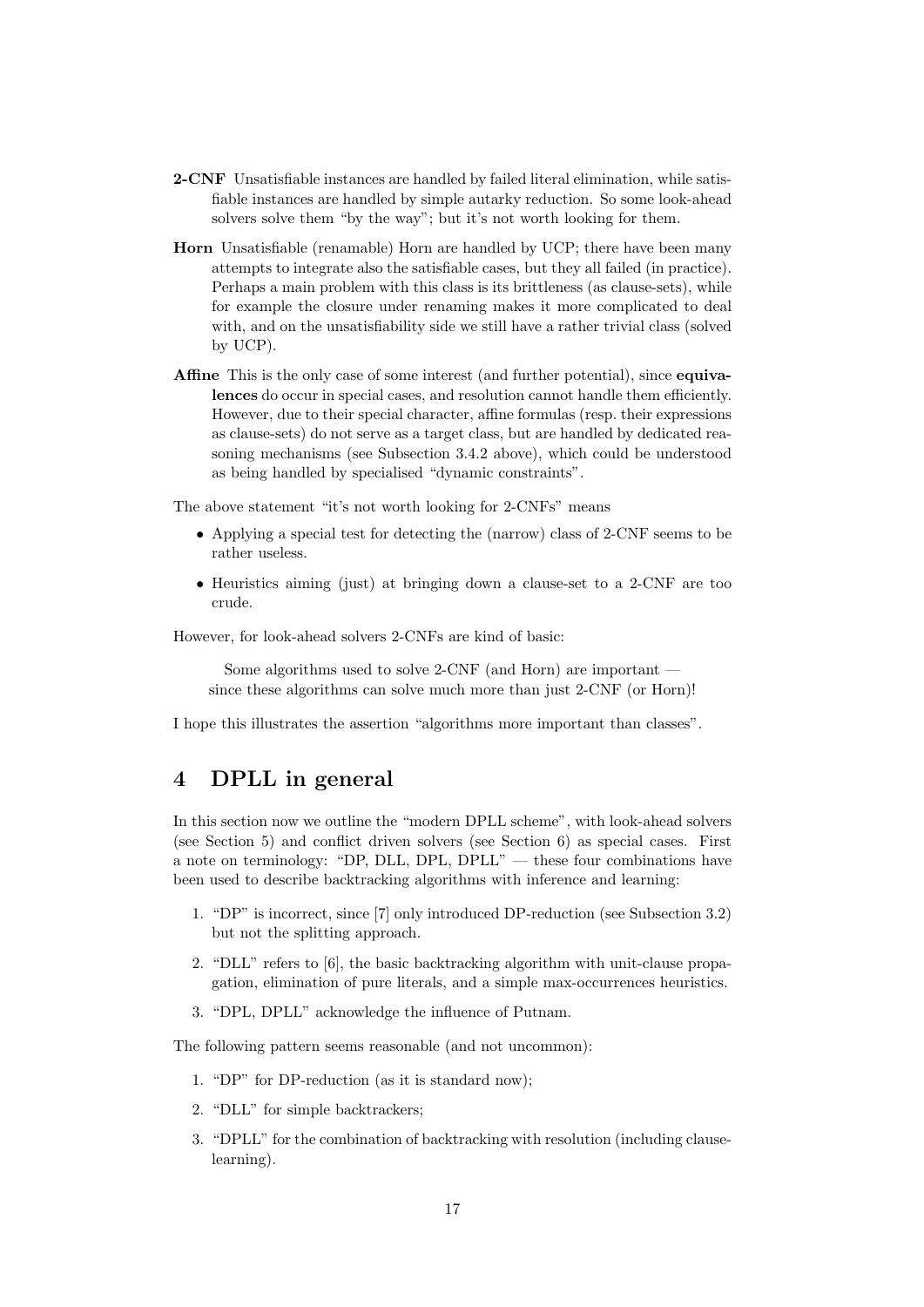## 4.1 Modern DPLL

A general scheme  $\mathfrak G$  for DPLL algorithms is now presented, comprising look-ahead as well as conflict-driven solvers. The input is  $F_0 \in \mathcal{CLS}$  (possibly after preprocessing). A global variable  $\mathbb{L}_0$  contains the learned clauses, and we have  $F_0 \models \mathbb{L}_0$ throughout. Thus learning as reflected by  $\mathbb{L}_0$  is "global learning", that is, the learned clauses are always to be interpreted w.r.t. the original input  $F_0$  (and not w.r.t. the respective residual clause-sets at each node). Initially  $\mathbb{L}_0$  is empty. A parameter, the "history stack"  $H$ , contains the information how to interprete  $\mathbb{L}_0$ in the current situation, denoted by  $\mathcal{H} * \mathbb{L}_0 \in \mathcal{CLS}$  (this might be just application of the partial assignment according to the current path, but it might also contain renamings, substitutions, etc.). Furthermore via  $H$  we can also perform "conflict" analysis" (which is not further specified here; for a concrete example see Subsection 6.1.1), and relate a "residual conflict" to  $F_0$ . Besides the global variable  $\mathbb{L}_0$  (which might be accessed from parallel processes or threads, and thus might need accesscontrol), the procedure  $\mathfrak G$  is a normal recursive function, with a clause-set F as first argument and  $H$  as second argument (following standard scope rules; initially  $F$ is  $F_0$  and H is empty), and returning an element of  $\{0, 1, *\}$ , where "\*" stands for "unknown". The history "stack"  $H$  actually needs to be readable as a whole for conflict analysis, and thus one should better speak of the "history list", but since we mention explicitely only the stack operations (mirroring the ups and downs of the current path) we stick to the notion of a "stack".

 $\mathfrak{G}(F \in \mathcal{CLS}, \mathcal{H}) : \{0, 1, *\}$ 

0. Initialise the local history  $H$  as empty.

- 1. Reduction:
	- (a)  $F := r(F, \mathcal{H} * \mathbb{L}_0);$
	- (b) add the information about this reduction to H.
- 2. Analysis:
	- (a) Success: If  $F = \top$  then return 1.
	- (b) Conflict learning and backtracking: If  $\bot \in F$  then
		- i. via  $H$  compute a set  $L$  of learned clauses;
		- ii.  $\mathbb{L}_0 := \mathbb{L}_0 \cup \mathbb{L}$ ;
		- iii.  $\mathcal{H}.\text{pop}$  $();$
		- iv. return 0.
	- (c) Non-chronological backtracking: Otherwise, if appropriate then
		- i.  $\mathcal{H}.\text{pop}$  $);$
		- ii. return ∗.
- 3. Branching: Compute a finite set  $\mathbb{B} \subseteq PASS$  of partial assignments, and for all  $\varphi \in \mathbb{B}$  do (possibly in parallel)
	- (a)  $\mathcal{H}.\text{push}((H,\varphi));$
	- (b)  $\delta_{\varphi} := \mathfrak{G}(\varphi * F, \mathcal{H});$
	- (c) if  $\delta_{\varphi} = 1$  then  $F := \top;$
	- (d) if  $\delta_{\varphi} = 0$  then  $F := F \cup \{C_{\varphi}\}.$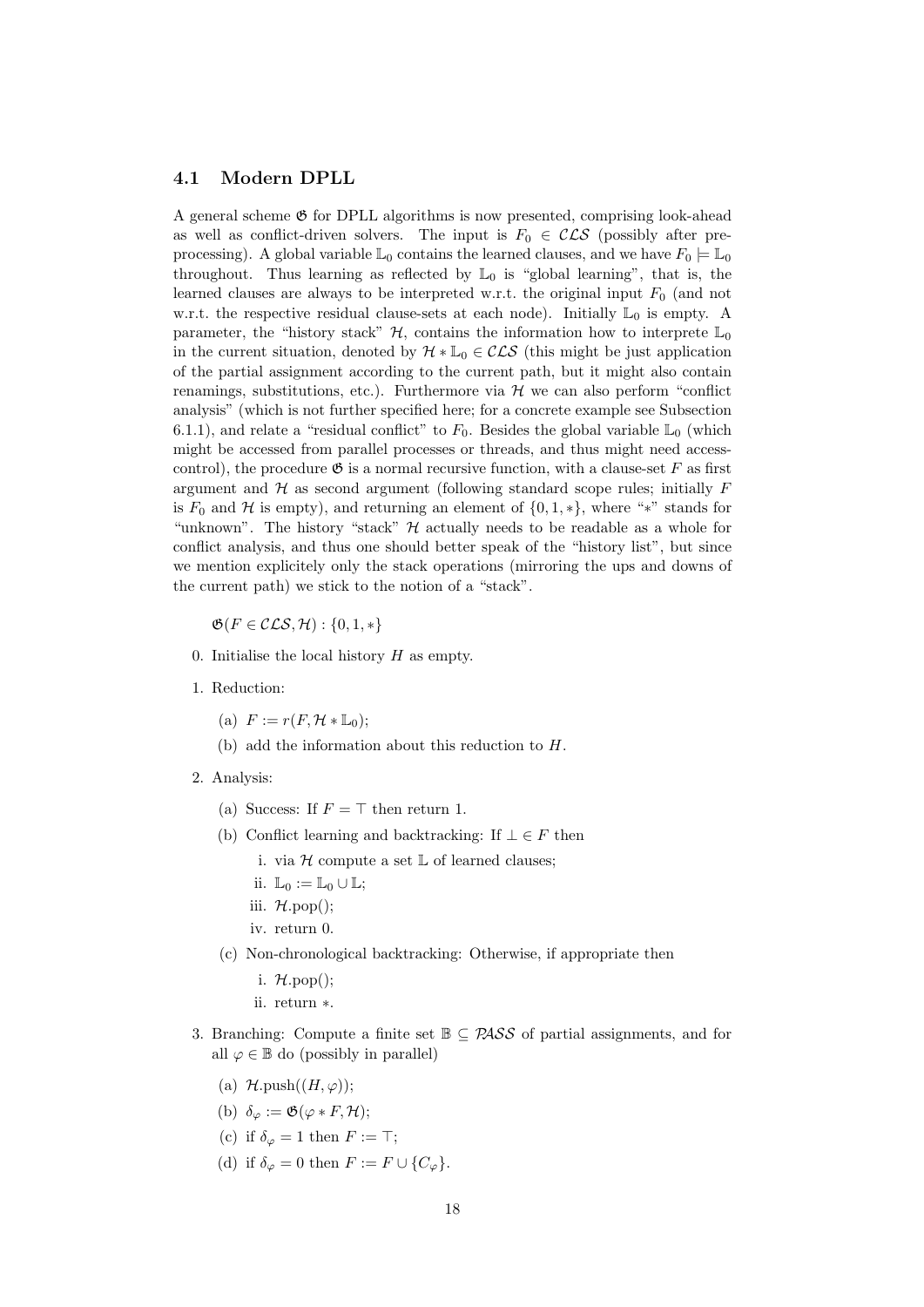If these computations are not performed in parallel, then sort  $\mathbb B$  appropriately before these computations, and break this loop (over  $\varphi \in \mathbb{B}$ ) in case of  $\delta_{\varphi} = 1$ .

4. Goto Step 1.

Due to the given specifications, the returned result is always correct; we are not concerned here about establishing general rules for termination (which is not too complicated), nor are we concerned about completeness (equivalent to not performing a non-chronological backtrack at the root of the search tree) — these properties are easily established for the special cases we consider later. Explanations and remarks:

- The map  $r : \mathcal{CLS} \times \mathcal{CLS} \rightarrow \mathcal{CLS}$  is any "reduction", where we just require that  $r(F, \mathbb{L})$  is always satisfiability-equivalent to  $F \cup \mathbb{L}$ ; the separation into two arguments enables special treatment of learned clauses.
- The purpose of the learning step is to enable the reduction  $r$  to circumvent the same conflict earlier in the future (when a similar situation arises).
- Non-chronological backtracking is performed if the current situation is better handled at a lower level (closer to the root) in the search tree; this includes the case of a (complete) restart as a special case (through repetition of this step).
- The elements of  $\mathbb B$  are the "decision assignments":
	- For a look-ahead solver there is a variable v with  $\mathbb{B} = \{ \langle v \to 0 \rangle, \langle v \to 1 \rangle \},\$ where  $v$  is the "branching variable". Thus if both branches returned "unsatisfiable", then the analysis step will confirm the current  $F$  as unsatisfiable.
	- For a conflict-driven solver there exists a variable  $v$  (again called the "branching variable)" and  $\varepsilon \in \{0, 1\}$  with  $\mathbb{B} = \{\langle v \to \varepsilon \rangle\}$ , and thus here the iterative character of  $\mathcal G$  is emphasised.
- Sorting of  $\mathbb B$  shall take advantage of an early success (i.e., a satisfying assignment was found) in some branch: Imagine the situation where one branch is a hard unsatisfiable problem, while the other is an easy satisfiable problem if not already performed in parallel, then we gain a large speed-up if we have put the satisfiable branch first.
- Note that the return value in Step 3b might be ∗, in which case just another iteration of the loop is performed.
- Pushing the item " $(H, \varphi)$ " onto the history stack means that we can reconstruct how from the current  $F_0 \cup \mathbb{L}_0$  we obtained the current F (through the successive reduction steps as stored on the (whole) stack) and which decisions were involved. The only point where  $H$  is used is Step 2(b)i, where we compute the learned clauses derived from the conflict (and since learned clauses are "global" we need to re-connect the current  $F$  to the global level); the loose concept of the history stack is just there to make the flow of informations more visible.
- At Step 3d a "local learning" step is performed (compare Subsection 7.2), that is, the learned clause  $C_{\varphi}$  is added to the residual clause-set F, and is not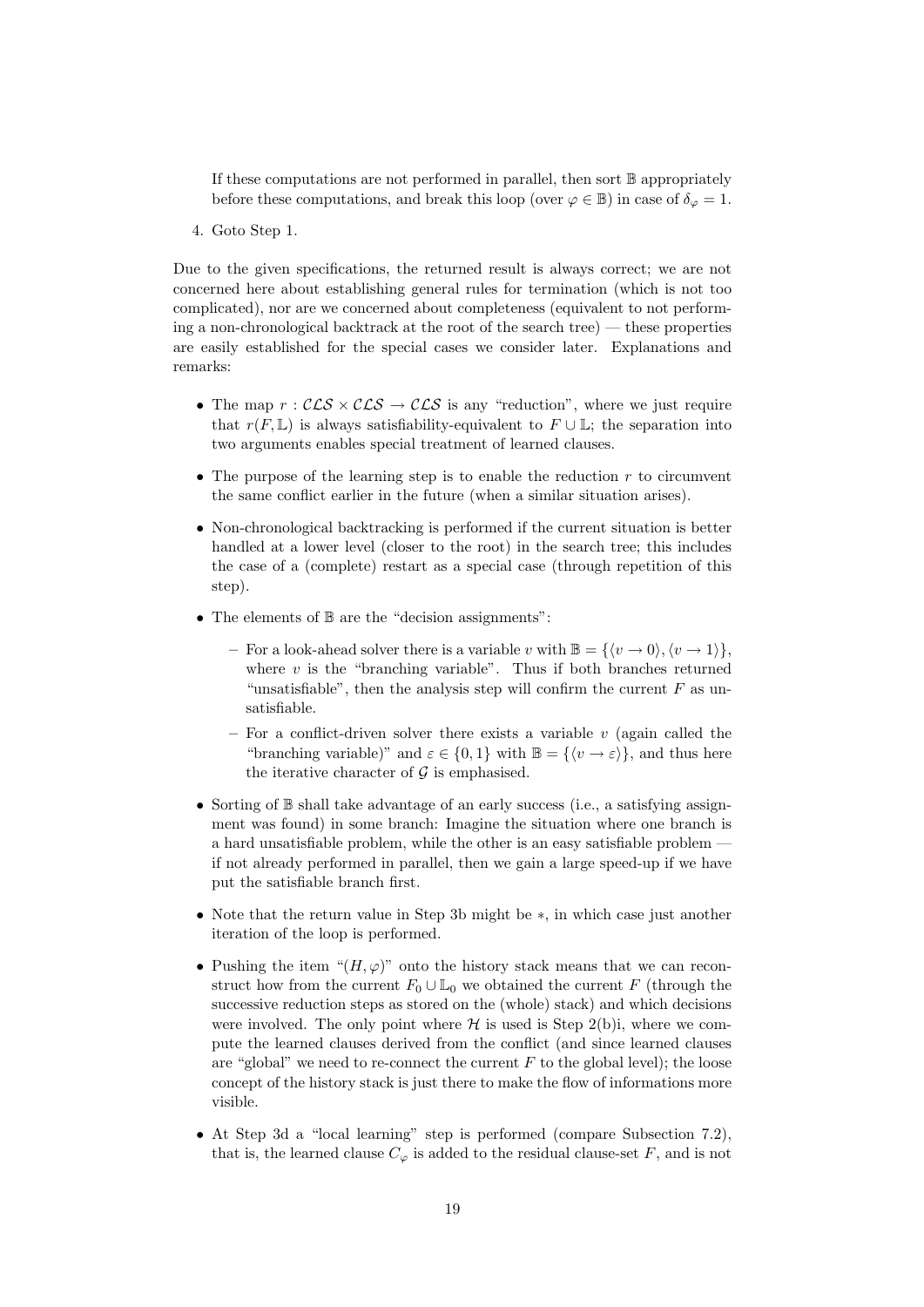traced back to  $F_0$ . One could also apply conflict analysis here, but regarding the character of local learning it seems more appropriate to use the cheaper "full clause-learning" here.

There exist further global monitoring schemes:

- removal of "old" learned clauses:
- using some form of breadth-first search (typically at an early level);
- re-arranging the call order over an initial part of the search tree according to some statistical analysis (compare Subsection 5.3.3).

However yet these extensions have more the character of an "add-on", and time seems not ripe yet to formulate more general patterns, whence these schemes are not present in  $\mathfrak{G}$ . An important point here is that we have a recursive element of  $\mathfrak{G}$ , present in the branching step in case of  $|\mathbb{B}| \geq 2$ , and an iterative element by looping through Steps 1 to 3: Look-ahead solvers (see Section 5) only use this recursive (parallel(!)) aspect, while conflict driven solvers (see Section 6) focus on the iterative aspect (since there always  $|\mathbb{B}| = 1$  is the case, the recursion can be eliminated altogether, as done in algorithm  $cd$  in Subsection 6).<sup>6)</sup>

## 4.2 The role of partial assignments and resolution

There are two fundamental possibilities when applying partial assignments for branching in Step 3b:

- eager really apply the assignment, so that at each node we only see the simplified instances;
- lazy only record the assignment, and interprete the clauses as they are visited.

Since look-ahead solvers perform a lot of work at each node, they tend to be "eager" while conflict-driven solver are all "lazy" (if they perform non-chronological backtracking then the work would get lost anyway). Important:

Application of partial assignments happens "in place", not by copying the instance, but by modification and undoing the modification.

Naturally, undoing the assignment(s) is easier for lazy data structures, but eager data structures pay off in case of heavy local workloads (as for the look-ahead).

DPLL solvers are based on a strong connection to tree resolution and strengthenings (see Subsection 7.1). I regard this as the backbone of SAT solving: Resolution is the "logic of partial assignments", for CSP and beyond, and can be based on a simple algebraic framework (see [26]). In this sense "SAT" and "CSP" can be seen as complementary: Where SAT emphasises the (global) operation of partial assignments on the problem instance, CSP puts more emphasise on exploiting (local)

 $6)$ These algorithmic aspects should not be mixed up with the purely implementational aspects of simulating recursion in a look-ahead solver via an iterative procedure (using additional stacks). Actually, if the main data structures for the problem instance use in-place modifications (eagerly or lazily), and thus are not included in the recursion, then according to my experience the difference in resource consumption between the more elegant recursive approach and simulation of recursion is negligible.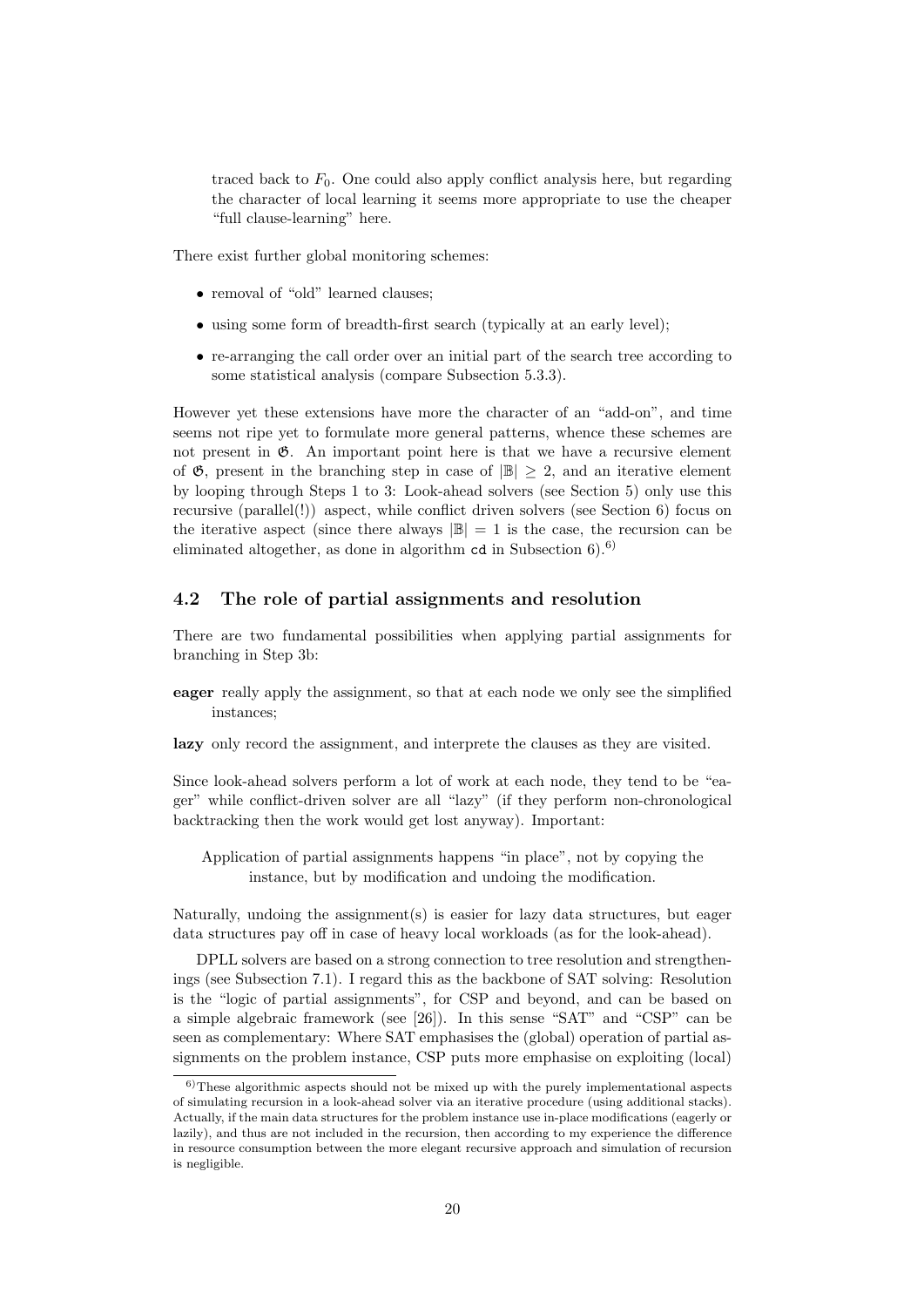structure of constraints. The resolution connection explains also intelligent backtracking: By just computing the variables (really) used in the resolution refutation found, intelligent backtracking is possible (implemented in the OKsolver-2002; see Subsection 7.1).

# 5 Look-ahead solvers

In the history of look-ahead solvers, two lines can be distinguished:

- 1. Posit ([11], Satz ([34]), and kcnfs ([8])
- 2. Boehm-solver ([4]) and the OKsolver-2002 ([24])

while the march-solvers  $([13, 15])$  can be seen as combining those two lines.

The Boehm-solver introduced the special "two-dimensional linked-list" representation of clause-sets as a prototype for an eager data-structure which allows at each node to just see the residual clause-set (after application of the current partial assignment), while the OKsolver-2002, using this data structure, demonstrated at the SAT2002-competition that a generic solver with full failed-literal reduction (i.e.,  $r_2$ , full look-ahead and autarky reduction can be quite efficient (see [44]). The line of Posit, Satz and kcnfs uses a simpler data-structure, more in direction of lazy data structures, where Posit uses partial  $r_2$ , while Satz and kcnfs use partial  $r_2$ and partial  $r_3$ .

The general "world view" of look-ahead solvers could be summarised as follows:

- For hard problems (thus they can't be too big; say several thousand variables).
- Failed literal reduction and extensions, intelligent heuristics and special structure recognition at the centre.
- The heuristics considers both branches as independent and assumes the worst case. The choice of the first branch (the "direction heuristics", based on estimating the probability of satisfiability) is important on satisfiable instances.
- Eager data structures, with lazy aspects for the look-ahead.
- The aim is as much as possible reduction of problem complexity by inferred assignments (now and in the future).

## 5.1 The general scheme for look-ahead solvers

We present a simplified version of the general algorithm  $\mathfrak{G}$  from Subsection 4.1, where now no conflict learning (and thus no history) is involved, and also no nonchronological backtracking (but see below for examples of restricted usage of global learning in look-ahead solvers to achieve "intelligent backtracking"); on the other side now more details are given about the heuristics for branching.

 $la(F \in \mathcal{CLS}) : \{0, 1\}$ 

- 1. Reduction:  $F := r(F)$ .
- 2. Analysis: If  $F = \top$  then return 1, if  $\bot \in F$  then return 0.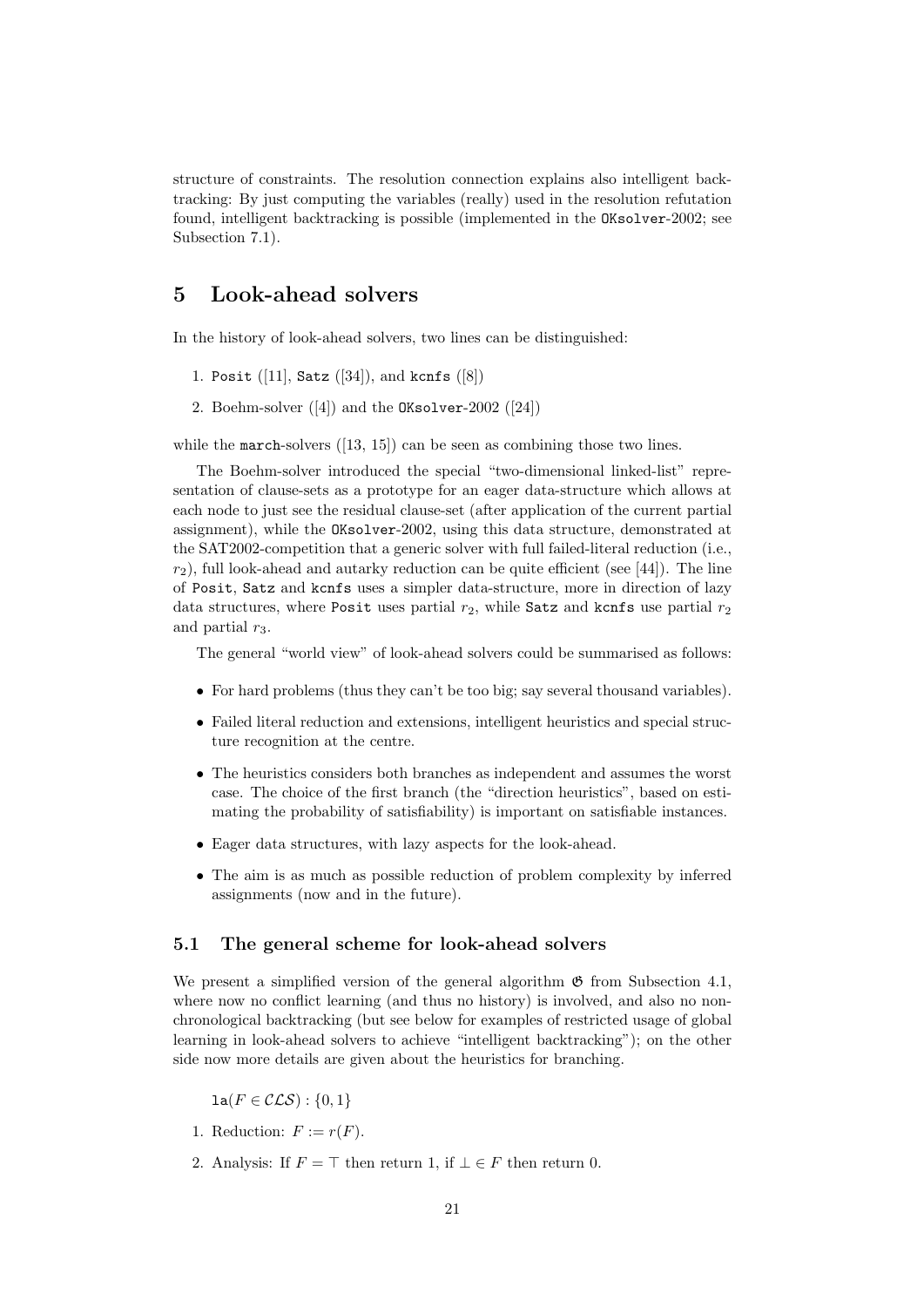#### 3. Branching:

(a) For each variable  $v \in \text{var}(F)$  do:

- i. For each  $\varepsilon \in \{0,1\}$  do:
	- A. Consider  $F_{\varepsilon}^{v} := r'(\langle v \to \varepsilon \rangle * F),$
	- B. Compute a "distance vector"  $\vec{d}_{\varepsilon}^v \in \mathbb{R}^m$ , where vector  $\vec{d}_{\varepsilon}^v(i)$  for index  $i \in \{1, \ldots, m\}$  measures the progress achieved from F to  $F^v_\varepsilon$  in "dimension i".
- ii. Summarise the distance vector  $\vec{d}_{\varepsilon}^v \in \mathbb{R}^m$  by "distances"  $d_{\varepsilon}^v \in \mathbb{R}_{>0}$ .
- iii. Combine the two distance values  $d_0^v, d_1^v$  into  $\rho_v := \rho(d_0^v, d_1^v) \in \mathbb{R}_{>0}$ .
- (b) Choose a branching variable v with minimal  $\rho_v$ .
- (c) Return max $(1a((v \rightarrow 0) * F), 1a((v \rightarrow 1) * F))$ , where in case of a nonparallel computation the first branch  $\varepsilon \in \{0,1\}$  is chosen such that  $F_{\varepsilon}^{v}$ appears more likely to be satisfiable than  $F_{\overline{\epsilon}}^{v}$  (and if the first branch returned 1 then the second branch is not considered).

#### Remarks:

- 1.  $r'$  is the reduction used only for the look-ahead; typically  $r \approx r_k$  and  $r' \approx r_{k-1}$ .
- 2. A distance vector  $\vec{d}_{\varphi}^v \in \mathbb{R}^m$  measures the progress from F to  $F_{\varepsilon}^v$  in an mdimensional way; a simple example would be to use the number of variables, the number of clauses and the number of literal occurrences (so here  $m = 3$ ). Since there are m components, some of them could be zero (no progress) or even negative (deterioration) if the positive entries outweigh the non-positive entries. See Subsection 5.3.1 for further discussions.
- 3. See Subsection 5.3.2 for the discussion of the "projection"  $\rho : \mathbb{R}_{>0} \times \mathbb{R}_{>0} \to$  $\mathbb{R}_{>0}$ .
- 4. In order to really present an "algorithm" (with well-defined semantics, and not just an "implementation"), the OKsolver-2002 performs the look-ahead step 3a fully for all variables, while all other look-ahead solver only perform a "partial look-ahead" on selected variables (this can be incorporated into the above scheme by using appropriate low distance values for variables which don't get selected).

## 5.2 Reductions: Failed literals and beyond

The most important reductions for look-ahead solvers is given by the range from  $r_1$ to  $r_3$ , as presented in Subsection 3.1. The following methods are used to increase efficiency:

- 1. (Additional) lazy data structures are used, employing time stamps to avoid permanent re-initialisation.
- 2. Often only "promising" variables are considered for the failed literal reduction (thus weaker than  $r_2$ ), while for "very promising variables" a double-look ahead is used (reaching  $r_3$  here); see [15] for a recent study.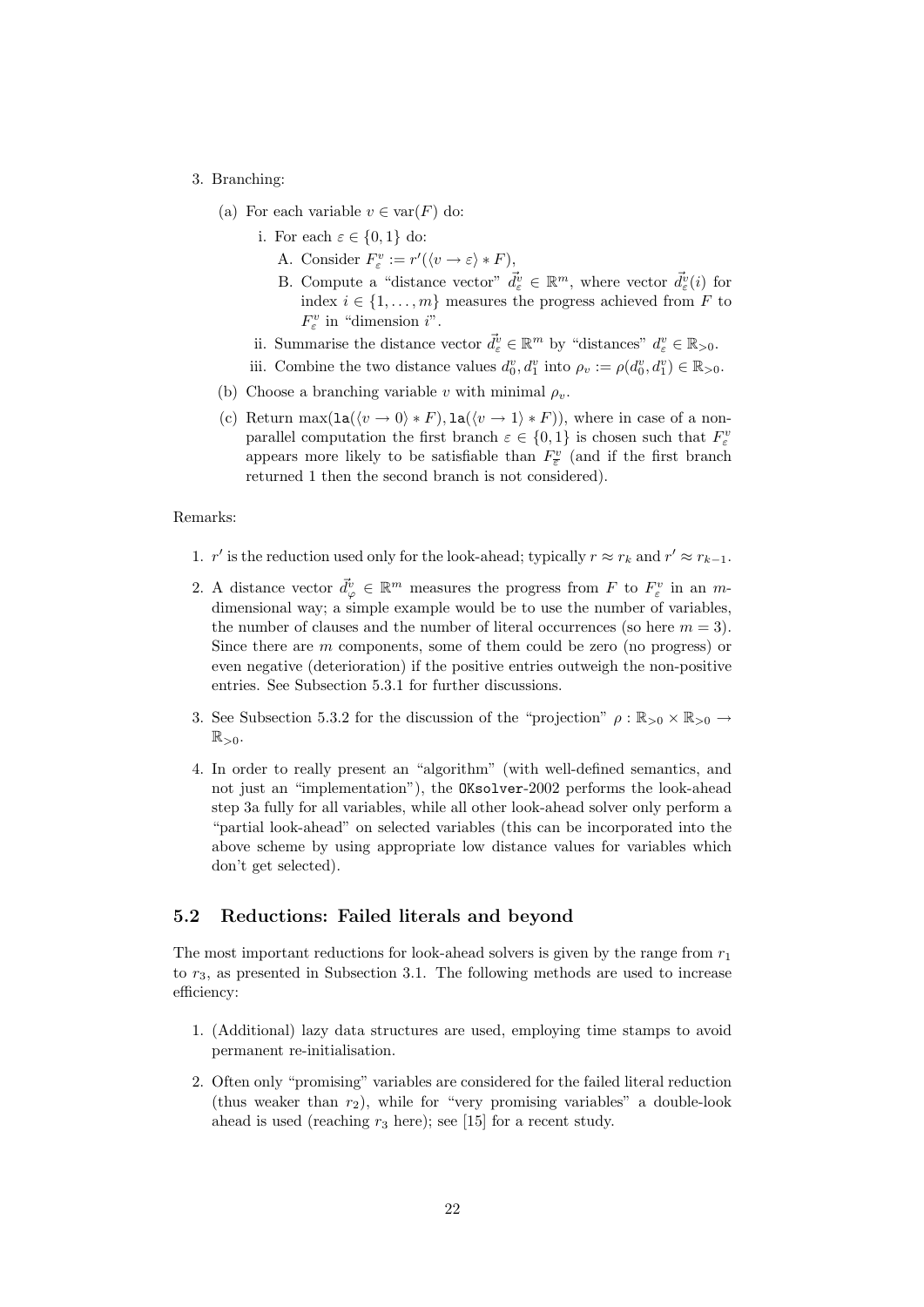- 3. A main problem with  $r_k$  for  $k \geq 2$  is the (apparent) necessity to run over the formula over and over again to determine whether one reduction triggered other reductions. The simplest thing (perhaps first used by the OKsolver-2002) is to realise that if from  $x \to 1$  we obtain  $y \to 1$  while  $x \to 1$  does not yield a contradiction, then (later)  $y \to 1$  on its own won't reach a contradiction neither (if nothing has changed meanwhile). This line of reasoning has been considerably strengthened by "tree-based look-ahead" as introduced in [13].
- 4. Strengthening of  $r_2$  by "local learning": If unsuccessfully  $x \to 0$  has been tested (i.e., it does not yield a contradiction), but at least  $y \to 1$  was inferred, then the binary clause  $(x \vee y)$  may be learned (locally).

What is the point of local learning: Isn't the clause  $(x \vee y)$  already "contained" in the current formula, and we only get a shortcut? The point here is that  $x \vee y$  is equivalent to  $\neg x \rightarrow y$  as well as to  $\neg y \rightarrow x$ , and the first direction, "from  $x \rightarrow 0$  infer  $y \rightarrow 1$ ", is given by the current formula, but the second direction "from  $y \rightarrow 0$  infer  $x \to 1$ " in general needs a higher level to be inferred; see Subsection 7.2 for more on local learning. All enforced assignments found (iteratively) by  $r_k$  strengthened with local learning are also found by  $r_{k+1}$ , and thus  $r_2$  with local learning (discussed in Section 3.5 in [19], an experimental feature of the OKsolver-2002, and (partially) used by the march-solvers) can be seen as an approximation of  $r_3$ . An equivalent process to  $r_2$  with local learning is "hyper binary resolution" ([2]).

Regarding autarkies, basic autarky testing was included in the OKsolver-2002, and further extended by the march-solvers, but yet it seems not of great importance.

## 5.3 Heuristics

Given a multi-dimensional "distance vector", the simplest possible way to pack it into one number is to use a linear combination; for further information see [30, 29], while here we do not investigate this issue further, but assume that already a "distance" is given.

#### 5.3.1 Distances

The first main task for the heuristics is:

Given the current F and the envisaged branch  $v \to \varepsilon$ , how "far" do we get when applying  $v \to \varepsilon$  (and simplifications)?

So for each variable v we get two positive real numbers  $(d_0^v, d_1^v)$  (the bigger the better). Motivated by the 3-SAT upper bound in [20], the OKsolver-2002 introduced as distance

the number of new clauses.

This might be surprising, since we are not reducing the problem size — but we want to maximise the future gains by the look-ahead reductions! Note that a partial assignment is an autarky iff it does not produce new clauses; this was the reason why autarky testing for branching assignments is included in the OKsolver-2002. This distance turned out to be far better than the earlier simple counts (which can be understood as approximations of the number of new clauses created), and has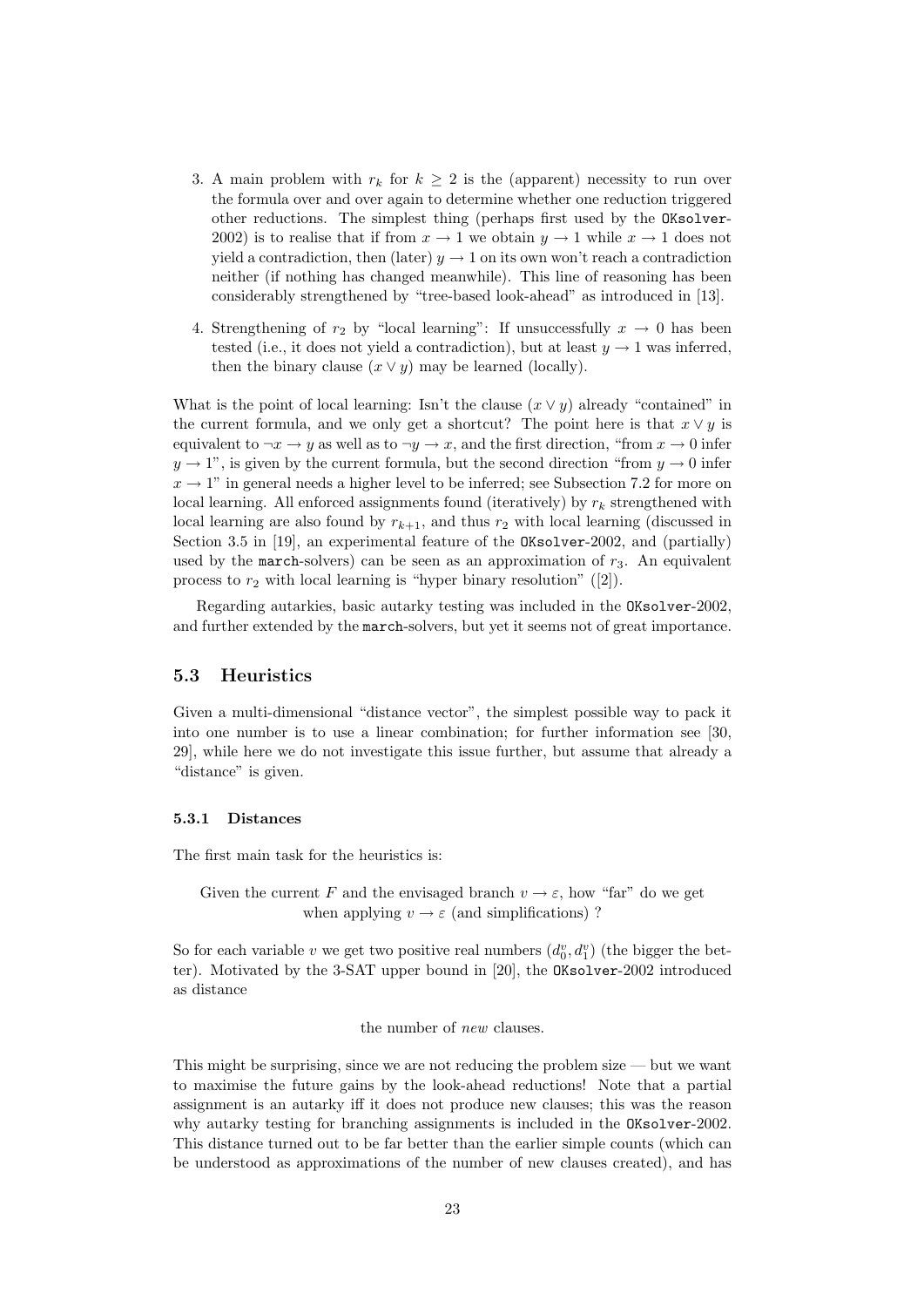been taken over by the march-solvers. Now, since shorter clauses are better, we need clause weights. Despite many efforts, yet no convincing dynamic scheme exists. A reasonable heuristics gives weight  $(\frac{1}{5})^{k-2}$  to new clauses of size  $k \geq 2$ . (For random 3-CNF an empirically optimal distance is obtained around these values, and lookahead solvers can be optimised quite well for general purpose SAT solving by just looking at random formulas.)

#### 5.3.2 Projections

Assume now that for each variable the pair  $(d_0^v, d_1^v)$  of positive real numbers is given, and we want to "project" the pair to one value  $\rho(d_0^v, d_1^v)$ , so that the variable with minimal projection is best. For 2 distances, i.e., binary branching, it turns out, that the product  $d_0^v \cdot d_1^v$  is good enough, that is, since we are here going for minimisation, the reciprocal value. For arbitrary branching width, in [30, 29] a general theory on distances and projections has been developed (based on [20]), which shows that in general there is exactly one projection, namely the "τ -function", and that for width two the product is a good approximation (while in general approximations are given by generalised harmonic means).

## 5.3.3 The first branch

The most reasonable basic approximation for the probability of a clause-set  $F$  being satisfiable seems to me to consider  $F$  as a random clause-set in the constant-density model, with mixed densities for the different clause-sizes, and to compute the probability that a random assignment satisfies such a random  $F$ , which amounts to minimise

$$
\sum_{C \in F} -\log(1 - 2^{-|C|}).
$$

This was applied in the OKsolver-2002, and an alternative scheme of similar quality is to minimise  $\sum_{C \in F} 2^{-|C|}$ ; for more information see [30]. Howsoever the approximation is obtained, the choice of the first branch is then to choose the branch which looks more likely to be satisfiable. [16] add an additional layer of control by introducing a monitoring depth m (for example  $m = 15$ ), and when it comes to backtracking to this depth (where we have  $2<sup>m</sup>$  nodes minus the ones already decided), then the simple "chronological" backtracking order is interrupted, but search continues with another branch at this level according to the principles,

- 1. that the left branch is preferred over the right branch (because of the direction heuristics),
- 2. and that higher up the search tree the direction heuristics is more error-prone (since the problems are bigger).

Good results at the SAT2007-competition are demonstrated.

# 6 Conflict-driven solvers

In this section we give an overview on the main innovations of "conflict-driven" solvers, centred around the notion of "clause learning". The basic intuitions behind conflict-driven solvers seem to be as follows: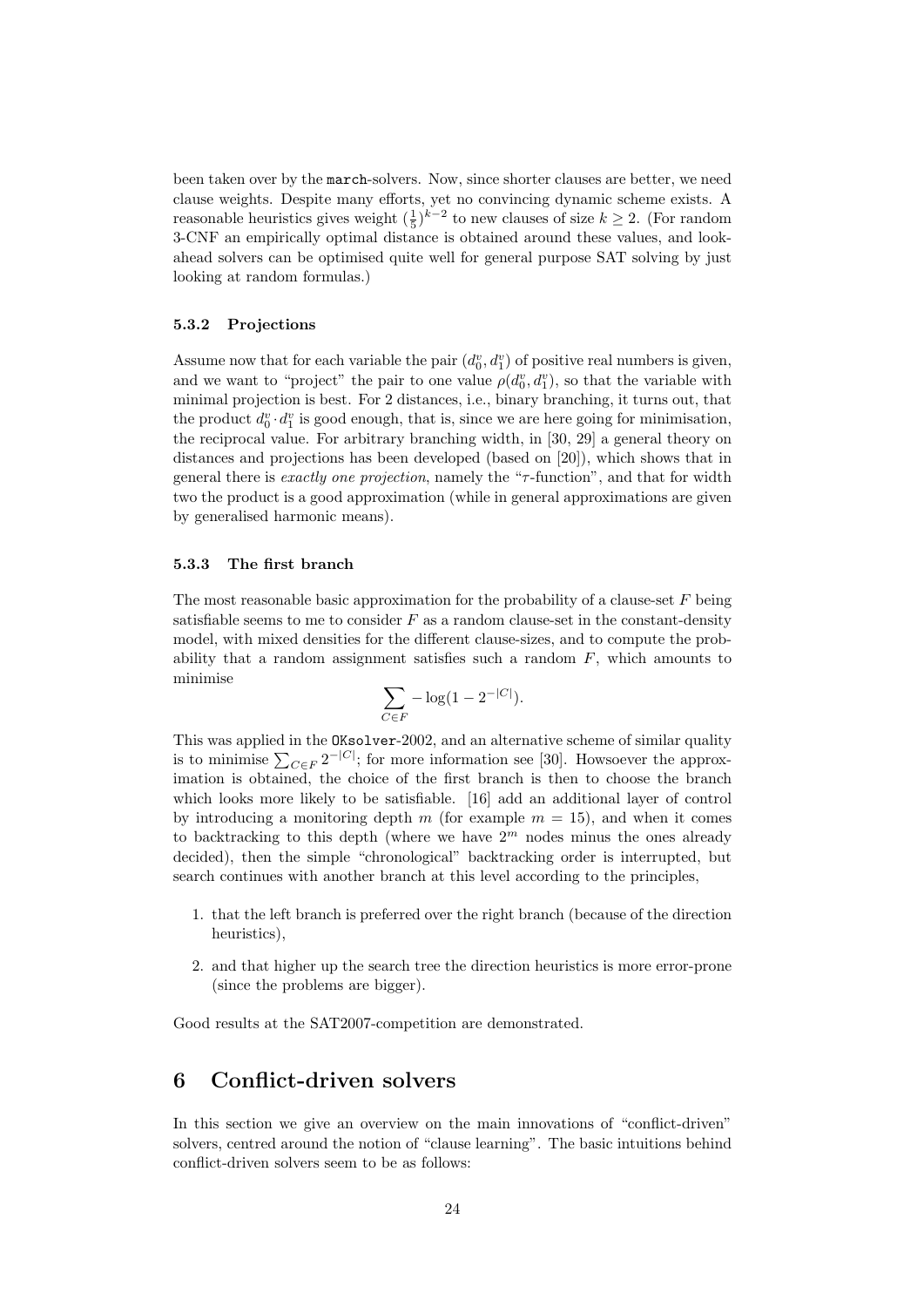- for "simple" but big problems (up to millions of variables);
- optimised for problems from model checking and circuit verification;
- "fast and cheap" (light-weight), nowadays only lazy data structures are used;
- zero look-ahead for the heuristics, just unit-clause propagation reduction;
- the basic aim is: seek for conflicts, learn much.

Historically, one might distinguish 3 main phases:

- 1. Around 1996 learning was introduced to SAT by Grasp ([42]), motivated by previous work in the constraint satisfaction area, but adding the specific "SAT point of view", heavily exploiting clauses and their integration with the problem instance itself.
- 2. Around 2001 laziness and streamlined learning together with an associated heuristics was introduced by Chaff ([36]), emphasising the "fast and cheap" attitude. The success of this solver was the main breakthrough, and the related ideology of a "modern solver" started spinning.
- 3. Finally, Minisat started the "clean up" (for an introduction with algorithms and implementations see [10]).

## 6.1 Learning

For some initial theoretical analysis (in the framework of proof complexity) see [3]; in this article we focus more on the conceptual side.

#### 6.1.1 The basic ideas

Assume a DPLL-solver reached a conflict, that is, for the current partial assignment  $\varphi$  we have  $\bot \in \varphi * F$  (where  $\varphi$  collects all the assignments leading to the current node). The idea is to learn about the conflict so that we can early (!) avoid it at other places in the search tree (thus going beyond tree resolution):

> More precisely, we want to learn a "conflict-clause"  $L$ (adding it to the clause-set  $F$ ) such that  $F \models L$  and  $\varphi(L) = 0$ .

The condition  $\varphi(L) = 0$  is equivalent to  $L \subseteq C_{\varphi}$ , and so this part of the learning condition is perfectly clear. It is the first condition, which is equivalent to  $\varphi_L * F$ being unsatisfiable, which has a wide scope (being a coNP-complete problem), and where all the variation lies. In Section 7, based on the general considerations from Subsection 2.2.3, approaches towards a general theory of learning are outlined, which might give better explanations of the fundamental ideas of "clause learning" and might open new and more powerful perspectives for the future, especially for the unification with look-ahead solvers. Here now I outline the "traditional" ideas underlying learning in the context of conflict-driven solvers.

First we specify the situation. Let  $var(\varphi) = \{v_1, \ldots, v_{n(\varphi)}\}$  be ordered according to the sequence of unit-clause-eliminations and decisions along the path, where  $i_1 < \cdots < i_d$  are the indices of the decision variables. So  $d \in \mathbb{N}_0$  is the current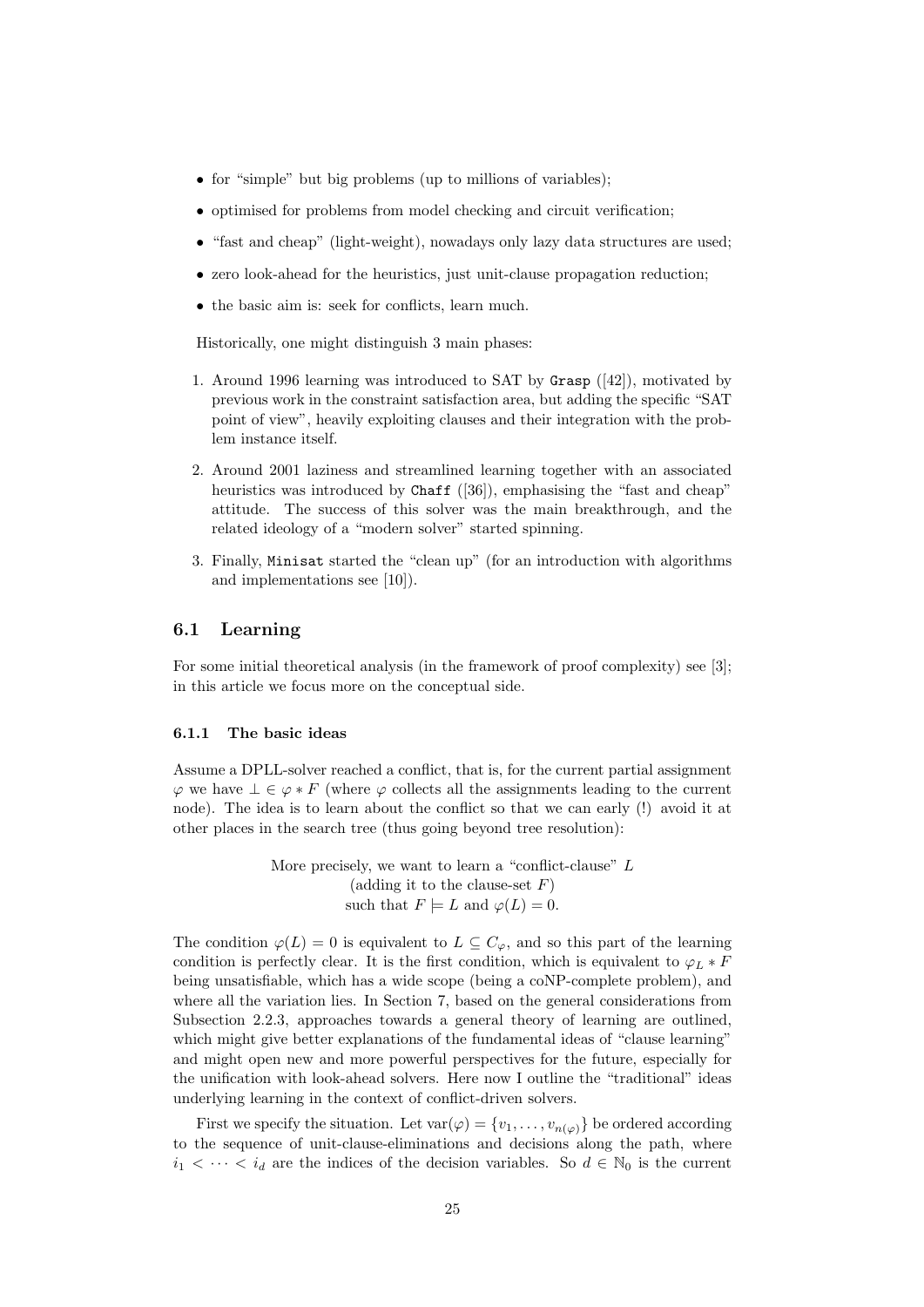depth in the search tree, and, using  $\varphi_i := \varphi \mid \{v_1, \ldots, v_i\}$  and  $F_i := \varphi_i * F$  for  $i \in \{0, \ldots, n(\varphi)\}\)$ , we have that for  $p \in \{1, \ldots, d\}$  the clause-set  $F_{i_p-1}$  is reduced w.r.t.  $r_1$ , so that decision variable  $v_{i_p} \in \text{var}(F_{i_p-1})$  was needed for further progress, while for  $p \in \{0, \ldots, d\}$  and  $i_p < j < i_{p+1}$  (with  $i_0 := -\infty$  and  $i_{d+1} := +\infty$ ) we have  $\{x_j\} \in F_{j-1}$ , where  $\text{var}(x_j) = v_j$  and  $\varphi(x_j) = 1$  (this just means that  $x_j$  was obtained by unit-clause-elimination). Furthermore assume  $\bot \in \varphi * F$ , that is, we reached a conflict, and thus  $n(\varphi) > i_d$ ; we also assume  $d \geq 1$  (so that we are not already done). Now we have:

- 1. It's (nearly) completely senseless to learn  $L_{\varphi}$  (the full path), since the recursive traversal of the search tree will avoid this path anyway, except of schemes with restarts or non-systematic backjumping, where completeness is only guaranteed by clause-learning, and where actually this simplest scheme of learning just the full path is sufficient to establish completeness.
- 2. By definition there is a clause  $L^0 \in F$  with  $\varphi(L^0) = 0$ . Now  $L^0$  itself is also not very exciting (we know it already), but perhaps we can do something about it? We know that there is  $i_d < j \leq n(\varphi)$  with  $v_j \in \text{var}(L^0)$  (at least one implied variable from the current level must be involved).
- 3. Consider any inferred variable  $v_i \in \text{var}(L^0)$ , and thus  $\overline{x_i} \in L^0$ . When inferring  $v_i$ , an implication

$$
\bigwedge_{j\in J} x_j \to x_i
$$

has been established with  $J \subseteq \{1, \ldots, i-1\}$ . Thus we can replace  $\overline{x_i}$  in  $L^0$ and obtain  $L^1 := (L^0 \setminus {\overline{x_i}}) \cup {\overline{x_j}} : j \in J$ , using that the above implication is equivalent to  $\neg x_i \rightarrow \bigvee_{j \in J} \neg x_j$ .

4. This process of "conflict analysis", replacing inferred literals by their premises (using contraposition), can be repeated, obtaining  $L^2, \ldots$ , maximally until only decision variables are left, obtaining a "strongest" conflict-clause  $L^*$ .

That's all about the basics of (current) clause-learning, and all learning schemes essentially just vary in

- which inferred literals are replaced, and how far to go back with this process;
- what conflict-clauses then actually to "learn", i.e., to add to  $F$  (we might learn several of the  $L^i$  above, and potentially also some "side-clauses" involved in the derivation);
- and when learned clauses will be eliminated again (there might be a large number of learned clauses).

The point in adding clause  $L$  to  $F$  is to enable future tree pruning by more inferred variables (see Subsection 6.1.4) and to guide the "non-chronological backjumping" process (see Subsection 6.1.2). Performing "conflict analysis", that is, recovering the implications in Step 3, is quite simple for a conflict-driven solver: Since such a solver only performs unit-clause-propagation as reduction, every inference step, that is, every new inferred assignment, is witnessed by an existing clause, in the above case by the clause  $C_i := \{\overline{x_j} : j \in J\} \cup \{x_i\} \in F$ , and thus together with the assignment  $x_i \to 1$  a pointer to  $C_i$  is stored. This doesn't cause much space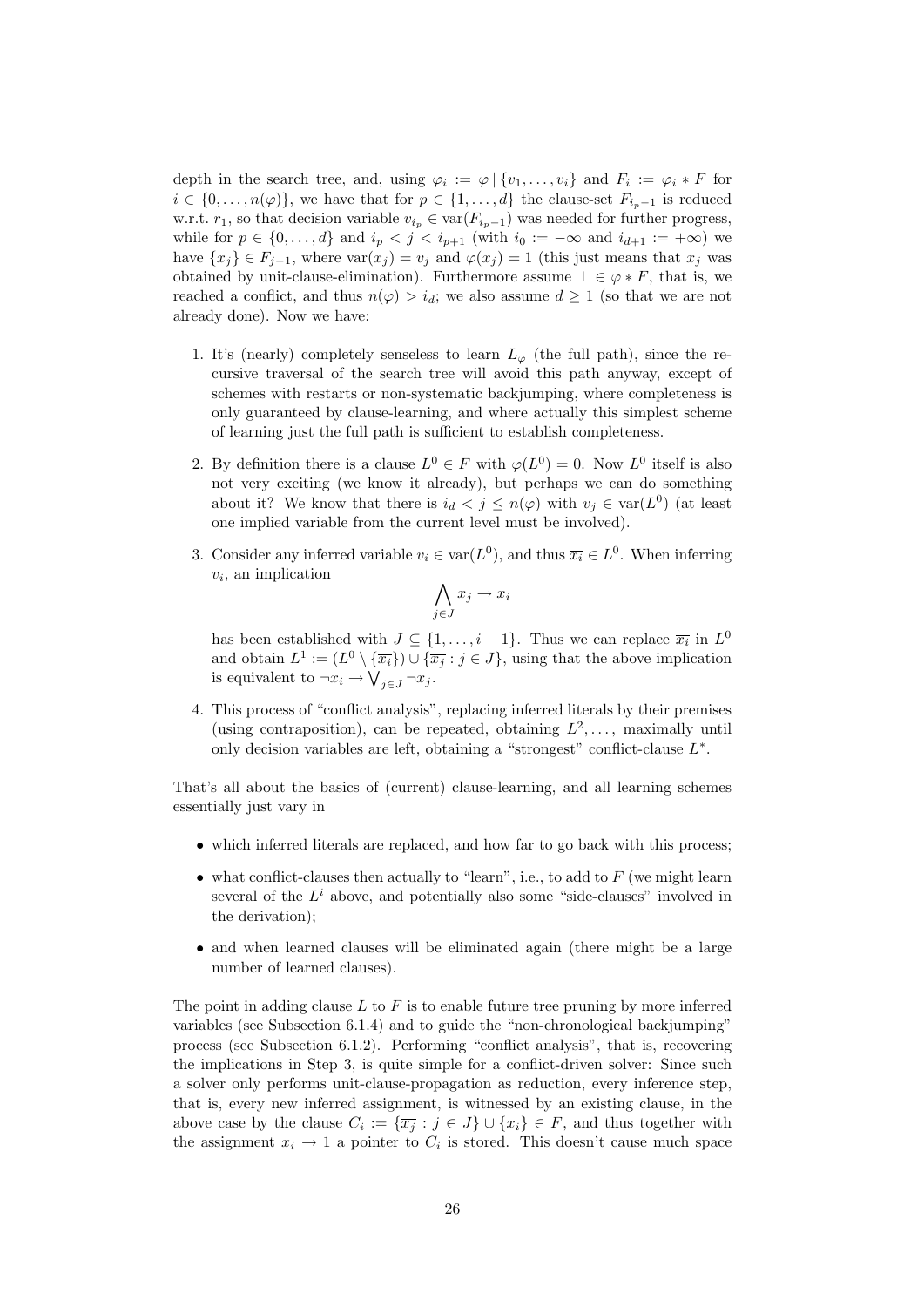overhead, and when doing the conflict analysis, one only has to look-up the inferred literals in the current envisaged learned clause L and to decide whether to perform the substitution process of Step 3 (which corresponds to a so-called "input resolution" step). We conclude this introduction into the learning process by some observations on clauses  $L^p$  obtained in the process of conflict analysis:

- 1. Every  $L^p$  contains some variable from level  $d > 0$  (that is, there is  $i \geq i_d$  with  $v_i \in \text{var}(L^p)$ ; this is not necessarily true for  $d = 0$ , since for this level there is no decision variable, but it is the initialisation of the process).
- 2. If  $L^p$  contains some variable from level q, then this is also true for all  $p' \geq p$ ; for p' large enough we have  $\text{var}(L^{p'}) \cap \{v_i : i_q \leq i \leq i_{q+1}\} = \{v_{i_q}\}\$  (with  $\overline{x_{i_q}} \in L^{p'}$ ).

#### 6.1.2 Dynamic aspects of clause-learning

One aspect of learning seems most important to me, and it is here that CNF plays an important role: The learned clauses are fully integrated into the original problem, and this can happens here in a simple way, since the original problem is given as a CNF, and we learn clauses. It is this dynamic aspect which gives the power to clause-learning, and also makes it a much more complicated process than it first appears.

Consider the situation from the previous Subsection 6.1.1, and moreover we consider the point where the first clause is learned, that is, we are on the left-most branch of the branching tree and encounter the first conflict (so the current clausedatabase  $F_0$  is the original input-clause-set<sup>7</sup>). The clearest approach is to consider a "purged" conflict-clause  $L^*$  (which only contains decision variables). To make the example simpler, let's assume that the depth  $d$  of the current leaf is 100.  $L^*$ necessarily contains the literal  $\overline{x_{i_{100}}}$ ; in the best of all cases that's it (since conflictdriven solvers only use  $r_1$ -reductions, this would amount to a  $r_2$ -reduction for  $F_0$ ), but in general many more of the literals  $\overline{x_{i_1}, \ldots, \overline{x_{i_{99}}}}$  will appear in  $L^*$ . The worst case is that  $L^*$  contains all of them, and then  $L^*$  is essentially useless, but let's be optimistic and assume that  $L^* = {\overline{x_{i_1}, \overline{x_{i_{50}}}, \overline{x_{i_{100}}}}}$ .

We see now that at depth 50 of the current path, that is for  $F_{i_{50}}$ , we could have inferred the assignment  $\langle x_{i_{100}} \rightarrow 1 \rangle$  (in general, if the solver uses  $r_k$ -reduction, this amounts to a  $r_{k+1}$ -reduction). This is now the point where "non-chronological backtracking" sets in (actually taking an "eager approach"), and the whole tree starting with this node (which in our assumed case is yet just a path) is reworked, since already the node at level 50 is no longer reduced with respect to  $r_1$ , and decision variables  $v_{i_{51}}, \ldots, v_{i_{99}}$  possibly could be turned into inferred variables (and furthermore, given the new situation the heuristics might decide differently).

Whatever the learned clause  $L$  is, all implied literals from level 100 should be eliminated (i.e., for  $v_i \in \text{var}(L)$  we have  $i \leq i_{100}$ ), and then in any case the previous decision variable  $v_{i_{100}}$  is now turned into an inferred variable, with the forced value the opposite of the previous value. Thus, while search in the "chronological" recursive approach would consider the second branch belonging to the decision level 100, the non-chronological approach goes back to decision level 50 (99 in the worst case). We see now why the algorithms for conflict-driven solvers are better expressed as an

 $7$ ) with "current" we refer to the possible additions of learned clauses, and not to the "residual" clause-set obtained by applying the current partial assignment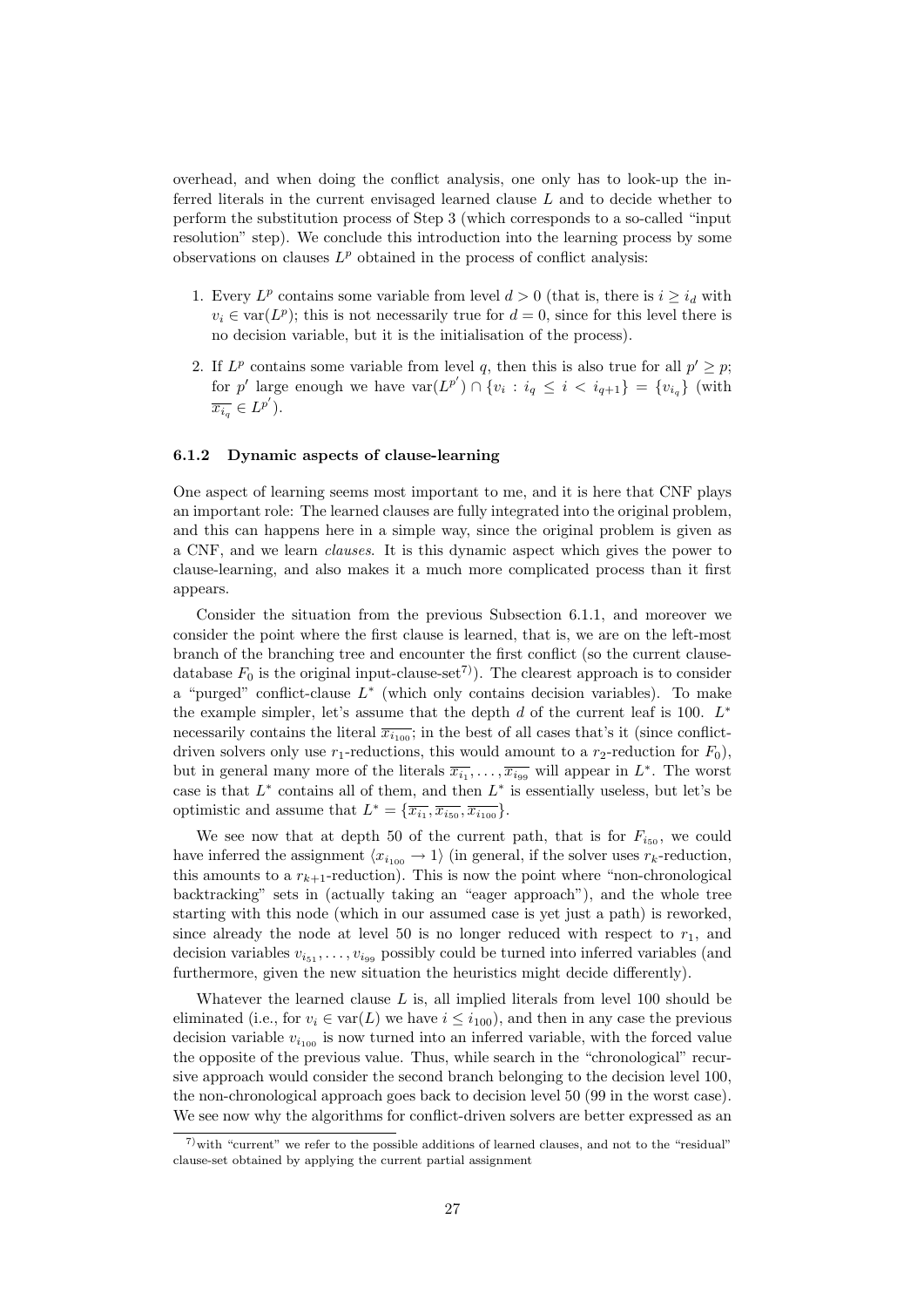iterative procedure (instead of the usual recursive presentation), where branching and backtracking is just managed by increasing resp. decreasing the decision level, and where the second branch is induced by the conflict clauses: It is not just a matter of convenience, but the clear tree structure (as used by look-ahead solvers) is blurred by doing "partial restarts" in the form of non-chronological backjumping (restarting at  $F_{i_{50}}$  in the above example) and leaving the alternation of branches to the inference mechanism — so actually there is no "second branch", and in a sense we are always in the above situation, with just a left-most branch, only that  $F_0$  grows over time (and in practice also shrinks, due to the removal of "inactive" learned clauses — this makes the whole process completely mysterious, and I will mostly ignore this aspect here). A final remark here: As already stated for the general case, the learned clause in the above case must include some variable from level 100 (since otherwise we would have found the conflict at an earlier level), and if we then would find (directly) a conflict at level 50, again the conflict clause must then use some variable from level 50; if however we backtrack to level 0, then there is no decision variable at this level, and thus here we might learn the empty clause and thus conclude that the original input is unsatisfiable.

#### 6.1.3 The iterative solving scheme

More precisely, the iterative ("conflict-driven") procedure cd :  $\mathcal{CLS} \rightarrow \{0, 1\}$ , a special case of the general procedure  $\mathfrak G$  from Subsection 4.1, works as follows. We use  $d \in \mathbb{Z}$  for the decision level (with  $d = -1$  indicating an "impossible backtrack"). Instead of managing one global current partial assignment  $\varphi \in PASS$ , which is expanded on branching and shrunk on backtracking, for the clarity of exposition we use  $\psi_i \in \mathcal{P\!ASS}$  for the initial partial assignment at level *i*, while  $\psi_i' \in \mathcal{P\!ASS}$  is the extended partial assignment with forced assignments added:

 $cd(F \in \mathcal{CLS}):\{0, 1\}$ 

- 0. Initialisation:  $d := 0$ ,  $\psi_d := \emptyset$ . If  $\bot \in F$ , then return 0.
- 1. Reduction: Let  $\psi_d'$  be obtained by unit-clause-propagation on  $\psi_d * F$ , that is,  $\psi'_d \supseteq \psi_d$  with  $\psi'_d * F = r_1(\psi'_d * F) = r_1(\psi_d * F)$ .
- 2. Analysis: Evaluate  $\psi_d' * F$ .
	- (a) If  $\psi_d' * F = \top$ , then return 1.
	- (b) If  $\bot \in \psi'_d * F$  then backtrack:
		- i. Compute a conflict-clause  $L \notin F$  (with  $var(L) \subseteq var(F)$ ) w.r.t.  $\psi'_d$ .
		- ii.  $F := F \cup \{L\}.$
		- iii. While  $d \geq 0$  and  $\bot \in \psi'_d * F$  do  $d := d 1$ .
		- iv. If  $d = -1$  then return 0.
		- v. While  $d \ge 1$  and  $r_1(\psi'_{d-1} * F) \ne \psi'_{d-1} * F$  do  $d := d 1$ .
		- vi. Go to Step 1.
- 3. Branching:
	- (a) Choose a branching variable  $v \in \text{var}(\psi_d' * F)$  and  $\varepsilon \in \{0, 1\}.$
	- (b)  $d := d + 1$ ,  $\psi_d := \psi'_{d-1} \cup \langle v \to \varepsilon \rangle$ .
	- (c) Go to Step 1.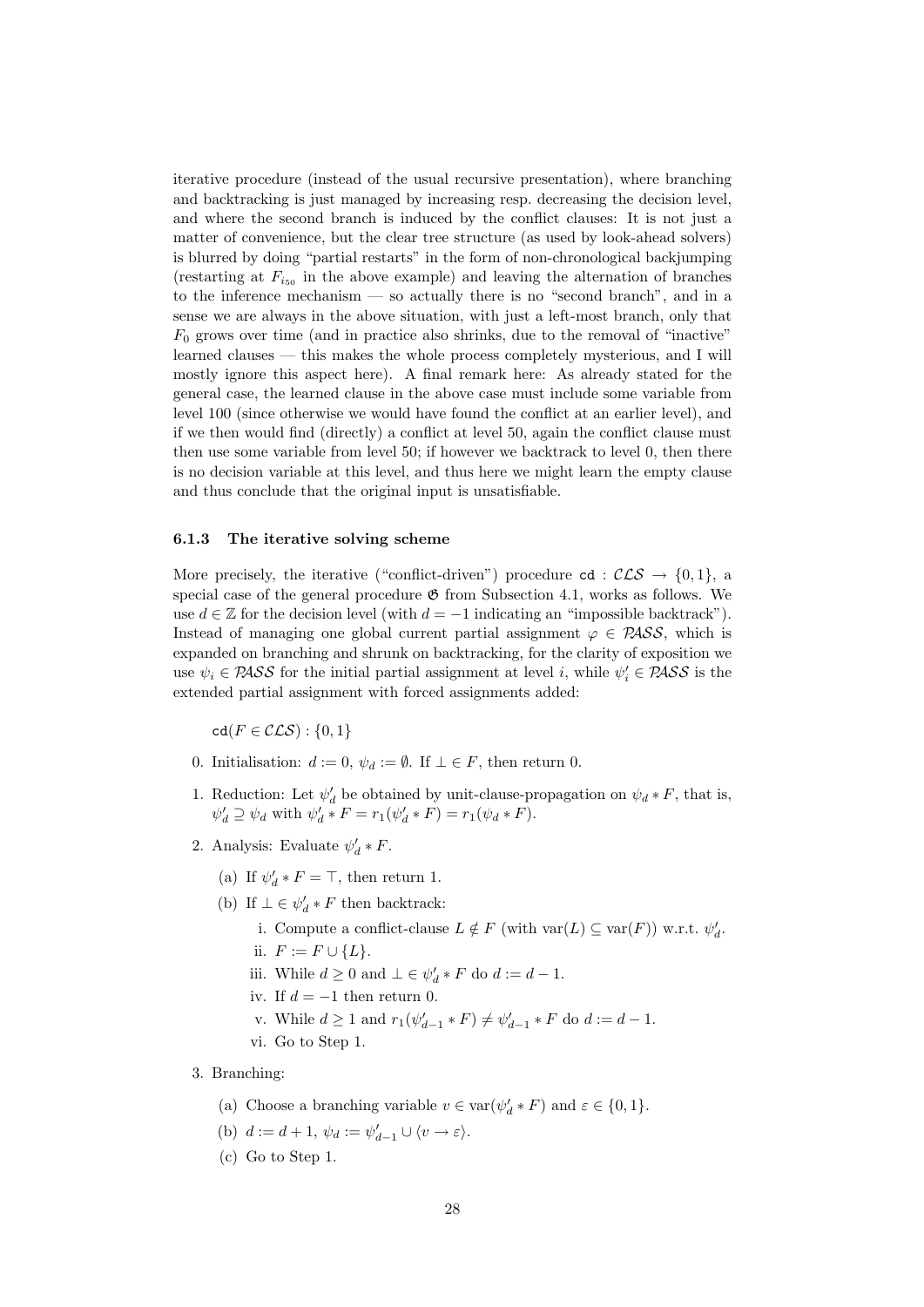Explanations and remarks:

- 1. Procedure cd is correct and also always terminates (whatever the conflictclause is  $-$  if only it is just a new clause).
- 2. The main choices are the choice of branching variable and first branch in Step 3a, which is discussed in Subsection 6.2, and the choice of the conflict-clause L, which is discussed in Subsection 6.1.4.
- 3. The conflict-clause  $L$  in Step 2(b) can be chosen here according to the most loose semantics, namely any clause L with  $L \subseteq C_{\psi'_d}$  and  $F \models L$ . It seems not being discussed in the literature, but in the **OKlibrary** we are experimenting with an "afterburner" for clause-learning, which uses additional reasoning power for strengthening the conflict-clause<sup>8)</sup>, and then in Step 2(b)iii possibly the "real backtrack" (the backtrack which is necessary) could be more than one step, but if learning is restricted to the conflict analysis from Subsection 6.1.1, then in Step 2(b)iii the depth  $d$  is decremented exactly once.
- 4. In the above formulation of cd we consistently used applications of partial assignments to the original input, and not to residual formulas, in order to emphasise the "lazy" aspect of handling the application of partial assignments.
- 5. Step 2(b)v is the non-chronological backtracking step:
	- (a) Correctness and termination does not depend on this step (but only on the added conflict clauses): We could leave it out, or backtrack even further; backtracking to level  $d = 0$  would be a full restart (while still keeping the learned clauses $(!)$ .<sup>9)</sup>
	- (b) If  $r_1(\psi'_{d-1} * F) \neq \psi'_{d-1} * F$ , i.e., one level down there are further unitclause eliminations possible, then we have also  $r_1(\psi_d' * F) \neq \psi_d' * F$ . So in general the decision levels after adding the conflict-clause can be divided into three connected parts: At the end we have the "contradicting levels" (only  $d$  in the standard situation), then come the "active levels" where further unit-clause propagations are possible, and Step 2(b)iii jumps to the beginning of this segment, and finally (i.e., at the beginning of the decision stack) we have the "unaffected levels" (this segment is empty iff we learned a clause  $L$  which after elimination of level-0-variables contains at most one literal).
	- (c) Since we only learn one clause L (instead of several clauses) and only use  $r_1$  (instead of for example  $r_2$ ), the condition " $r_1(\psi'_{d-1} * F) \neq \psi'_{d-1} * F$ " is equivalent to  $|\psi'_{d-1} * L| = 1$ , that is, all but exactly one literal in L is falsified by the "current" partial assignment of level  $d-1$ . This is the condition as normally stated, but the condition in Step 2(b)v seems to be the real underlying reasoning (also allowing to use stronger means than  $r_1$ ).

 $8)$ this is more natural for "look-ahead solvers", since they have a stronger reasoning machinery anyway

<sup>&</sup>lt;sup>9)</sup>However if this step is not performed fully then the "real backtrack" in Step 2(b)iii could involve more than one level even when sticking to the conflict analysis from Subsection 6.1.1, since earlier decision levels might have unprocessed unit-clause propagations.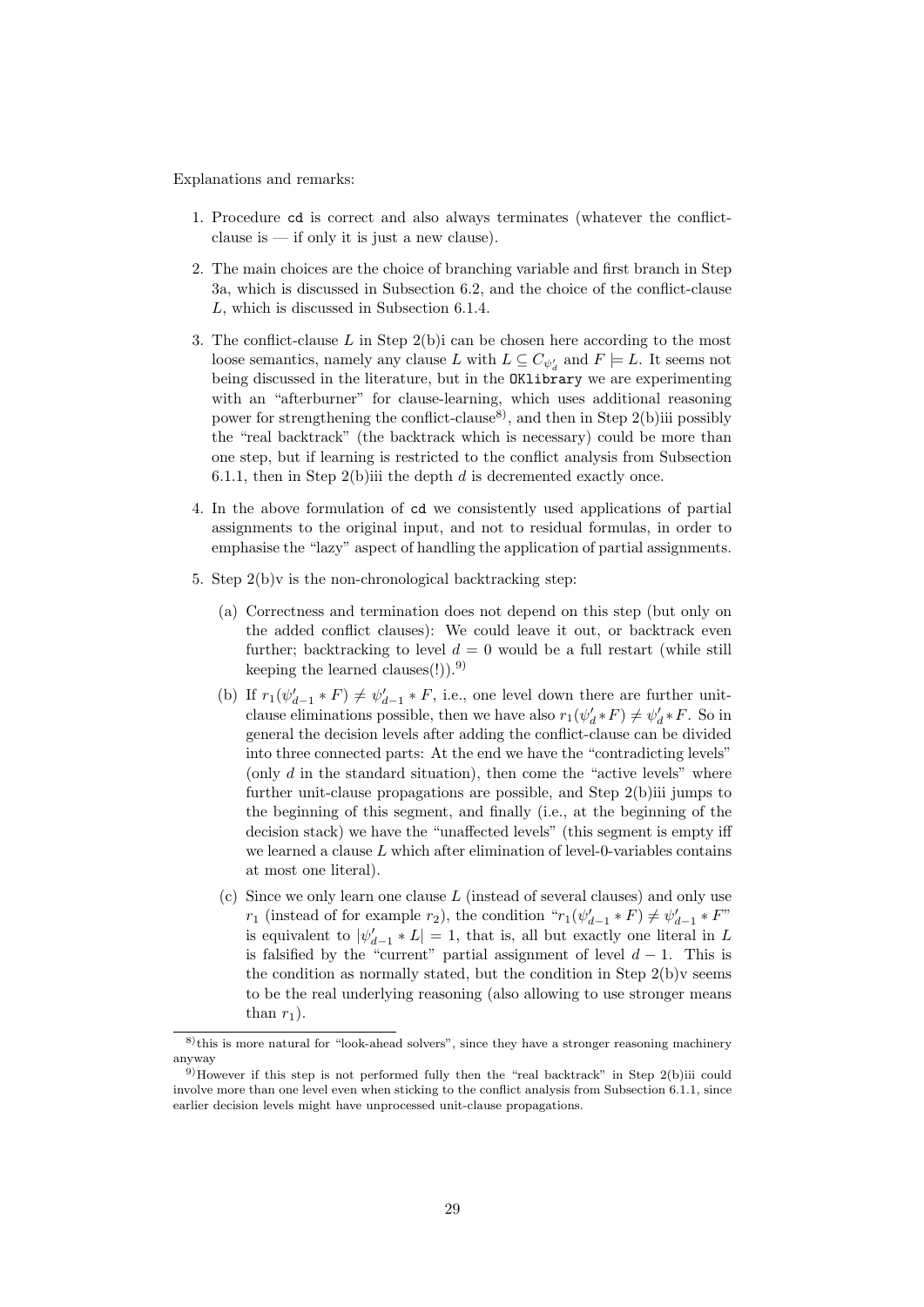#### 6.1.4 Learning schemes

Now we consider Step 2(b)i in algorithm cd from Subsection 6.1.3 in more detail; in Subsection 6.1.1 we have outlined the general idea, resulting in a non-deterministic sequence  $L^0, \ldots, L^*$  of conflict clauses (but with well-defined first and last element), and the question is now which  $L^p$  to learn.

As we have already explained, in order to make the backtracking system "aware" of the fact, that the decision  $x_{i_d} \rightarrow 1$  was a failure, and hence  $x_{i_d} \rightarrow 0$  is inferred, we need  $\bot \in \psi_d * F$  after the learning step, i.e., all inferred literals from level d must have been eliminated in the learned clause  $L$  (such a conflict-clause then is called "asserting"). Just performing such elimination steps (that is, only eliminating inferred literals from level d) we obtain a well-defined conflict-clause  $L^+$ , which can be considered as the "weakest" conflict-clause, while at the other end of the spectrum we have the "strongest" conflict-clause  $L^*$ , where all possible elimination steps have been performed (and only decision variables are left). All existing learning schemes are situated between  $L^+$  and  $L^*$ , where the choice of  $L^+$  is called "1UIP" ([47]), while the choice of  $L^*$  has been given different names like "decision" cut".10) Unfortunately not much can really be said here, but let us consider the most fundamental decision, between  $L^+$  and  $L^*$ . Above they have been called "weakest" and "strongest" according to the effort involved to obtain these clauses — now is this really true, that is, does the increased effort for computing  $L^*$  at least pay off in a smaller search tree? Due to the "sporadic" character of problem instances where conflict-driven solvers are successful (not on the most amenable instances for systematic studies, random formulas, where conflict-driven solvers perform badly), and due to the high sensitivity of solvers regarding the learning process (which is determinative for the heuristics) it seems that all empirical arguments are rather weak. And there are no theoretical results in any form. However, "in practice"  $L^+$  (that is, the 1UIP-scheme) turns out to be the winner (and this for all learning schemes). It seems that despite all arguments for various schemes now the field of conflict-driven solvers converges on 1UIP.

As we have already mentioned, if some variable from level  $i$  is involved, then never level  $i$  can be emptied (because we only use the old inferences), and since the literal elimination process replaces literals by literals with smaller indices, we see that for the non-chronological backjump depth the clause  $L^+$  is as good as  $L^*$  or anything between, so this step is not influenced by the learning scheme. In [9] it is argued that 1UIP has an advantage over other schemes because empirically more unit-clause propagations are enabled by these conflict-clauses (one could roughly say that 1UIP offers more "surface" for future conflicts (i.e., resolution steps), while going far back somehow narrows the choices). At other places it is furthermore argued that going "far back" conflicts with the idea of "locality", namely that statistics on usage of conflict clauses shall guide the branching heuristics.

## 6.2 Heuristic

Finally we investigate the heuristics for the choice of branching variable  $v$  and branching value  $\varepsilon$  in Step 3a of procedure cd from Subsection 6.1.3. It seems

<sup>10)</sup>This is perhaps the right point to remark that I fail to see the point of the common "cut terminology", where a (fake) directed graph is constructed recording the events of literal inferences: The (in principal) very simple character of learning is obscured in this way, and if graph-theoretical notions shall be employed then one should use the appropriate notion of directed hypergraphs here.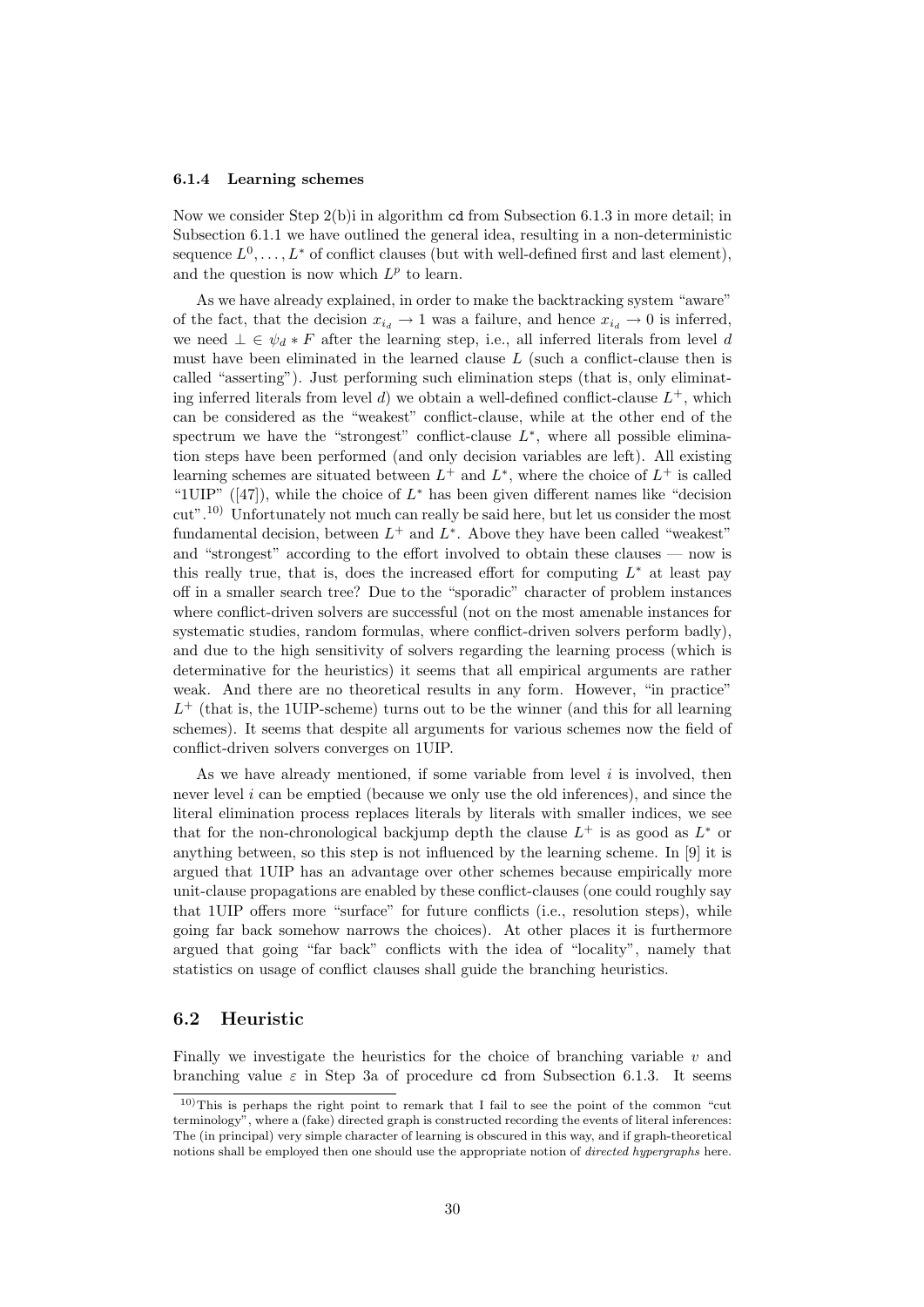that regarding the heuristics, conflict-driven solvers still live in the "stone age" of simple literal counts, far behind look-ahead solvers — but they have one special weapon, based on the dynamic nature of the "clause database" due to the added conflict-clauses. However, compared to the situation for look-ahead solvers, where we have two independent branches and thus the total workload is minimised while as first branch one is chosen which could make a difference (i.e., where actually the independence breaks down, since in case of a satisfiable assignment found we simply abort), here now the notion of "branches" is broken open, and a more global situation has to be faced. The current guideline seems to be a greedy approach, seeking for as many "profitable" conflicts as possible.<sup>11)</sup>

Regarding the branching value, there are two conflicting goals: Seeking for "good" conflicts, or trying to find a satisfying assignment. In [36] the greedy choice of searching for conflicts is also applied to the branching value, but apparently this wasn't very successful and the simple choice  $\varepsilon := 0$  seems to be more popular and still the prevalent method (and only with SAT 2007 some discussions started regarding an improved choice). Perhaps due to their weak "statistical infrastructure", conflict-driven solvers don't have good measures at hand to estimate the probability of satisfiability, and thus do not employ a direction heuristics as discussed in Subsection 5.3.3 for look-ahead solvers. Furthermore it seems that on many instances coming from hardware verification actually truth value 0 is a reasonable choice due to the special encoding. And, as already mentioned, while for a look-ahead solver in principle the direction is clear (towards satisfiability), for a conflict-driven solver also a "fruitful conflict" might be attractive.

Now regarding the branching variable (for an overview on some techniques see [36]) the basic is just the (static) literal count for the input clause-set (preference for higher counts). This static count evolves into some *activity measurement* by dynamic updates:

- learning a clause containing the variable increases the activity;
- the activity decays over time.

Following the "locality idea", branching variables are chosen which have the highest activity. The motivation for such schemes might be summarised by

> Where are many conflicts, there will be more. And conflicts are good (since they cut off branches).

Various schemes about how much to increase and to decay have been proposed, but it seems to me that only the idea of variable activity regarding activity in conflict-clauses has fundamental virtues.

# 7 Towards a general theory of clause-learning

In this final section I want to present some general ideas and methods which extend clause-learning, and can help putting it into a wider context.

<sup>11)</sup>Perhaps it is this analogy which drives proponents of conflict-driven solvers to call their approach "modern", while denying this qualification to "modern" look-ahead solvers: "Modern" in a sense of "modern (disaster) capitalism", and "old-fashioned" in the sense of "socialistic planning".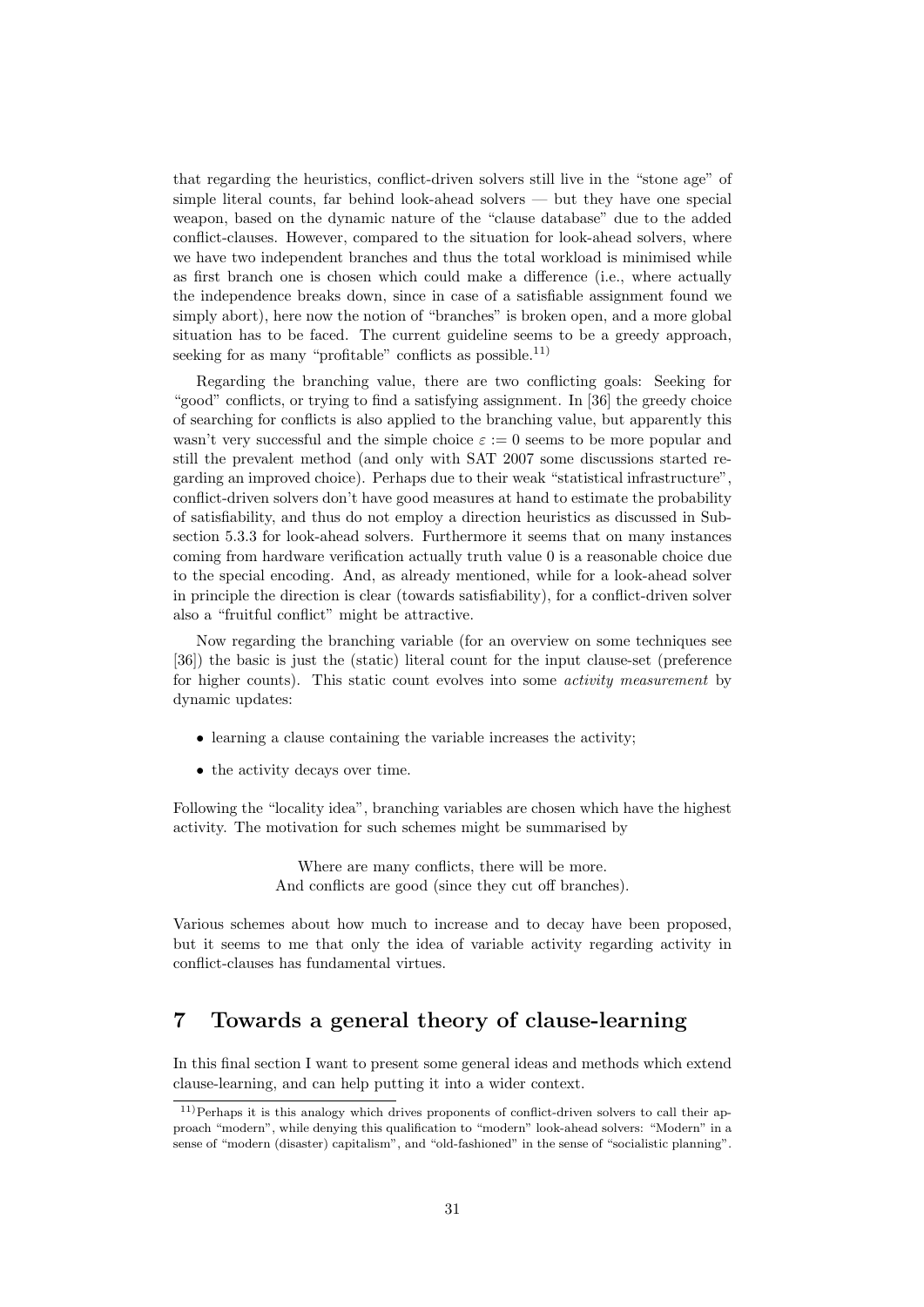## 7.1 From branching trees to resolution trees

The essential first step in understanding clause-learning is to understand the full translation of backtracking trees (possibly with local reductions like  $r_k$ ) into resolution trees. A complete presentation in a general context is given in [26], but the principle is very simple:

- 1. Unfold the backtracking tree, replacing  $r_k$ -reductions by little sub-trees in (generalised) input-resolution-tree shape, finally obtaining a pure backtracking tree where nodes just represent splitting on variables.
- 2. At each leaf select a clause falsified by the partial assignment corresponding to the path to that leaf.
- 3. Starting from the leaves, perform resolution operations where branching variables now become resolution variables.
- 4. Cases, where actually one of the parent clauses of an envisaged resolution step does not contain the resolution variable, correspond to "intelligent backtracking": Only this branch is kept, while the other is discarded.

A "global learning step" corresponds to creating the tree from the leaves in a certain order and then allowing to link to the learned clause from later parts of the graph (which becomes a dag now). Learning "non-conflict clauses" corresponds to learning clauses from the "little sub-trees" corresponding to inference steps.

## 7.2 Local versus global learning

Due to their lazy datastructures, conflict-driven solvers have problem seeing the current clause-set (that is, with the current partial assignment applied), and accordingly the clauses they learn are always "global", that is, all assumptions are carried out and the clause can be added to the original input clause-set. However, it might be worth learning clauses first "locally", and unfolding the assumptions (decisions) only when backtracking.

The simplest such learning scheme for look-ahead solvers has been already mentioned in Subsection 5.2: Recall the  $r_2$ -reduction from Subsection 3.1, and assume that when testing the assignment  $x \to 1$  we derived  $y \to 1$  (by unit-clause propagation) but we didn't reach a failed literal (and thus  $r_2$  was unsuccessful in this case); actually any reduction which allows from assumptions  $x \to 1$  to infer forced assignments  $y \to 1$  can be used here. Though the reduction attempt failed, nevertheless we gained some inference information, and how can we use it? The derivation  $x \sim y$ is just equivalent to the fact that the clause  $\{\bar{x}, y\}$  follows from the current clauseset, and thus it can be learned here. Note that the clause  $\{\bar{x}, y\}$  is a valid inference only "locally", that is, w.r.t. the current partial assignment (which is carried out in look-ahead solvers), while when backtracking then either the clause must be "unfolded", that is, some conflict analysis has to be performed to make the assumption about the previous decision variable explicit, or the locally learned clauses are just discarded when backtracking.

Let us again point out what is the use of locally learning the clause  $\{\bar{x}, y\}$ : For global learning as described before we mentioned the tree pruning effect, exploiting conflict analysis, which obviously cannot happen if we discard the clause upon backtracking. And the implication  $x \to y$  is contained in the current formula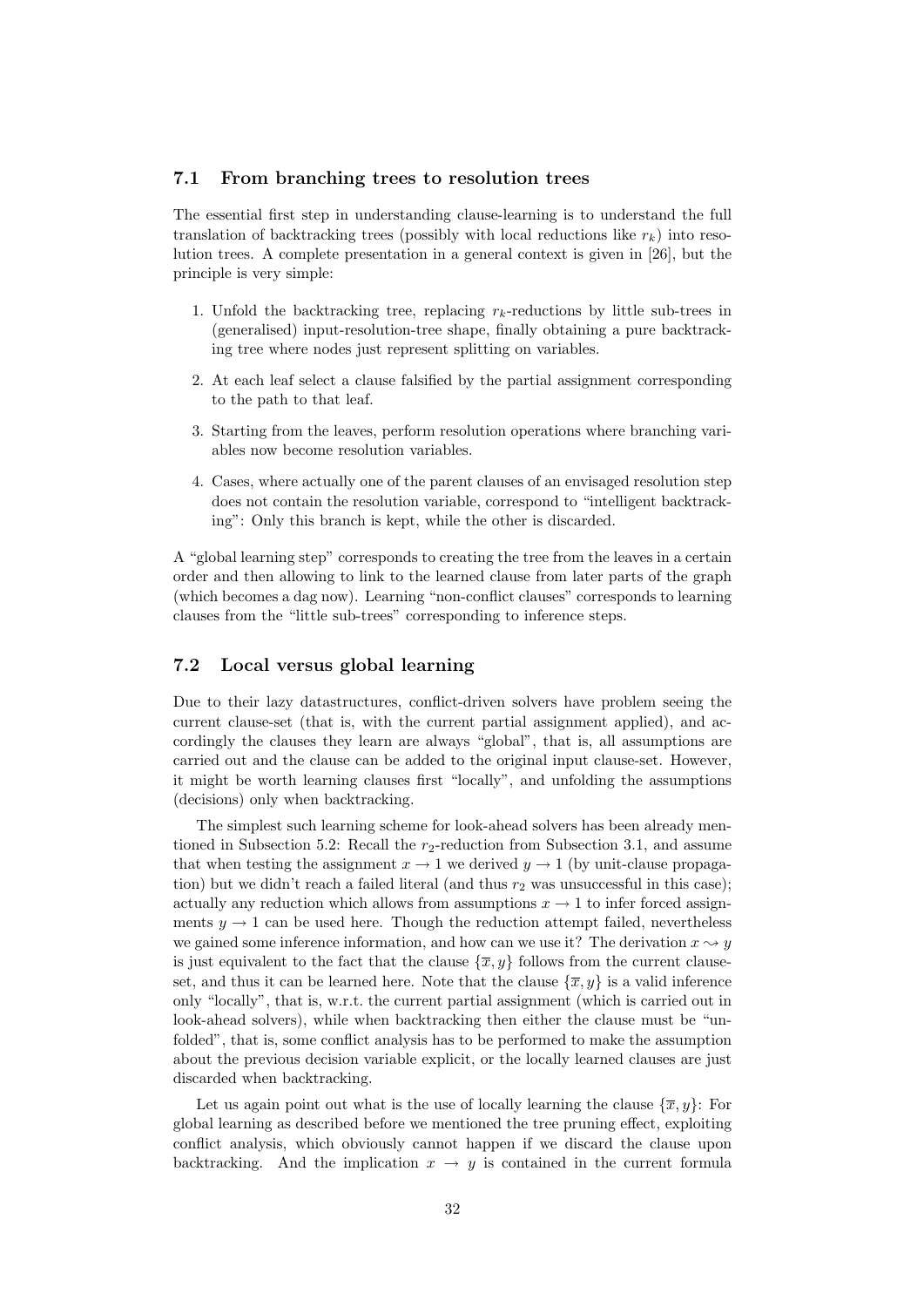anyway, so why learning  $\{\overline{x}, y\}$ ? First, there is the aspect of a "short cut", but more importantly the clause  $\{\overline{x}, y\}$  represents *both* implications  $x \to y$  and  $\neg y \to \neg x$ , and while the first implication is found by the current reduction scheme like  $r_k$ , for the converse we need the next level of reduction  $r_{k+1}$ ! This effect is also active for global learning, and so learning of clauses  $L$  (as discussed in Subsection 6.1.1) which still contain inferred literals can yield inferences which are not obtained by the in a sense strongest learned clause  $L^*$  — again, the "forward" implications are all contained in  $L^*$ , but the "backward" implications need a higher level of reduction to come to light.

In the general DPLL-procedure  $\mathfrak{G}$  from Subsection 4.1, local learning is the task of the reduction r: the learned clauses are discarded upon backtracking, and only via Step 2(b)i of  $\mathfrak{G}$  (the formation of learned clauses) can information be saved from oblivion.  $\mathfrak G$  doesn't allow intermediate steps, the gradual unfolding of learned information, and it seems to me that this should be an interesting possibility to explore; for now however we only consider "pure" local learning. We have already seen that  $r_k$ -reduction with local learning can be simulated by  $r_{k+1}$ -reduction. Asking about the strength as a proof system of branching trees with local learning in this sense is thus translated into the question about the strength of branching trees with reduction  $r_{k+1}$  at each node. If k is fixed, then such trees can save a polynomial factor over simple branching trees (that is, over tree resolution), which can be relevant for practice, but is less impressive from a proof-theoretical point of view: The reason about the reduced strength of local learning is that the learned clauses only gather information along the path from the root to the current node, while a global learned clause gathers information from its whole corresponding sub-tree. So aspects of global learning are definitely necessary to reach greater proof-theoretic strength.

However a (theoretical) possibility for a form of local learning which can even go beyond full resolution is that in Step 3d of  $\mathfrak G$  we use a branching  $\mathbb B$  such that  ${C_\varphi : \varphi \in \mathbb{B}}$  is a hard unsatisfiable clause-set.<sup>12)</sup> Yet such schemes were rarely considered, and they look rather difficult to make efficient; a possibly more accessible extension of resolution is considered in the following subsection.

## 7.3 Compressed learning

In [26] resolution was generalised by using "oracles"  $\bot \in \mathcal{U} \subseteq \mathcal{U}\mathcal{S}\mathcal{A}\mathcal{T}$  for unsatisfiability, where the only condition is that  $U$  is stable under application of partial assignments. Using  $\mathcal{U} = \mathcal{U}\mathcal{S}\mathcal{A}\mathcal{T}$  trivialises everything, while  $\mathcal{U} = {\perp}$  is exactly tree resolution. The abstract point of view of [26] is that from a problem instance P we "see" only whether for a partial assignment  $\varphi$  we have  $\varphi * P \in \mathcal{U}$  or not, where in the positive case we learn  $C_{\varphi}$ , and the set of all learned clauses constitutes F which is the basis for some ordinary resolution process. For conflict-driven solvers, U would be just the set of clause-sets refutable by  $r_1$  (that is, the set of clause-sets containing an unsatisfiable renamed Horn clause-set), while a reasonable stronger U here could be the set of clause-sets refuted by  $r_2$  combined with some form of equivalence reasoning. Learning only clauses consisting solely of decision variables abstracts away from the inferences, and a strong  $U$  yields smaller branching trees as well as shorter learned clauses. One should remark here that in [26] a kind of simple "static" point of view is taken, and learning happens only at the leaves while at

<sup>&</sup>lt;sup>12)</sup>The task then is to make  $\mathbb B$  as "similar" to F as possible — the best case is to use  $\mathbb B = \{ \varphi_C :$  $C \in F$  !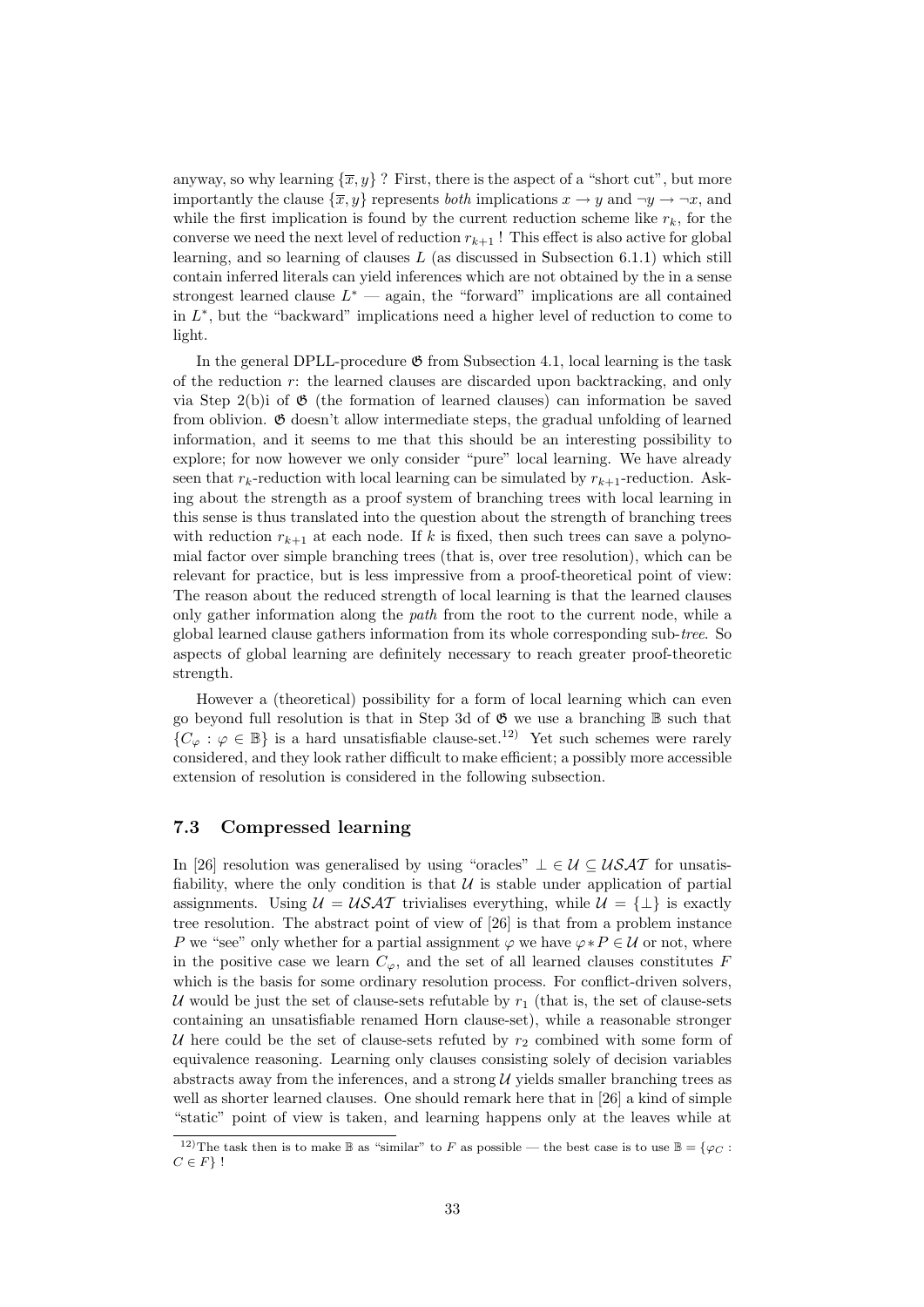inner nodes just resolution steps happen, but obviously this can be made dynamic by taking the learned clauses into account for new learning steps (and by using non-chronological backtracking).

A big problem (quite literally) for the unification of look-ahead techniques with the conflict-driven approach is that the latter focuses on rather big instances, where the polynomial-time overhead of look-ahead solvers can actually result in weeks(!) of wasted run-time (on a single instance). As envisaged in the plans for the new OKsolver (which are contained in the OKlibrary themselves), the usage of an "after-burner" for learning, which only turns on the stronger inference machine for compressing clauses to be learned, could be a solution for this problem.

# 8 Conclusion

There is something more fundamental to "clause-learning" and "conflict-driven solvers" than, as suggested, "raw speed, super-efficient implementations and cleverly adapted heuristics". Instead, the old paradigm of backtracking-search has been made "reflective", reflecting the search meta-level onto the problem object-level. Perhaps only in the "purified context" of SAT (compared to CSP) this paradigm could have been evolved further, given our current (lack of) understanding.

However, also the traditional backtracking approach has seen substantial improvements through the look-ahead techniques and the related theory of backtracking heuristics. There is a certain agreement that SAT has reached in a certain way three "local optima" (for local search, look-ahead and conflict-driven), which actually seem to be three rather large plateaus. One opinion on this situation is that further progress with SAT lies mainly in considering applications, the "user interface", and integration with extensions. A (smaller) part of the SAT community however believes that we just started, and I hope that with this article some elements of the SAT-solvers to come have been outlined. If, metaphorically speaking, the learning-based approaches created a mirror-cabinet on the search process, the task is now to look behind the mirrors.

## References

- [1] Carlos Ansótegui, María Luisa Bonet, Jordi Levy, and Felip Manyà. Mapping CSP into many-valued SAT. In Marques-Silva and Sakallah [37], pages 10–15. ISBN 978-3-540-72787-3.
- [2] Fahiem Bacchus and Jonathan Winter. Effective preprocessing with hyperresolution and equality reduction. In Giunchiglia and Tacchella [12], pages 341–355. ISBN 3-540-20851-8.
- [3] Paul Beame, Henry Kautz, and Ashish Sabharwal. Towards understanding and harnessing the potential of clause learning. Journal of Artificial Intelligence Research, 22:319–351, 2004.
- [4] Max Böhm. Verteilte Lösung harter Probleme: Schneller Lastausgleich. PhD thesis, Universität Köln, 1996.
- [5] Mukesh Dalal and David W. Etherington. A hierarchy of tractable satisfiability problems. Information Processing Letters, 44:173–180, 1992.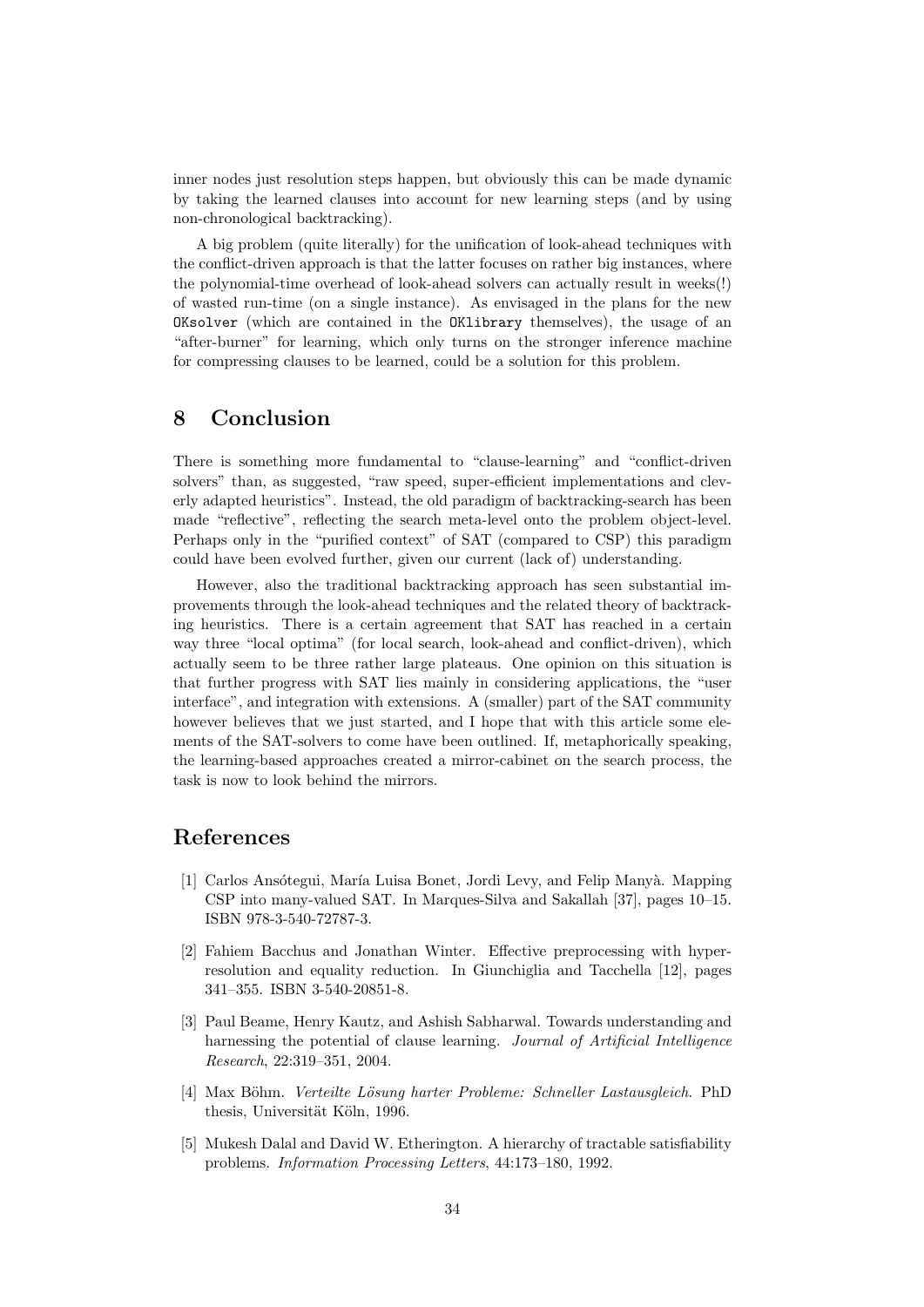- [6] Martin Davis, George Logemann, and Donald Loveland. A machine program for theorem-proving. Communication of the ACM, 5:394–397, 1962.
- [7] Martin Davis and Hilary Putnam. A computing procedure for quantification theory. Journal of the ACM, 7:201–215, 1960.
- [8] Gilles Dequen and Olivier Dubois. kcnfs: An efficient solver for random k-SAT formulae. In Giunchiglia and Tacchella [12], pages 486–501. ISBN 3-540-20851- 8.
- [9] Nachum Dershowitz, Ziyad Hanna, and Alexander Nadel. Towards a better understanding of the functionality of a conflict-driven SAT solver. In Marques-Silva and Sakallah [37], pages 287–293. ISBN 978-3-540-72787-3.
- [10] Niklas Eén and Niklas Sörensson. An extensible SAT-solver. In Giunchiglia and Tacchella [12], pages 502–518. ISBN 3-540-20851-8.
- [11] Jon William Freeman. Improvements to propositional satisfiability search algorithms. PhD thesis, University of Pennsylvania, 1995.
- [12] Enrico Giunchiglia and Armando Tacchella, editors. Theory and Applications of Satisfiability Testing 2003, volume 2919 of Lecture Notes in Computer Science, Berlin, 2004. Springer. ISBN 3-540-20851-8.
- [13] Marijn Heule, Mark Dufour, Joris van Zwieten, and Hans van Maaren. March eq: Implementing additional reasoning into an efficient look-ahead SAT solver. In Hoos and Mitchell [17], pages 345–359. ISBN 3-540-27829-X.
- [14] Marijn Heule and Hans van Maaren. Aligning CNF- and equivalence-reasoning. In Hoos and Mitchell [17], pages 145–156. ISBN 3-540-27829-X.
- [15] Marijn Heule and Hans van Maaren. Effective incorporation of double lookahead procedures. In Marques-Silva and Sakallah [37], pages 258–271. ISBN 978-3-540-72787-3.
- [16] Marijn J.H. Heule and Hans van Maaren. Whose side are you on? Finding solutions in a biased search-tree. To appear, October 2007.
- [17] Holger H. Hoos and David G. Mitchell, editors. Theory and Applications of Satisfiability Testing 2004, volume 3542 of Lecture Notes in Computer Science, Berlin, 2005. Springer. ISBN 3-540-27829-X.
- [18] Oliver Kullmann. A survey on practical SAT algorithms. In Nadia Creignou, Phokion Kolaitis, and Heribert Vollmer, editors, Complexity of Constraints, Lecture Notes in Computer Science (LNCS). Springer.
- [19] Oliver Kullmann. Investigating a general hierarchy of polynomially decidable classes of CNF's based on short tree-like resolution proofs. Technical Report TR99-041, Electronic Colloquium on Computational Complexity (ECCC), October 1999.
- [20] Oliver Kullmann. New methods for 3-SAT decision and worst-case analysis. Theoretical Computer Science, 223(1-2):1–72, July 1999.
- [21] Oliver Kullmann. On a generalization of extended resolution. Discrete Applied Mathematics, 96-97(1-3):149–176, 1999.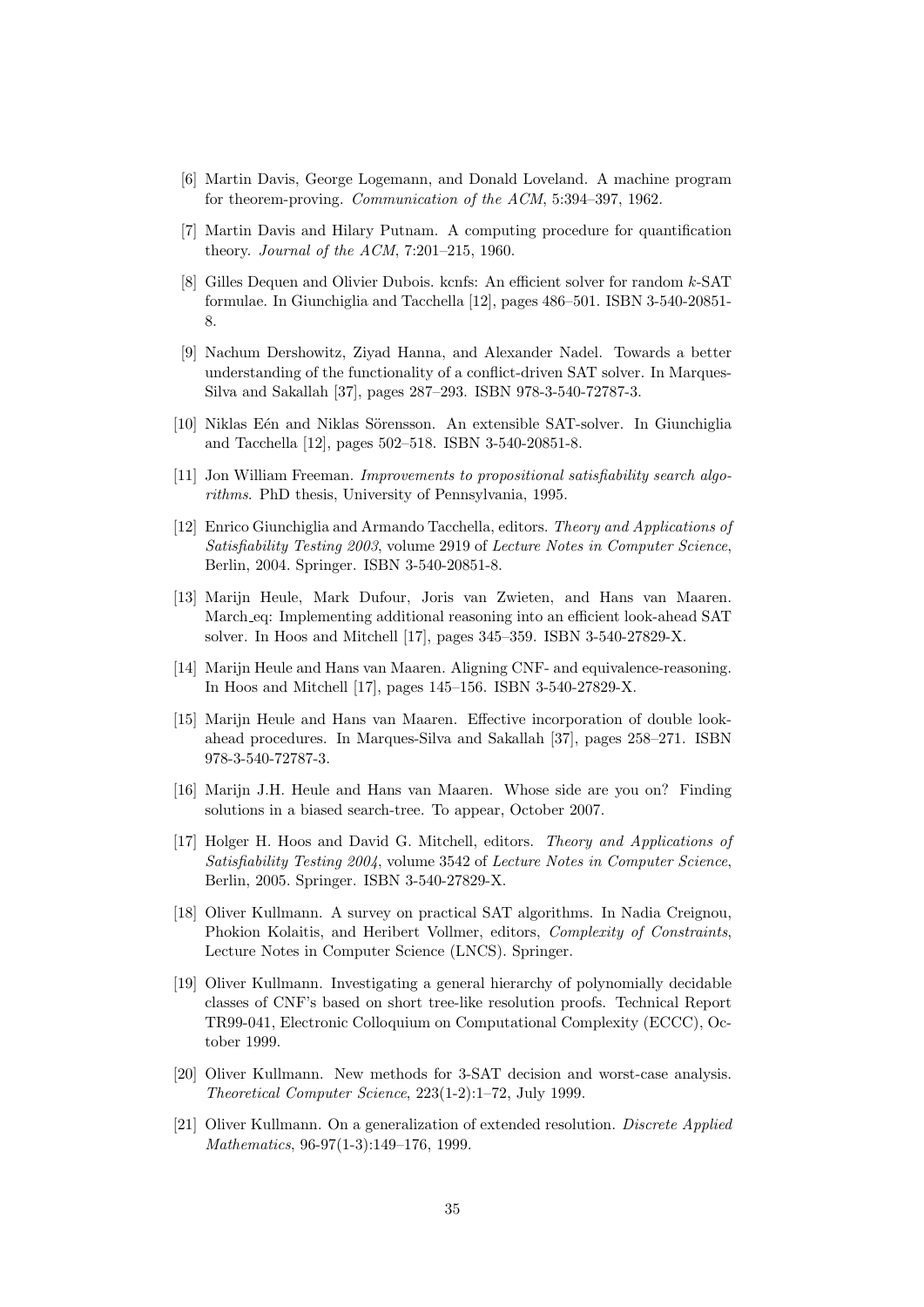- [22] Oliver Kullmann. Investigations on autark assignments. Discrete Applied Mathematics, 107:99–137, 2000.
- [23] Oliver Kullmann. On the use of autarkies for satisfiability decision. In Henry Kautz and Bart Selman, editors, LICS 2001 Workshop on Theory and Applications of Satisfiability Testing (SAT 2001), volume 9 of Electronic Notes in Discrete Mathematics (ENDM). Elsevier Science, June 2001.
- [24] Oliver Kullmann. Investigating the behaviour of a SAT solver on random formulas. Technical Report CSR 23-2002, Swansea University, Computer Science Report Series (available from http://www-compsci.swan.ac.uk/reports/ 2002.html), October 2002.
- [25] Oliver Kullmann. Lean clause-sets: Generalizations of minimally unsatisfiable clause-sets. Discrete Applied Mathematics, 130:209–249, 2003.
- [26] Oliver Kullmann. Upper and lower bounds on the complexity of generalised resolution and generalised constraint satisfaction problems. Annals of Mathematics and Artificial Intelligence, 40(3-4):303–352, March 2004.
- [27] Oliver Kullmann. Constraint satisfaction problems in clausal form: Autarkies and minimal unsatisfiability. Technical Report TR 07-055, Electronic Colloquium on Computational Complexity (ECCC), June 2007.
- [28] Oliver Kullmann. Polynomial time SAT decision for complementation-invariant clause-sets, and sign-non-singular matrices. In Marques-Silva and Sakallah [37], pages 314–327. ISBN 978-3-540-72787-3.
- [29] Oliver Kullmann. Fundaments of branching heuristics. In Armin Biere, Hans van Maaren, and Toby Walsh, editors, Handbook of Satisfiability. IOS Press, 2008.
- [30] Oliver Kullmann. Fundaments of branching heuristics: Theory and examples. Technical Report CSR 7-2008, Swansea University, Computer Science Report Series (http://www-compsci.swan.ac.uk/reports/2008.html), April 2008.
- [31] Oliver Kullmann and Horst Luckhardt. Deciding propositional tautologies: Algorithms and their complexity. Preprint, 82 pages; the ps-file can be obtained at http://cs.swan.ac.uk/~csoliver/, January 1997.
- [32] Oliver Kullmann and Horst Luckhardt. Algorithms for SAT/TAUT decision based on various measures. Preprint, 71 pages; the ps-file can be obtained from http://cs.swan.ac.uk/~csoliver/, December 1998.
- [33] Oliver Kullmann, Inês Lynce, and João Marques-Silva. Categorisation of clauses in conjunctive normal forms: Minimally unsatisfiable sub-clause-sets and the lean kernel. In Armin Biere and Carla P. Gomes, editors, Theory and Applications of Satisfiability Testing - SAT 2006, volume 4121 of Lecture Notes in Computer Science, pages 22–35. Springer, 2006. ISBN 3-540-37206-7.
- [34] Chu Min Li and Anbulagan. Heuristics based on unit propagation for satisfiability problems. In Proceedings of 15th International Joint Conference on Artificial Intelligence (IJCAI'97), pages 366–371. Morgan Kaufmann Publishers, 1997.